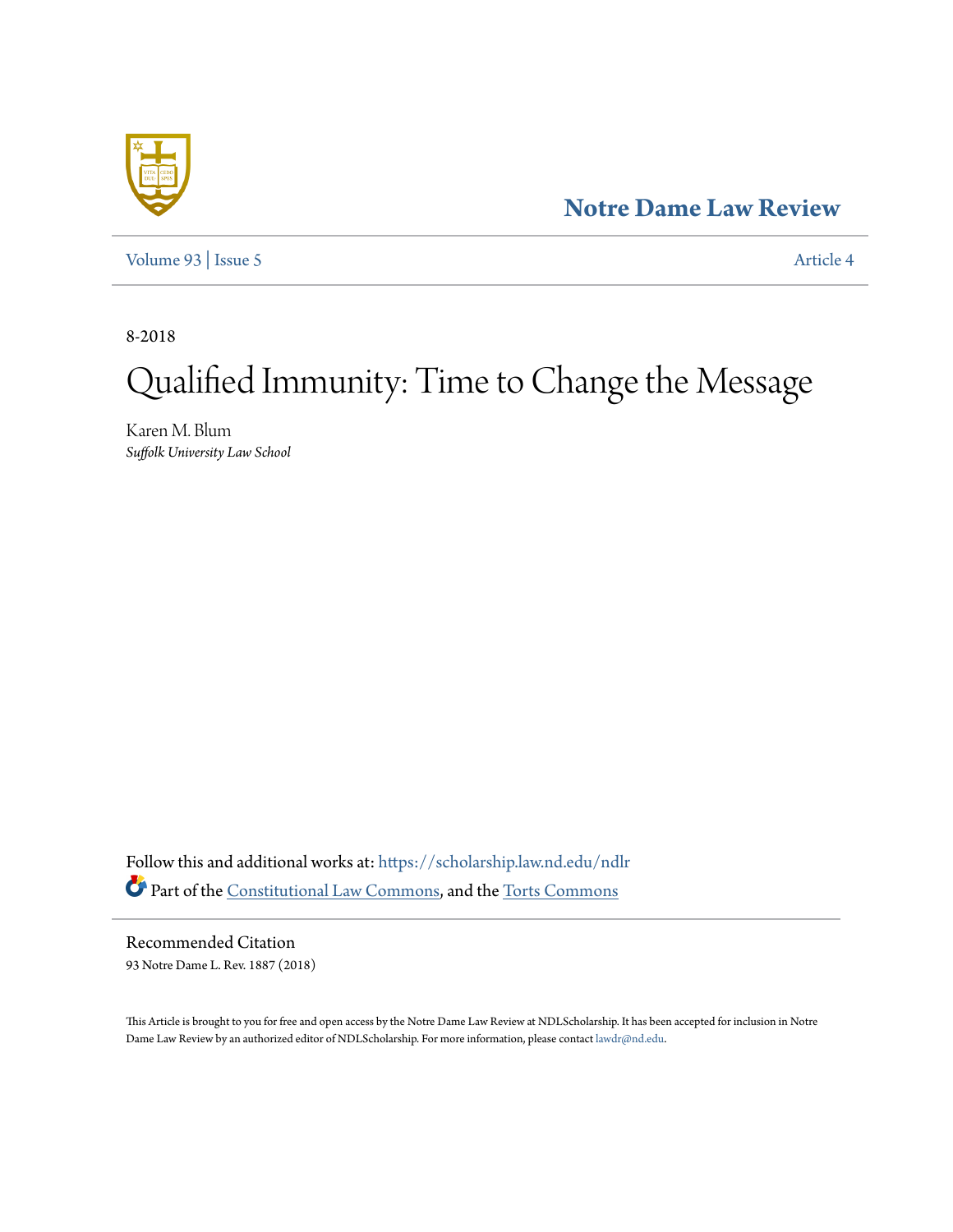## QUALIFIED IMMUNITY: TIME TO CHANGE THE MESSAGE

### *Karen M. Blum\**

#### **INTRODUCTION**

If messages sent by the Supreme Court to the lower federal courts were in the form of tweets, there would be a slew of them under #welovequalifiedimmunity. Since *Harlow v. Fitzgerald*, <sup>1</sup> the Supreme Court has confronted the issue of qualified immunity in over thirty cases.<sup>2</sup> Plaintiffs have prevailed in two of those cases: *Hope v. Pelzer*3 and *Groh v. Ramirez*. 4 In eight of the cases, including *Kisela v. Hughes*, 5 the Court reversed denials of qualified immunity in per curiam summary dispositions.<sup>6</sup> Five of the eight per curiam

\* Professor Emerita, Suffolk University Law School. Many thanks to Alan Chen, Scott Michelman, Alex Reinert, and Joanna Schwartz for their insightful comments, suggestions, and feedback on the first draft of this Essay. My gratitude is also extended to the fine editors of the *Notre Dame Law Review* who conceived of the idea for this issue and worked diligently to publish these pieces. I am honored to have been invited to make a contribution.

1 457 U.S. 800 (1982).

2 William Baude, *Is Qualified Immunity Unlawful?*, 106 CALIF. L. REV. 45, 82 (2018) (listing thirty cases since *Harlow*). Professor Baude's list does not include *Scott v. Harris*, 550 U.S. 372 (2007), a case in which the Court disposed of qualified immunity on the first prong of the analysis, holding that "[a] police officer's attempt to terminate a dangerous high-speed car chase that threatens the lives of innocent bystanders does not violate the Fourth Amendment, even when it places the fleeing motorist at risk of serious injury or death." *Id.* at 386. Nor does his list include cases denying qualified immunity that were granted certiorari, reversed, and remanded for reconsideration. *See infra* notes 13–14 and accompanying text. The Court added two more decisions this term. *See* Kisela v. Hughes, 138 S. Ct. 1148 (2018) (per curiam); District of Columbia v. Wesby, 138 S. Ct. 577 (2018).

- 3 536 U.S. 730, 745–46 (2002).
- 4 540 U.S. 551, 563–66 (2004).

5 138 S. Ct. 1148. In *Kisela*, the Court held that "even assuming a Fourth Amendment violation occurred[,]" Officer Hughes, who shot a woman holding a large kitchen knife while she was walking down her driveway towards another woman, did not violate clearly established law and was entitled to qualified immunity. *Id.* at 1152–53.

6 *See Kisela*, 138 S. Ct. 1148; White v. Pauly, 137 S. Ct. 548 (2017) (per curiam); Mullenix v. Luna, 136 S. Ct. 305 (2015) (per curiam); Taylor v. Barkes, 135 S. Ct. 2042 (2015)

<sup>©</sup> 2018 Karen M. Blum. Individuals and nonprofit institutions may reproduce and distribute copies of this Essay in any format at or below cost, for educational purposes, so long as each copy identifies the author, provides a citation to the *Notre Dame Law Review*, and includes this provision in the copyright notice.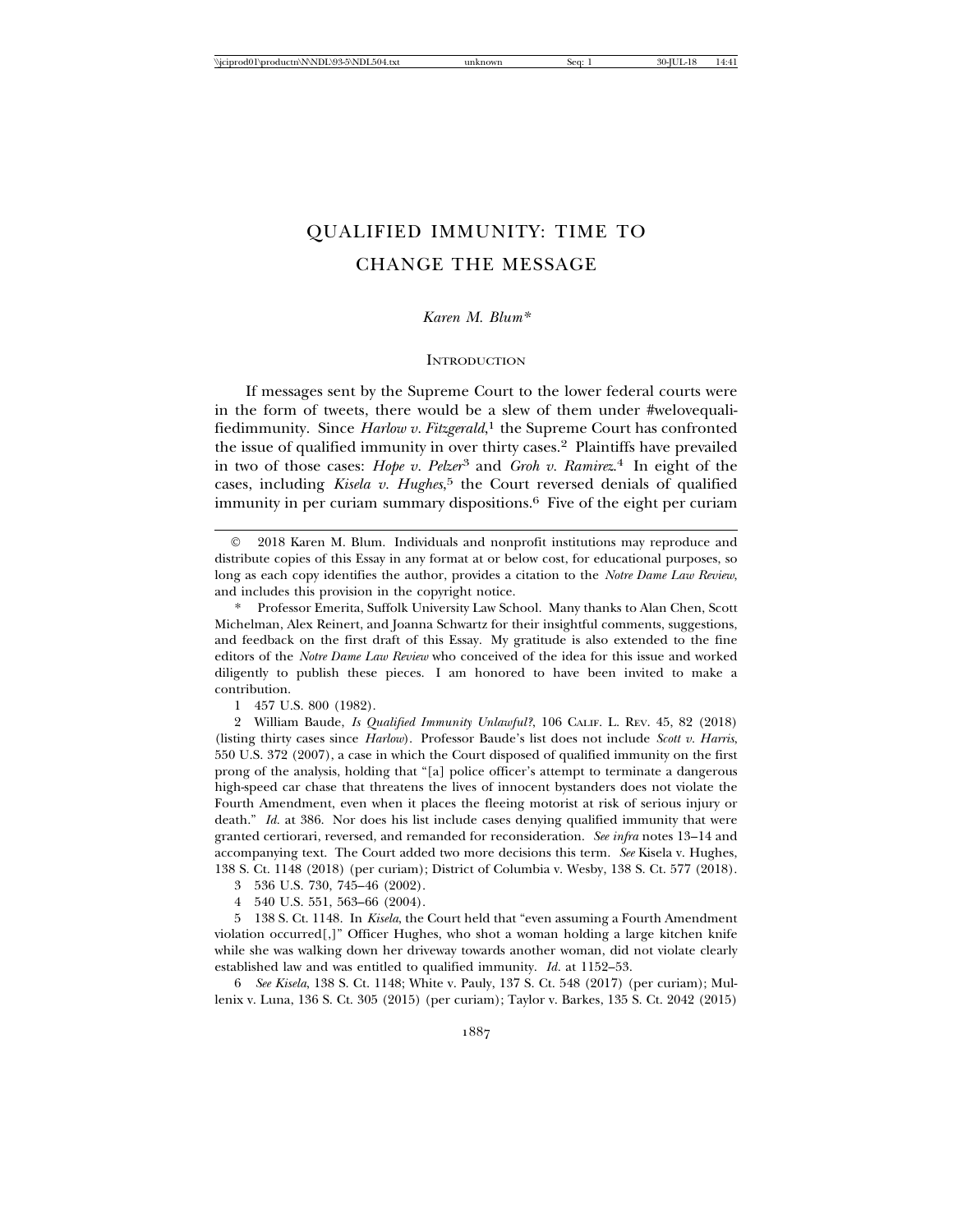decisions were unanimous.7 Justice Sotomayor, joined by Justice Ginsburg, dissented in *Kisela*. 8 In *Mullenix v. Luna*, 9 there was a lone dissent by Justice Sotomayor, and in *Brosseau v. Haugen*,<sup>10</sup> only Justice Stevens dissented. In eleven cases between 2012 and 2018, the Court exercised its discretion to jump to the second prong of the qualified immunity analysis, $11$  granting qualified immunity because the law was not clearly established and leaving unresolved the "merits" question of prong one.12 In four cases, the Court granted certiorari, vacated, and remanded for reconsideration of the quali-

- 8 138 S. Ct. at 1155–62.
- 9 136 S. Ct. at 313–16.
- 10 543 U.S. at 202–08.

11 *See Kisela*, 138 S. Ct. at 1152; *White*, 137 S. Ct. at 551; *Mullenix*, 136 S. Ct. at 312; *Taylor*, 135 S. Ct. at 2045; *Carroll*, 135 S. Ct. at 352; *Stanton*, 134 S. Ct. at 4; *Ryburn*, 565 U.S. at 474; *see also* City & County of San Francisco v. Sheehan, 135 S. Ct. 1765, 1778 (2015); Wood v. Moss, 134 S. Ct. 2056, 2068 (2014); Reichle v. Howards, 566 U.S. 658, 663 (2012); Messerschmidt v. Millender, 565 U.S. 535, 556 (2012).

The qualified immunity analysis is viewed as two-pronged, with the first prong focusing on whether the plaintiff has alleged a violation of a constitutional right under current law and the second prong examining whether such right was clearly established at the time of the challenged conduct. *See, e.g.*, Saucier v. Katz, 533 U.S. 194, 201 (2001). Until *Pearson*, lower courts were told that addressing the first prong was mandatory. *See id.* ("A court required to rule upon the qualified immunity issue must consider . . . this threshold question: Taken in the light most favorable to the party asserting the injury, do the facts alleged show the officer's conduct violated a constitutional right? This must be the initial inquiry."). In *Pearson v. Callahan*, 555 U.S. 223 (2009), the Court abandoned the *Saucier* "fixed order-of-battle rule" and allowed lower courts discretion to jump to the second prong of the analysis first. *See* Scott v. Harris, 550 U.S. 372, 387 (2007) (Breyer, J., concurring); *see also Pearson*, 555 U.S. at 234.

12 While the Court in *District of Columbia v. Wesby*, 138 S. Ct. 577 (2018), resolved the merits question, holding the officers had probable cause to arrest and thus did not violate the Fourth Amendment, there was a reminder "that lower courts 'should think hard, and then think hard again,' before addressing both qualified immunity and the merits of an underlying constitutional claim." *Wesby*, 138 S. Ct. at 589 n.7 (quoting Camreta v. Greene, 563 U.S. 692, 707 (2011)). Justice Sotomayor, while agreeing with the Court's conclusion that the officers were entitled to qualified immunity on the clearly established prong, would not have reached the merits question given the "heavily factbound nature of the probable-cause determination" in the case. *Id.* at 593 (Sotomayor, J., concurring in part and concurring in the judgment). She suggested that the only reason for doing so was to dispose of the remaining state-law claims, which she thought should be left in the first instance to the lower federal courts. *Id.*

<sup>(</sup>per curiam); Carroll v. Carman, 135 S. Ct. 348 (2014) (per curiam); Stanton v. Sims, 134 S. Ct. 3 (2013) (per curiam); Ryburn v. Huff, 565 U.S. 469 (2012) (per curiam); Brosseau v. Haugen, 543 U.S. 194 (2004) (per curiam).

<sup>7</sup> *See White*, 137 S. Ct. 548; *Taylor*, 135 S. Ct. 2042; *Carroll*, 135 S. Ct. 348; *Stanton*, 134 S. Ct. 3; *Ryburn*, 565 U.S. 469.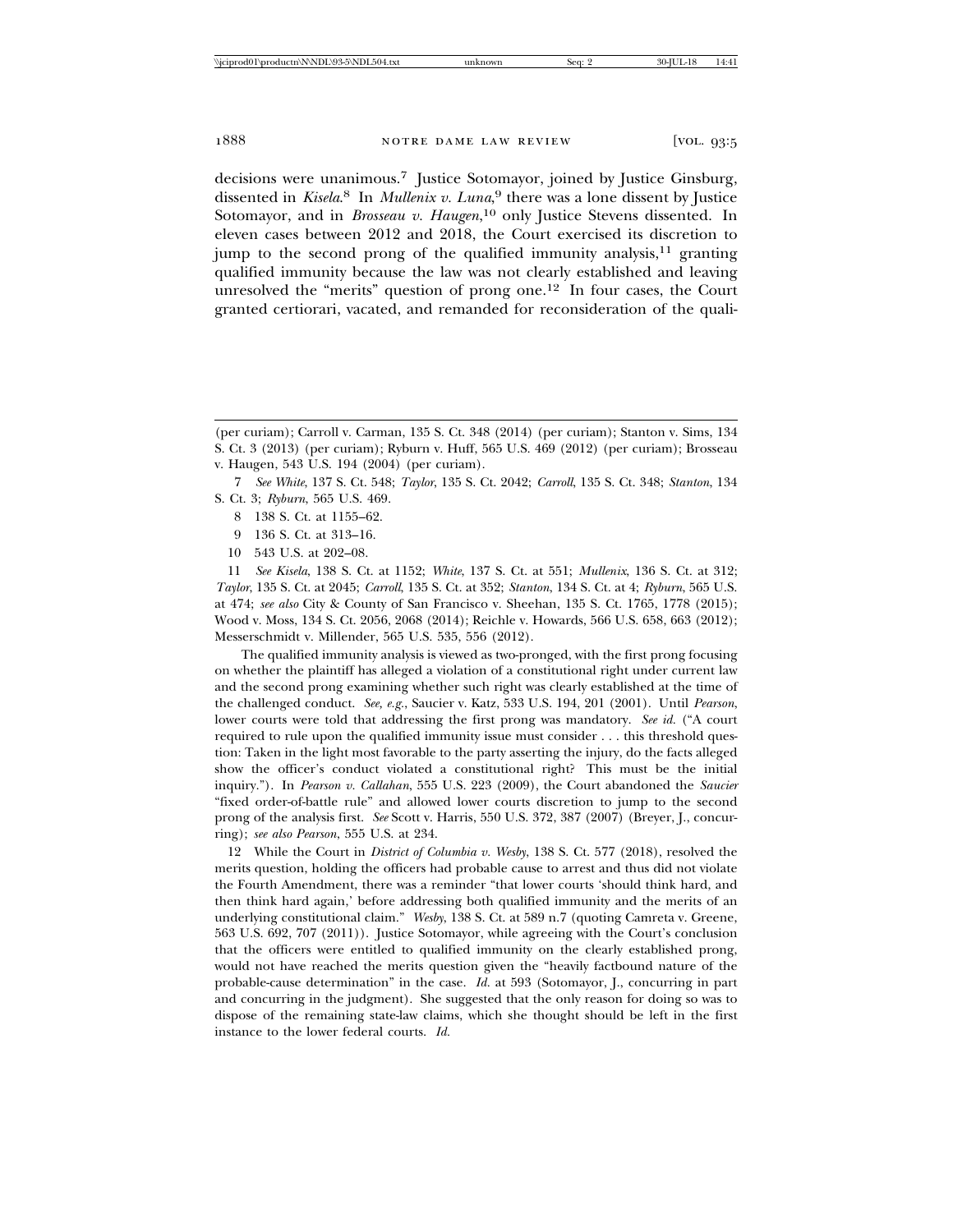fied immunity determination in light of *Mullenix* or *Pauly*. 13 In three of those cases, the respective circuits granted immunity on reconsideration.<sup>14</sup>

In short, the Court that once criticized the Eleventh Circuit for putting a "rigid gloss" on the qualified immunity analysis by insisting on a case that was "materially similar" to the situation before the court in order to defeat immunity,15 is now "tweeting" through per curiam opinions (e.g., *Brosseau* and *Mullenix*) that plaintiffs best produce precedent that "squarely governs"<sup>16</sup> in the "specific context"17 of this case if they hope to get by summary judgment.18 The message is clear. As Judge Browning recently observed, "the Supreme Court has crafted their recent qualified immunity jurisprudence to effectively eliminate § 1983 claims by requiring an indistinguishable case and by encouraging courts to go straight to the clearly established prong."19

14 Petersen v. Lewis County, 697 F. App'x 490, 491 (9th Cir. 2017) (granting qualified immunity on remand because plaintiff "failed to identify any clearly established law putting [the officer] on notice that, under these facts, his conduct was unlawful"); Middaugh v. City of Three Rivers, 684 F. App'x 522, 530 (6th Cir. 2017) (granting qualified immunity on remand where precedents did not apply with obvious clarity to the specific conduct challenged); Aldaba v. Pickens, 844 F.3d 870, 879–80 (10th Cir. 2016) (granting qualified immunity on remand because the officers' conduct was "nothing like that exhibited in the cited cases" and "none of those cases squarely govern[ed] this one"). As of this writing, there is no decision reported on remand in *Hunter v. Cole*.

On remand from the Supreme Court, the Tenth Circuit, in *Pauly v. White*, found that on the record viewed in the light most favorable to the plaintiffs, Officer White's use of deadly force was not objectively reasonable, but concluded that the officer was entitled to qualified immunity because there was "no case 'close enough on point to make the unlawfulness of [Officer White's] actions apparent.'" 874 F.3d 1197, 1223 (10th Cir. 2017) (alteration in original) (quoting Pauly v. White, 814 F.3d 1060, 1091 (10th Cir. 2016) (Moritz, J., dissenting)). Plaintiffs have filed a petition for certiorari from the decision in *Pauly III*. *See* Petition for Writ of Certiorari, Pauly v. White, No. 17-1078 (U.S. Jan. 29, 2018).

15 Hope v. Pelzer, 536 U.S. 730, 739 (2002) (second quotation from Hope v. Pelzer, 240 F.3d 975, 981 (11th Cir. 2001), *rev'd*, 536 U.S. 730).

16 Brosseau v. Haugen, 543 U.S. 194, 201 (2004).

17 Mullenix v. Luna, 136 S. Ct. 305, 308 (2015) (per curiam) (quoting *Brosseau*, 543 U.S. at 198); *Brosseau*, 543 U.S. at 198 (quoting Saucier v. Katz, 533 U.S. 194, 201 (2001)).

18 In its latest qualified immunity decisions, the Court has continued with the same message. *See* Kisela v. Hughes, 138 S. Ct. 1148, 1153 (2018) (per curiam) ("An officer 'cannot be said to have violated a clearly established right unless the right's contours were sufficiently definite that any reasonable official in the defendant's shoes would have understood that he was violating it.'" (quoting Plumhoff v. Rickard, 134 S. Ct. 2012, 2023 (2014))); District of Columbia v. Wesby, 138 S. Ct. 577, 590–91 (2018) (relying on *Brosseau*, *Saucier*, *Reichle*, *Plumhoff*, *Mullenix*, and *Pauly* and concluding that "neither the panel majority nor the partygoers have identified a single precedent—much less a controlling case or robust consensus of cases—finding a Fourth Amendment violation 'under similar circumstances'" (quoting White v. Pauly, 137 S. Ct. 548, 552 (2017) (per curiam))).

19 Nelson v. City of Albuquerque, 283 F. Supp. 3d, 1048, 1107 n.44 (D.N.M. 2017). Judge Robert Pratt (S.D. Iowa), sitting by designation, has likewise noted that "because

<sup>13</sup> *See* McKnight v. Petersen, 137 S. Ct. 2241 (2017) (mem.); Hunter v. Cole, 137 S. Ct. 497 (2016) (mem.); Piper v. Middaugh, 136 S. Ct. 2408 (2016) (mem.); Pickens v. Aldaba, 136 S. Ct. 479 (2015) (mem.).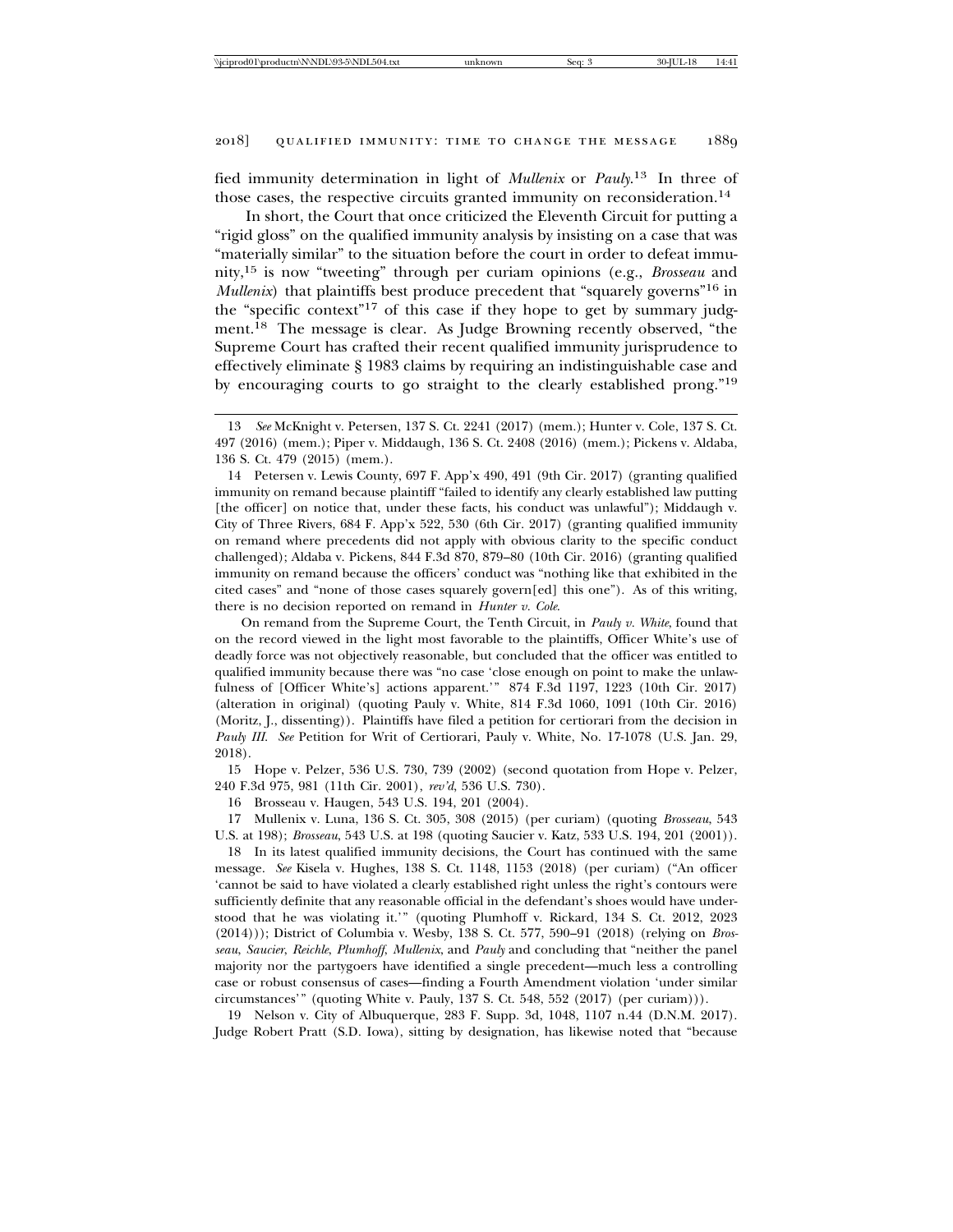Judge Lynn Adelman has been similarly outspoken about the impact of the Court's qualified immunity jurisprudence on civil rights litigation, noting that "[t]he Supreme Court's message to lower courts is clear: think twice before allowing a government official to be sued for violating an individual's constitutional rights. As a result, the lower federal courts are disposing of cases based on qualified immunity at an astonishing rate."20 Professor William Baude has questioned the legal justification for the doctrine, $21$  while Professor Joanna Schwartz has documented how the doctrine works to provide unnecessary protection from liability to officers who are indemnified for their wrongdoing in the overwhelming majority of cases,  $22$  and has highlighted its failure in achieving the stated goal of shielding government officials from burdens of pretrial discovery and trial.23 Also noteworthy is the

20 Lynn Adelman, *The Supreme Court's Quiet Assault on Civil Rights*, DISSENT (Fall 2017), https://www.dissentmagazine.org/article/supreme-court-assault-civil-rights-section-1983.

21 *See generally* Baude, *supra* note 2.

22 *See generally* Joanna C. Schwartz, *Police Indemnification*, 89 N.Y.U. L. REV. 885 (2014).

23 *See generally* Joanna C. Schwartz, *How Qualified Immunity Fails*, 127 YALE L.J. 2 (2017).

It should be noted that Professor Schwartz's conclusion that qualified immunity is not doing its job of protecting officials from burdens of discovery and trial is not necessarily inconsistent with the views of Judges Browning and Adelman that qualified immunity has stifled Section 1983 litigation. As Professor Schwartz has admitted, her study does not account for the cases that are not even filed because of the prospect of qualified immunity. *See id.* at 50. Nor does it account for cases where qualified immunity may have been unsuccessful in getting the whole case dismissed, but may have served to eliminate the Section 1983 claims while leaving state-law claims in suit, or may have limited the scope of discovery, reduced the number of claims or parties being sued, or encouraged settlement. In writing this Essay, I reached out to a number of experienced defense attorneys who practice in both the Northern and Southern Districts of Ohio and asked why, given Professor Schwartz's findings, they still regard qualified immunity as an important defense for their individual defendants. Many thanks to Elizabeth Miller, County Risk Sharing Authority Claim and Litigation Manager, for putting me in touch with J. Stephen Teetor, Mark Landes, and Andrew Yosowitz, Isaac Wiles Burkholder & Teetor, L.C., Columbus, Ohio; Daniel Downey, Fishel Hass Kim Albrecht Downey, LLP, New Albany, Ohio; and Frank Scialdone and John McLandrich, Mazanec, Raskin & Ryder, Cleveland, Ohio. I appreciate the time these attorneys took to speak or email with me. From conversations and communications with them, I summarize some of the observations, concerns, and reasons given for supporting qualified immunity as a useful defense in Section 1983 litigation.

All essentially agreed that qualified immunity does little work at the motion to dismiss stage, and few of these attorneys raise the defense prior to summary judgment unless there is clearly no merit to the plaintiff's claim as alleged. Even then, plaintiffs are afforded at least one opportunity to amend the complaint and most can plead enough to get by the motion to dismiss stage. But, raising qualified immunity after the pleadings stage will often serve to narrow the scope of discovery, cutting down on time and expense in the litigation.

every individual case will present at least nominal factual distinctions[,] [i]f precisely identical facts were required, qualified immunity would in fact be *absolute* immunity for government officials." Easley v. City of Riverside, 890 F.3d 851, 851 (9th Cir. 2018) (Pratt, J., dissenting). Judge Weinstein has also joined the chorus of critics, devoting much discussion in a recent opinion to highlighting concerns he and others have about the Supreme Court's qualified immunity jurisprudence. *See generally* Thompson v. Clark, No. 14-CV-7349, 2018 WL 2997415 (E.D.N.Y. June 11, 2018).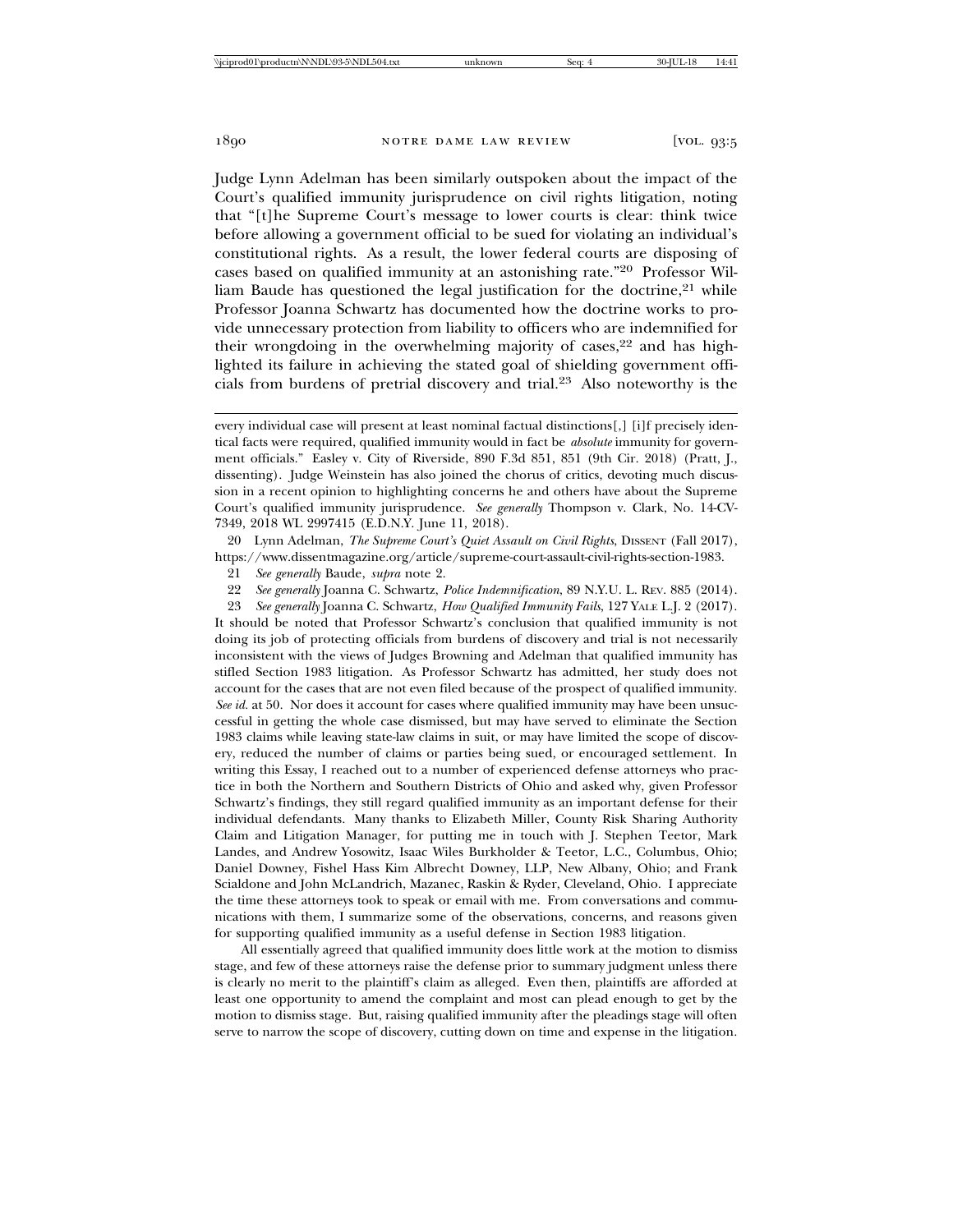fact that the Cato Institute, a conservative, libertarian think tank, has launched a full blown assault on the doctrine of qualified immunity.24 And, in *Ziglar v. Abbasi*, Justice Thomas has called on the Court to reconsider its qualified immunity jurisprudence, "shift[ing] the focus of [its] inquiry to whether immunity existed at common law."<sup>25</sup> The call for reconsideration is well taken, but this author would like to see the focus shift to align the doctrine more with common sense than with common law. The Court's policydriven qualified immunity approach has (1) stifled the development of constitutional standards while creating a confusing and divisive debate about what constitutes "clearly established" law; (2) imposed substantial burdens and costs on the litigation of civil rights claims by encouraging multiple and often frivolous or meritless interlocutory appeals; and (3) resulted in judges displacing jurors as fact finders.

In 1999, this Law Review devoted its *Federal Courts, Practice & Procedure Issue* to articles analyzing and criticizing the much overused *Rooker*-*Feldman* doctrine.26 It may have seemed strange to concentrate so much time and

24 On March 1, 2018, Cato hosted a panel webinar entitled "Qualified Immunity: The Supreme Court's Unlawful Assault on Civil Rights and Police Accountability." Judge Adelman and Professor Baude were joined by two civil rights litigators, Victor M. Glasberg and Andrew J. Pincus. Clark Neily, Vice President for Criminal Justice at Cato, moderated the program. The program can be viewed at https://www.cato.org/events/qualified-immunity-supreme-courts-unlawful-assault-civil-rights-police-accountability. Furthermore, Cato has filed an amicus brief supporting the petition for certiorari in *Pauly III*. *See* Jay Schweikert, *Qualified Immunity: The Supreme Court's Unlawful Assault on Civil Rights and Police Accountability*, CATO AT LIBERTY (Mar. 5, 2018, 11:16 AM), https://www.cato.org/blog/qualified-immunity-supreme-courts-unlawful-assault-civil-rights-police-accountability (promising that "[t]his brief will be the first of many in an ongoing campaign to demonstrate to the courts that [the qualified immunity] doctrine lacks any legal basis, vitiates the power of individuals to vindicate their constitutional rights, and contributes to a culture of near-zero accountability for law enforcement and other public officials").

25 Ziglar v. Abbasi, 137 S. Ct. 1843, 1872 (2017) (Thomas, J., concurring in part and concurring in the judgment).

26 The doctrine takes its name from two Supreme Court decisions. *See* District of Columbia Court of Appeals v. Feldman, 460 U.S. 462 (1983); Rooker v. Fidelity Tr. Co.,

Concerning the expense and delay caused by interlocutory appeals, defense attorneys explained that the costs of trying a case are a lot greater than the costs of taking an appeal. Delay, of course, works to the defendant's advantage, and a typical interlocutory appeal will delay proceedings by roughly one year. The threat of appeal and delay also works to leverage a settlement with the plaintiff. On indemnification, one common concern was that officers who are sued for punitive damages may not be indemnified and, even in cases where indemnification is forthcoming, an officer who is a named defendant in a civil suit will be burdened and suffer emotionally and psychologically, even if not ultimately held accountable financially. Finally, there is a universe of cases that are not even brought because plaintiffs' attorneys understand that individual defendants will prevail on the qualified immunity defense, even though a constitutional violation might be established. The bottom line is that while qualified immunity may not operate to dispose of cases at the motion to dismiss or summary judgment stages, the defense often works to prevent suits from being filed, serves to limit the costs and burdens of discovery, and provides incentives for settlement in many cases.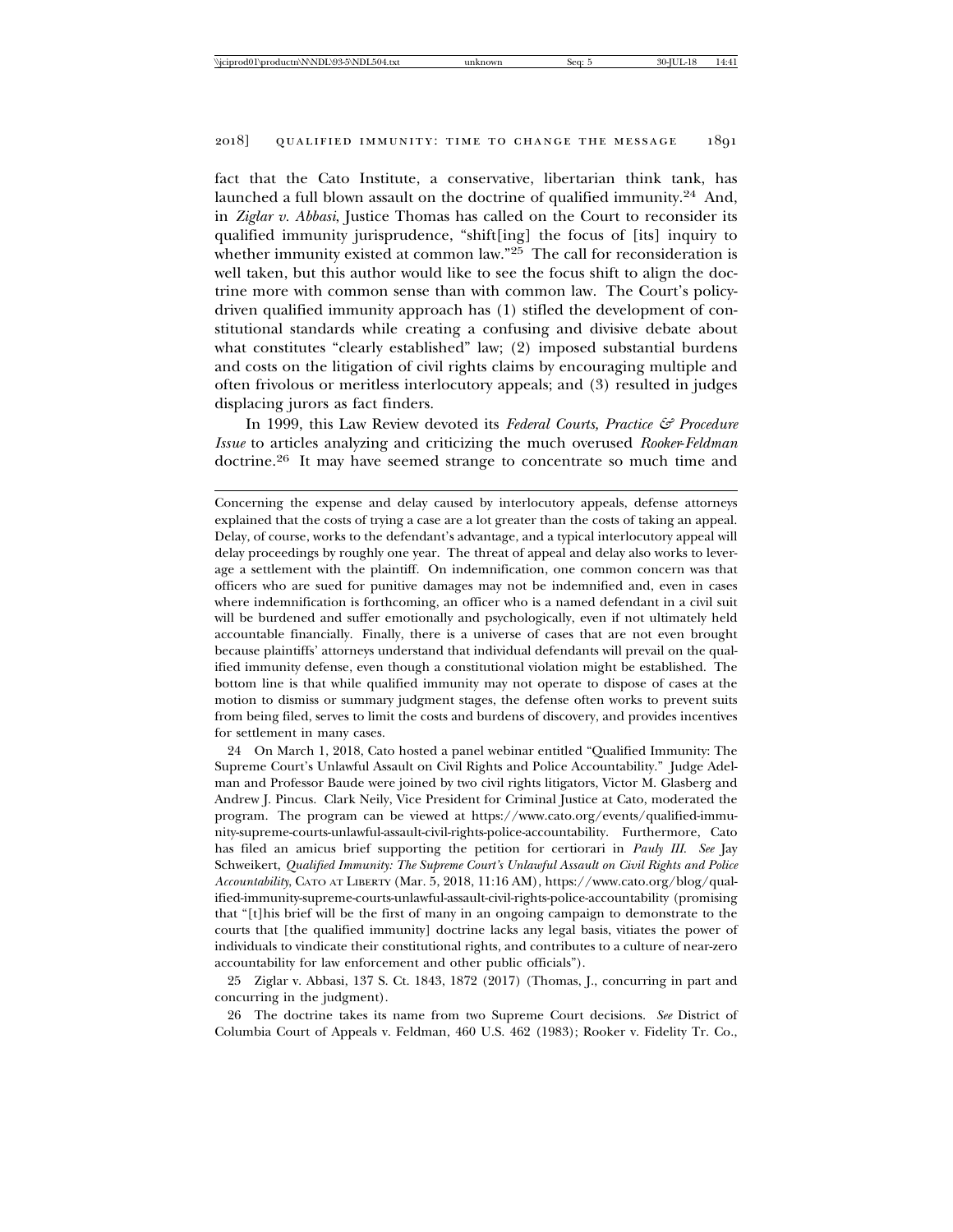attention on an obscure limitation on federal court subject matter jurisdiction. But, in 2005, the Supreme Court followed with *Exxon Mobil Corp. v.* Saudi Basic Industries Corp.,<sup>27</sup> a decision reining in the lower courts' expansion of the doctrine and restoring the jurisdictional limitation to its proper function and place in our federal system. For those unfamiliar with the qualified immunity defense, it might likewise seem odd to dedicate an entire issue to a *defense* available only to *certain defendants*28 in a *limited category*29 of civil rights litigation. However, recent Supreme Court cases, as well as lower court decisions, all too clearly and similarly demonstrate that this tail has undoubtedly come to wag the dog.

In an effort to shore up the dog and bring the tail under control, this Essay will proceed in four parts. Parts I, II, and III will highlight, through some recent illustrative cases, areas where the qualified immunity defense has been especially ineffective and inefficient by: (Part I) hampering the development of constitutional law and impeding the redress of constitutional wrongs; (Part II) draining resources of litigants and courts through interlocutory appeals that are frequently without merit and often jurisdictionally suspect; and (Part III) breeding confusion into the roles of the judge and the jury in our judicial system, effectively enhancing the judge's role at the expense of the constitutional right to jury trial. Each criticism will be followed by a brief recommendation for change to the current doctrine that might ameliorate some of the problems identified in each Part.30

But, my conclusion, in Part IV, consistent with that of Professor Chen's in this Issue, is that the doctrine of qualified immunity is beyond repair.31 Thus, I urge the Court to make the reformation of its qualified immunity doctrine unnecessary by revisiting and revamping another of its confusing creations, the doctrine of municipal liability under Section 1983.32

28 The defense of qualified immunity is available only to individual government officials sued in their individual capacity for damages. *See, e.g.*, Baude, *supra* note 2, at 46.

29 It cannot be raised as a defense to claims for injunctive relief and it cannot be raised by local government entities or officials sued in their official capacity. *See* Owen v. City of Independence, 445 U.S. 622, 650 (1980) (clarifying that immunities available to individual actors are not available to local governments).

30 Given the Court's current fondness for the qualified immunity doctrine, one might try to appeal to Congress for clarification, but I share Professor Michelman's concern that it would be a long and futile battle to persuade Congress to clarify the remedy intended by Section 1983. *See* Scott Michelman, *The Branch Best Qualified to Abolish Immunity*, 93 NOTRE DAME L. REV. 1999 (2018).

31 *See* Alan K. Chen, *The Intractability of Qualified Immunity*, 93 NOTRE DAME L. REV. 1937 (2018).

32 42 U.S.C. § 1983 (2012) provides:

<sup>263</sup> U.S. 413 (1923). As Professor Rowe put it in his introduction to the Issue, the doctrine "rests innocuously enough on the proposition that Congress has conferred appellate jurisdiction over state court judgments upon only one federal court, the Supreme Court of the United States." Thomas D. Rowe, Jr., Rooker-Feldman*: Worth Only the Powder to Blow It Up?*, 74 NOTRE DAME L. REV. 1081, 1081 (1999).

<sup>27 544</sup> U.S. 280, 284 (2005).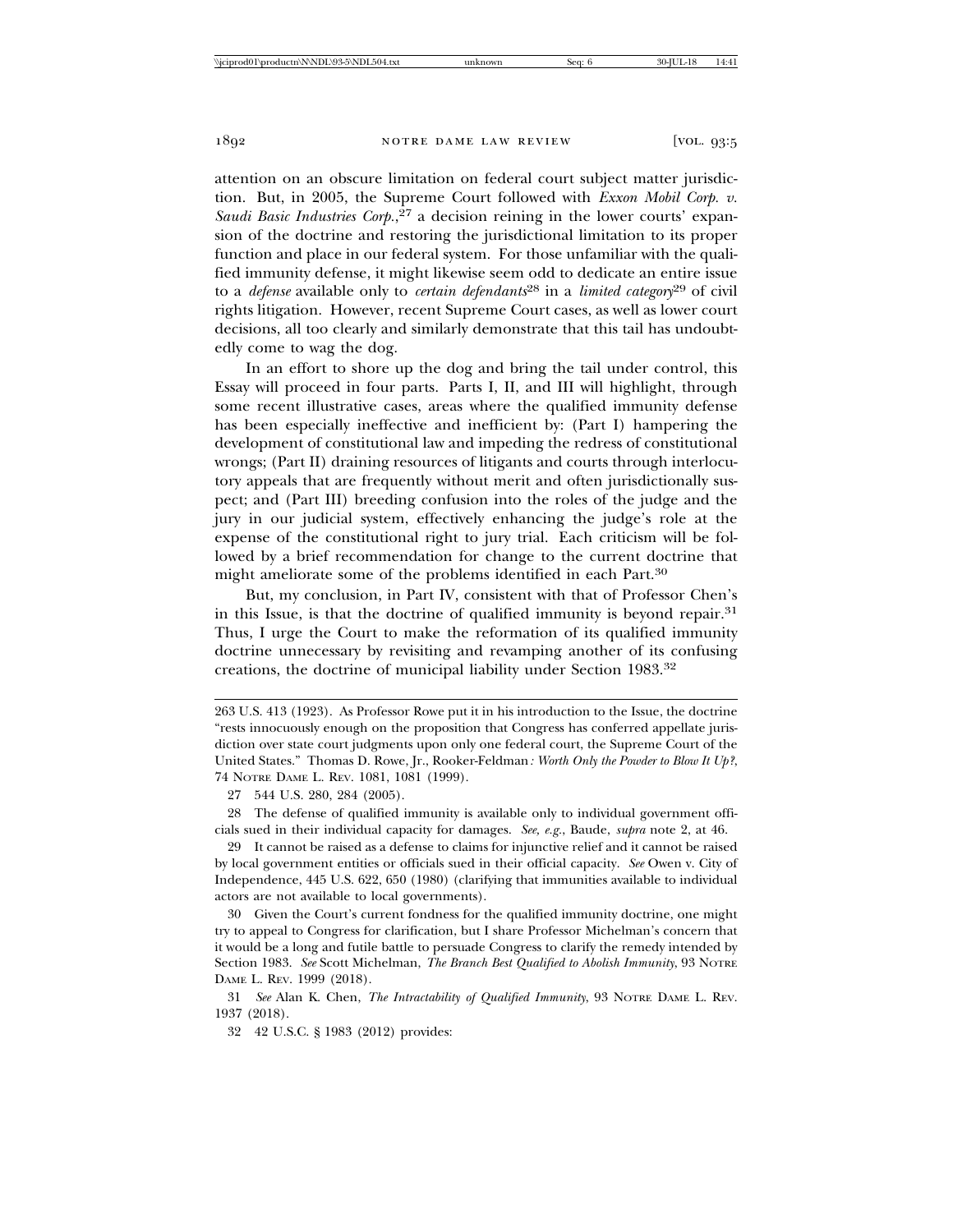#### I. POST-<sup>P</sup>EARSON: ARRESTED DEVELOPMENT OF CONSTITUTIONAL PRINCIPLES AND WRONGS WITHOUT REMEDIES

Since the Supreme Court in *Pearson v. Callahan*<sup>33</sup> released lower federal courts from the "rigid order of battle" demanded by *Saucier v. Katz*, <sup>34</sup> and made addressing the "merits" question in prong one of the qualified immunity defense discretionary,35 most courts have been happy to forgo diving into tough constitutional questions when prong two has presented an obvious escape route.36 There are well-founded criticisms leveled at the

Every person who, under color of any statute, ordinance, regulation, custom, or usage, of any State or Territory or the District of Columbia, subjects, or causes to be subjected, any citizen of the United States or other person within the jurisdiction thereof to the deprivation of any rights, privileges, or immunities secured by the Constitution and laws, shall be liable to the party injured in an action at law, suit in equity, or other proper proceeding for redress, except that in any action brought against a judicial officer for an act or omission taken in such officer's judicial capacity, injunctive relief shall not be granted unless a declaratory decree was violated or declaratory relief was unavailable. For the purposes of this section, any Act of Congress applicable exclusively to the District of Columbia shall be considered to be a statute of the District of Columbia.

- 33 555 U.S. 223 (2009).
- 34 533 U.S. 194, 201 (2001).
- 35 *See supra* note 11 and accompanying text.

36 *See infra* notes 54–57 and accompanying text; *see also* Knopf v. Williams, 884 F.3d 939, 946 (10th Cir. 2018) (considering "only the second requirement to overcome qualified immunity" and concluding that Plaintiff "did not meet his burden of showing that any violation of the First Amendment he may have suffered was based on clearly established law"); Sebesta v. Davis, 878 F.3d 226, 235 (7th Cir. 2017) (because law was not clearly established, "we need not consider whether there was any violation of [Plaintiff's] constitutional right to familial integrity"); Isayeva v. Sacramento Sheriff's Dep't, 872 F.3d 938, 946 (9th Cir. 2017) ("Here, Deputy Barry stresses the second prong, whether [Plaintiff's] rights not to be subject to the tasing and to the shooting were 'clearly established' on February 18, 2013. We address that prong first and, given our conclusion, need not address the other."); Jones v. Fransen, 857 F.3d 843, 851 (11th Cir. 2017) ("Because we conclude that Jones's right was not clearly established in the specific context of the facts in this case, we do not reach the question of whether Defendants violated Jones's constitutional rights."); Crouse v. Town of Moncks Corner, 848 F.3d 576, 584 (4th Cir. 2017) ("Because we find that the law was not clearly established here, we will not reach the other step in the analysis—whether a constitutional violation actually occurred."); Carroll v. Ellington, 800 F.3d 154, 174 (5th Cir. 2015) ("We decline to reach the close constitutional question and instead decide the case on the second prong of qualified immunity."); De Boise v. Taser Int'l, Inc., 760 F.3d 892, 896 (8th Cir. 2014) ("Courts have discretion to decide which part of the inquiry to address first. Here, we begin with second inquiry." (citation omitted)).

In both *Apodaca v. Raemisch*, 864 F.3d 1071 (10th Cir. 2017), *petition for cert. filed*, No. 17-1284 (U.S. Mar. 9, 2018), and *Lowe v. Raemisch*, 864 F.3d 1205 (10th Cir. 2017), *petition for cert. filed*, No. 17-1289 (U.S. Mar. 9, 2018), the Tenth Circuit left undecided whether denying a prisoner outdoor exercise for eleven months, as in *Apodaca*, 864 F.3d at 1074, or for two years and one month, as in *Lowe*, 864 F.3d at 1207, constituted an Eighth Amendment violation. In both cases, the court of appeals granted qualified immunity because, although there was precedent holding that a denial of "outdoor" exercise could violate the Eighth Amendment under some circumstances, *see* Perkins v. Kan. Dep't of Corr., 165 F.3d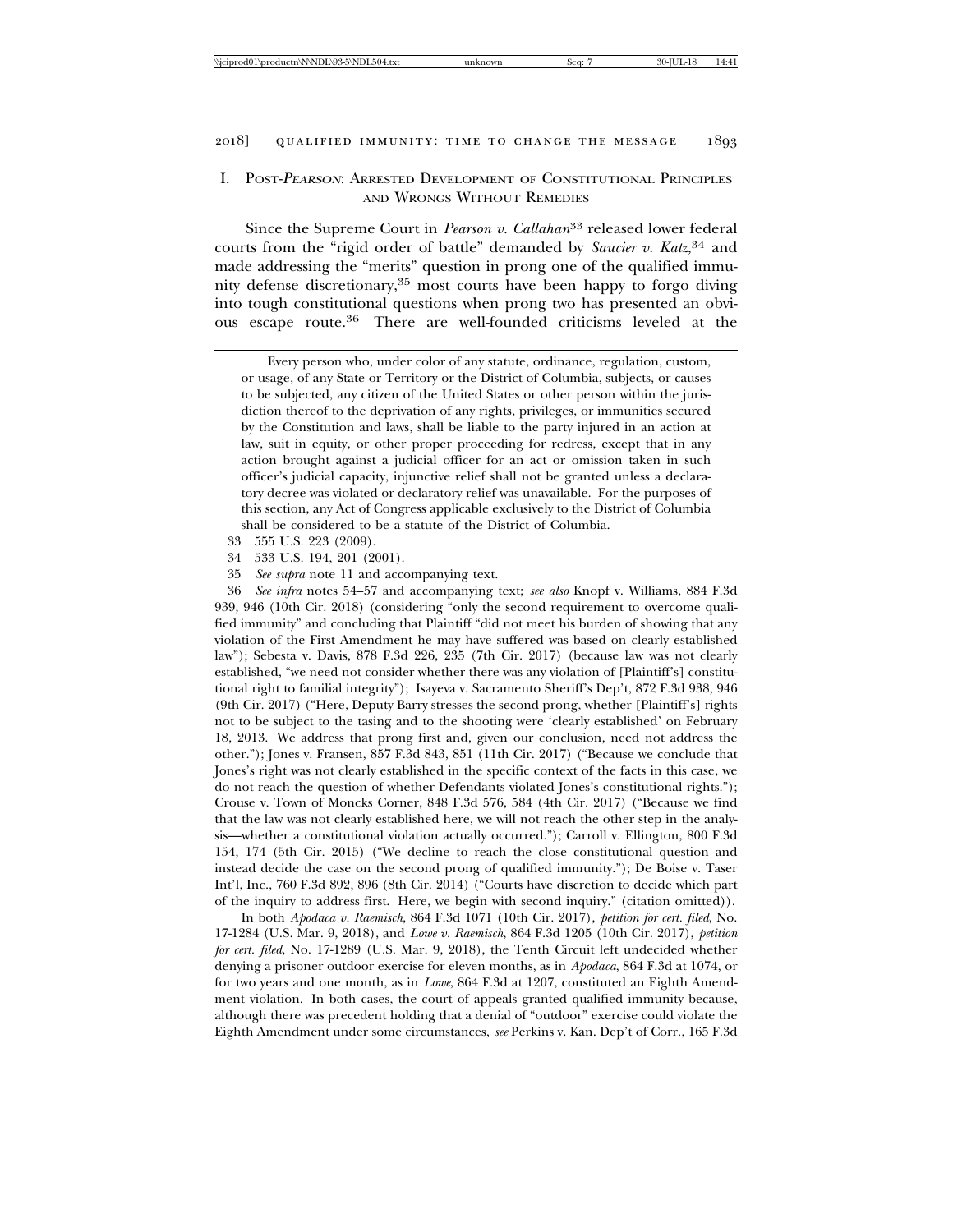mandatory two-step approach, and the Court carefully set out the most compelling concerns in *Pearson*: (1) deciding the constitutional question first often results in substantial expenditures of resources by litigants and courts on "questions that have no effect on the outcome of the case"; $37$  (2) the development of constitutional doctrine is not furthered by decisions that are "so factbound that the decision provides little guidance for future cases";38 (3) it is senseless to force lower courts to decide a constitutional question that is pending in a higher court or before an en banc panel; $39$  (4) it does little to further the development of constitutional precedent to mandate a decision that depends on "an uncertain interpretation of state law"; $40(5)$ requiring a constitutional decision at the pleading stage based on bare-bones allegations of fact, or one at the summary judgment stage resting on "woefully inadequate" briefs, "create[s] a risk of bad decisionmaking"; $41$  (6) the mandated two-step analysis will often shield constitutional decisions from appellate review when the defendant loses on the "merits" question but prevails on the clearly established law prong of the analysis;<sup>42</sup> and finally,  $(7)$ the approach requires unnecessary determinations of constitutional law and "departs from the general rule of constitutional avoidance."43

The concerns identified by the Court are legitimate ones, but too often play little or no role in the exercise of discretion by courts under *Pearson*, or, if they do, are left unidentified by a court choosing to exercise its discretion not to decide.44 Indeed, in four cases, including *Pearson* itself, where the

38 *Id.* at 237.

- 39 *Id.* at 238.
- 40 *Id.*
- 41 *Id.* at 239.

42 *Id.* at 240. In *Camreta v. Greene*, the Court concluded that the Supreme Court "generally may review a lower court's constitutional ruling at the behest of a government official granted immunity." 563 U.S. 692, 698 (2011). *But see* Wheeler v. City of Lansing, 660 F.3d 931, 940 (6th Cir. 2011) (suggesting that such review at the behest of a prevailing party should be limited to the Supreme Court's review of an appellate opinion that might be viewed as clearly establishing the constitutional principle, as opposed to a circuit's review of a district court decision that does not serve as binding precedent in the circuit).

43 *Pearson*, 555 U.S. at 241.

44 For a comprehensive empirical study of *Pearson*'s impact on decisionmaking by federal courts of appeals, see Aaron L. Nielson & Christopher J. Walker, *The New Qualified Immunity*, 89 S. CAL. L. REV. 1 (2015). Professors Nielson and Walker conclude that "[t]o date, appellate courts hardly ever give reasons for how they exercise their discretion" under *Pearson*. *Id.* at 65. For an earlier empirical study of the impact of mandatory sequencing under *Saucier*, see generally Nancy Leong, *The* Saucier *Qualified Immunity Experiment: An Empirical Analysis*, 36 PEPP. L. REV. 667 (2009). Professor Leong found that mandatory sequencing resulted in "the articulation of more constitutional law, but not the expansion of constitutional rights." *Id.* at 670. She also recommended that courts exercise their then–newly conferred discretion under *Pearson* to decide the constitutional issue based on an "assessment of two relevant factors: whether the constitutional issue is likely to

<sup>803 (10</sup>th Cir. 1999), such precedent was announced in a case where there was a denial of out-of-cell exercise and, thus, did not clearly establish that a deprivation of outdoor-butnot-out-of-cell exercise would violate the Constitution. *See Apodaca*, 864 F.3d at 1078–79.

<sup>37</sup> *Pearson*, 555 U.S*.* at 236–37.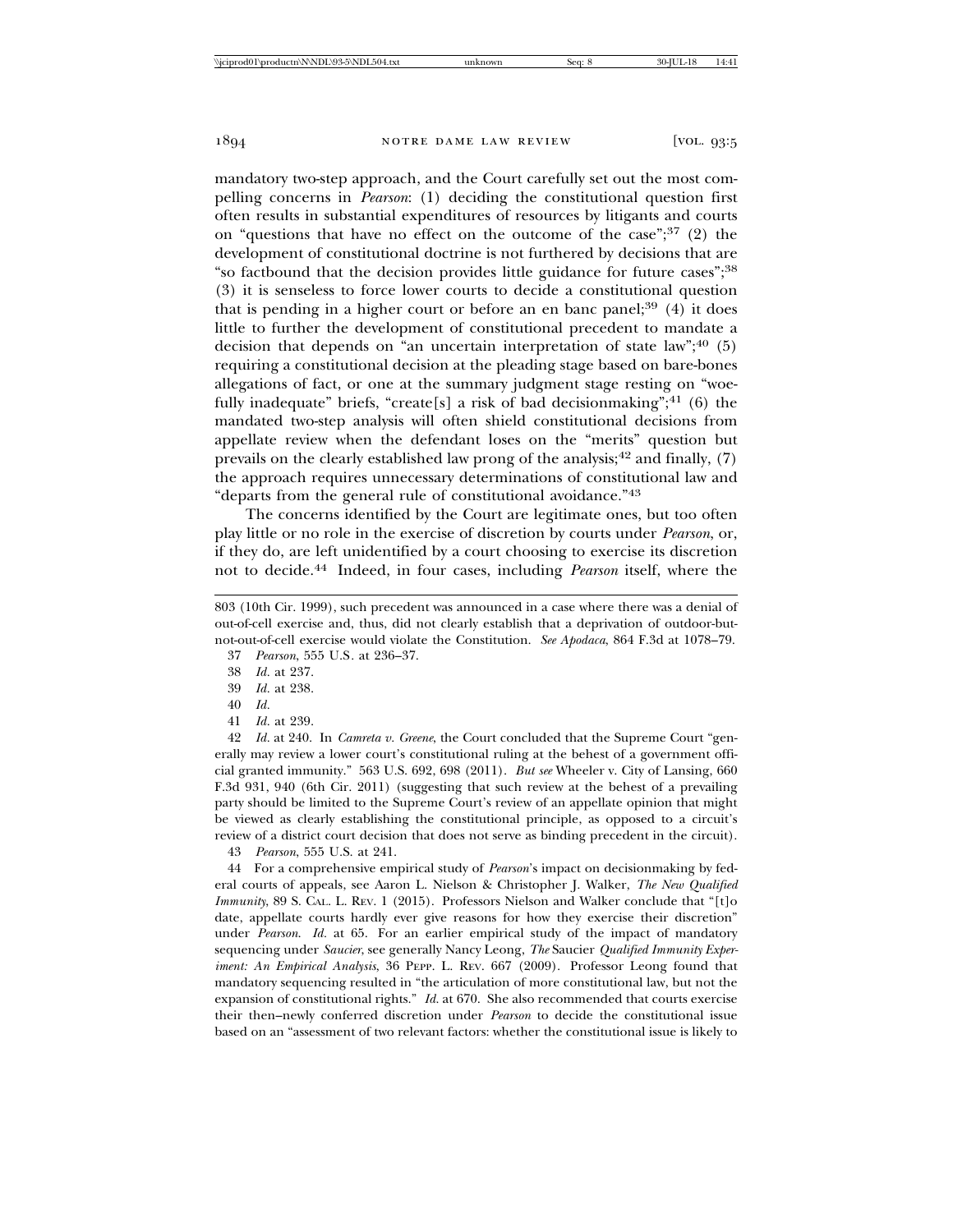Supreme Court jumped to the second prong and left the merits question undecided, the reasons for doing so were not articulated in terms of a *Pearson* justification and each case resulted in leaving both officials and citizens without guidance on important constitutional questions.45 In *Pearson*, the question left unanswered was whether the "consent-once-removed" doctrine<sup>46</sup> applies when a warrantless entry is made by police upon a signal given by a confidential informant, rather than an undercover police officer, who has entered the home with consent and observes contraband in plain view.47 In Reichle v. Howards,<sup>48</sup> the Court left for another day the question of "whether a First Amendment retaliatory arrest claim may lie despite the presence of probable cause to support the arrest."49 Likewise, in *Stanton v. Sims*, 50 even after noting that federal and state courts were "sharply divided" on the issue, the Court inexplicably left unanswered the question of "whether an officer with probable cause to arrest a suspect for a misdemeanor may enter a home without a warrant while in hot pursuit of that suspect."<sup>51</sup> Finally, in *Carroll v*. *Carman*, 52 the Court reversed the Third Circuit, addressing only the second prong of the qualified immunity analysis and eschewing the question of "whether a police officer may conduct a 'knock and talk' at any entrance that

46 The doctrine generally applies when a warrantless entry is made by officers who have been alerted by an undercover police officer who was given consent to enter the suspect's home. *Pearson*, 555 U.S. at 229.

49 *Id.* at 663. After this Essay's submission, the Court issued its opinion in *Lozman v. City of Riviera Beach*, 138 S. Ct. 1945 (2018), a case raising this issue in a suit against a municipality, where qualified immunity was not a factor. Characterizing Lozman's allegations that the City had adopted an official policy of intimidation against him in retaliation for his criticism of city officials as "far afield from the typical retaliatory arrest claim," *id.* at 1954, the Court rendered a narrow ruling that "Lozman need not prove the absence of probable cause to maintain a claim of retaliatory arrest against the City." *Id.* at 1955. The Court made clear that it "need not, and does not, address the elements required to prove a retaliatory arrest claim in other contexts." *Id.*

To compound the confusion, the Court in *Reichle* reserved the question of what precedent(s) may serve as a source of clearly established law. *Reichle*, 566 U.S. at 665–66. In a more recent qualified immunity decision, the Court similarly made a point of noting that "[w]e have not yet decided what precedents—other than our own—qualify as controlling authority for purposes of qualified immunity." District of Columbia v. Wesby, 138 S. Ct. 577, 591 n.8 (2018).

50 134 S. Ct. 3 (2013) (per curiam).

52 135 S. Ct. 348 (2014) (per curiam).

be repeated without ever becoming more susceptible to review and whether the issue is adequately presented in the particular case, taking account of the procedural posture of the case, the corresponding thoroughness of the parties' briefing of the constitutional issue, and the level of factual development." *Id.* at 709.

<sup>45</sup> *See* Karen M. Blum, *Section 1983 Litigation: The Maze, the Mud, and the Madness*, 23 WM. & MARY BILL RTS. J. 913, 927–32 (2015) (discussing more thoroughly the facts and issues presented in these cases). The point here is to emphasize the nature of the constitutional questions that the Court left unresolved.

<sup>47</sup> *See id.* at 245.

<sup>48 566</sup> U.S. 658 (2012).

<sup>51</sup> *Id.* at 5.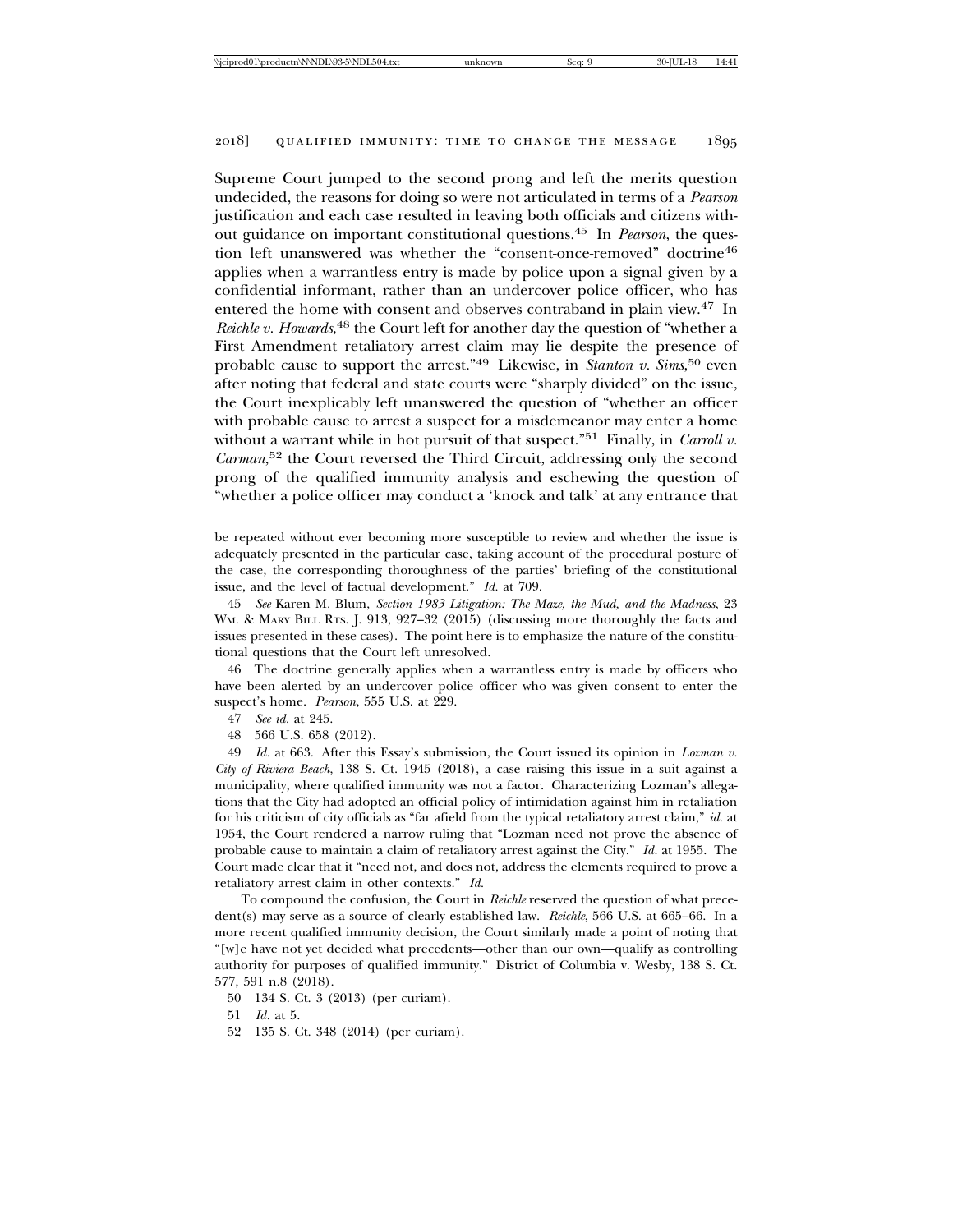is open to visitors rather than only the front door."53 These four cases presented important issues of constitutional law, issues that were not particularly fact bound, and issues on which it would have been extremely helpful for law enforcement to have guidance from the Court.

The federal courts of appeals have followed the Supreme Court's lead and often leave the first prong of the qualified immunity defense for future resolution, taking the easier route of finding no clearly established law on prong two. For example, in *Carroll v. Ellington*, 54 the Fifth Circuit was confronted with the same issue that the Supreme Court left unanswered in *Stanton*: whether an officer with probable cause to arrest a suspect for a misdemeanor may make a warrantless entry into the suspect's home when in hot pursuit of that suspect. Expressing no view on whether the officer's warrantless entry under these circumstances was constitutional, the Fifth Circuit panel disposed of the case on the second prong, noting that "[t]he Carrolls do not point to authority that the law on hot pursuit of misdemeanor suspects was any clearer in 2006, when [Officer] Viruette entered the residence, than in 2008, when the Supreme Court ruled the law was not then clearly established."55 Similarly, the Supreme Court's unwillingness to address the merits question in *Reichle*, leaving unresolved whether probable cause for an arrest under the Fourth Amendment defeats any First Amendment retaliatory arrest claim, has spawned six years of litigation over the issue,<sup>56</sup> with numerous appellate courts taking the easier path offered by the Supreme Court.<sup>57</sup>

56 Given the limited reach of *Lozman*, *see supra* note 49, it is not surprising that the Court has granted certiorari in Bartlett v. Nieves, 712 F. App'x 613 (9th Cir. 2018), *cert. granted*, No. 17-1174, 2018 WL 1023097 (U.S. June 28, 2018) (raising the question whether probable cause defeats a First Amendment retaliatory arrest claim).

57 *See, e.g.*, Scott v. Tempelmeyer, 867 F.3d 1067, 1069 (8th Cir. 2017) ("[T]he First Amendment right asserted by Scott—a right to be free from retaliatory regulatory enforcement that is otherwise supported by probable cause—was not clearly established."); Marshall v. City of Farmington Hills, 693 F. App'x 417, 426 (6th Cir. 2017) ("Although the district court did not dismiss Marshall's First Amendment retaliatory use of force and retaliatory-arrest claims on qualified immunity grounds, *Reichle* is nevertheless dispositive."); Pegg v. Herrnberger, 845 F.3d 112, 119 (4th Cir. 2017) ("The Supreme Court 'has never recognized a First Amendment right to be free from a retaliatory arrest that is supported by probable cause.' Since the *Reichle* decision, no such right has been recognized, so the *Reichle* principle is fully controlling here." (citation omitted) (quoting Reichle v. Howards, 566 U.S. 658, 659 (2012))); Mocek v. City of Albuquerque, 813 F.3d 912, 932 (10th Cir. 2015) ("Because the law was not clearly established in June 2006, and because no Supreme Court or Tenth Circuit decision between then and November 2009 clarified the law, the law was not clearly established at the time of Mocek's arrest."); Dukore v. District of Columbia, 799 F.3d 1137, 1144–45 (D.C. Cir. 2015) ("The Supreme Court has 'never held that there is such a right.' Nor was there in February 2012 (nor is there now) any settled consensus view in this court or other federal courts of appeals such that 'the statutory or constitutional question' has been placed 'beyond debate.'" (citation omitted) (first quoting

<sup>53</sup> *Id.* at 352.

<sup>54 800</sup> F.3d 154, 172 (5th Cir. 2015).

<sup>55</sup> *Id.* at 173.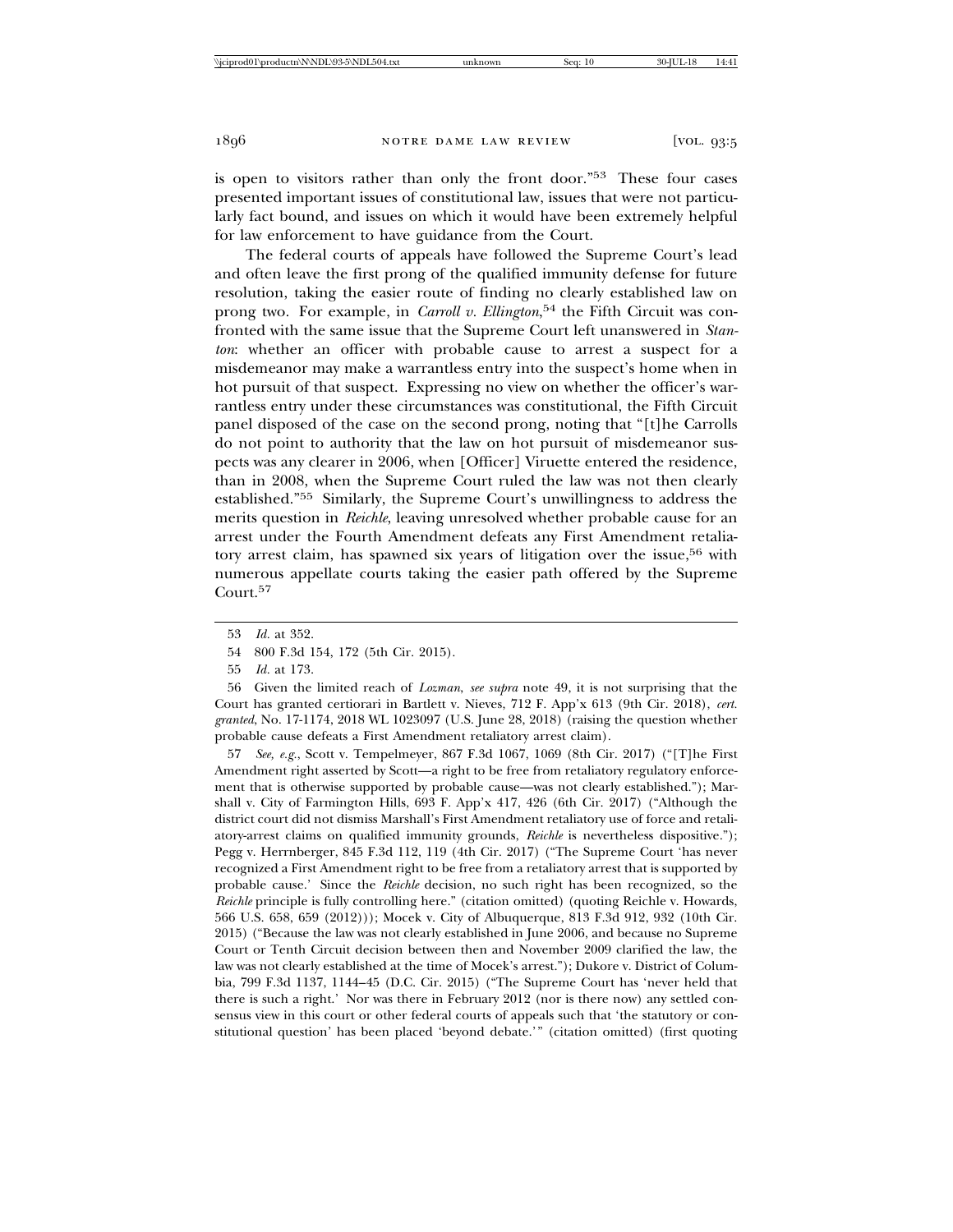The exercise of *Pearson* discretion in favor of *not* deciding often leaves important, recurring, and non-fact-bound constitutional questions needlessly floundering in the lower courts. Yet, at some point, these questions do tend to get resolved because they *are* important, recurring, and not fact bound. For example, both the Third Circuit<sup>58</sup> and the Fifth Circuit,<sup>59</sup> after years of disposing of the issue on the second prong, $60$  have recently joined the First, Seventh, Ninth, and Eleventh Circuits<sup>61</sup> in recognizing a First Amendment right to film police when they are engaged in performing their duties in public. Of course, in both circuits, the defendant officers prevailed on the second prong of qualified immunity because the law was not clearly established in either circuit at the time of the challenged conduct, $62$  and plaintiffs who assert such claims based on incidents prior to the date of the respective decisions will be left similarly without redress absent a successful *Monell* claim.<sup>63</sup> Even when resolved, however, broad statements of the law announced in such cases may not suffice to clearly establish the right in subsequent cases

*Reichle*, 566 U.S. at 665; and then quoting Ashcroft v. Al-Kidd, 563 U.S. 731, 741 (2011))); Thayer v. Chiczewski, 705 F.3d 237, 253 (7th Cir. 2012) ("As the Supreme Court held in *Reichle,* the 'clearly established' standard is not met in this case because neither our circuit nor the Supreme Court has 'recognized a First Amendment right to be free from a retaliatory arrest that is supported by probable cause.'" (quoting *Reichle*, 566 U.S. at 659)). *Reichle*'s failure to establish the standard for First Amendment retaliatory arrest claims also left in place an intracircuit split in the Ninth Circuit. *Compare* Acosta v. City of Costa Mesa, 718 F.3d 800, 825 (9th Cir. 2013) (per curiam) ("Assuming Acosta's contention accurately reflects why he was arrested, Acosta's claim still fails under prong two of *Saucier*. In *Reichle*, the Supreme Court held that it had never recognized, nor was there a clearly established First Amendment right to be free from a retaliatory arrest that is otherwise supported by probable cause." (footnote omitted)), *with* Ford v. City of Yakima, 706 F.3d 1188, 1193 (9th Cir. 2013) (per curiam) ("In this Circuit, an individual has a right 'to be free from police action motivated by retaliatory animus but for which there was probable cause.' That right was violated when the officers booked and jailed Ford in retaliation for his protected speech, even though probable cause existed for his initial arrest." (citation omitted) (quoting Skoog v. County of Clackamas, 469 F.3d 1221, 1235 (9th Cir. 2006))).

58 *See* Fields v. City of Philadelphia, 862 F.3d 353, 360 (3d Cir. 2017) ("In sum, under the First Amendment's right of access to information the public has the commensurate right to record—photograph, film, or audio record—police officers conducting official police activity in public areas.").

59 *See* Turner v. Lieutenant Driver, 848 F.3d 678, 688 (5th Cir. 2017) ("We conclude that First Amendment principles, controlling authority, and persuasive precedent demonstrate that a First Amendment right to record the police does exist, subject only to reasonable time, place, and manner restrictions.").

60 *See, e.g.*, *Fields*, 862 F.3d at 357 ("We have not ruled on the First Amendment right, instead merely holding that at the time of our rulings the claimed right was not clearly established.").

61 *See* Gericke v. Begin, 753 F.3d 1, 9 (1st Cir. 2014); ACLU of Ill. v. Alvarez, 679 F.3d 583, 602–03 (7th Cir. 2012); Glik v. Cunniffe, 655 F.3d 78, 88 (1st Cir. 2011); Smith v. City of Cumming, 212 F.3d 1332, 1333 (11th Cir. 2000); Fordyce v. City of Seattle, 55 F.3d 436, 438, 440 (9th Cir. 1995).

63 *See infra* notes 276–80 and accompanying text.

<sup>62</sup> *See Fields*, 862 F.3d at 362; *Turner*, 848 F.3d at 687.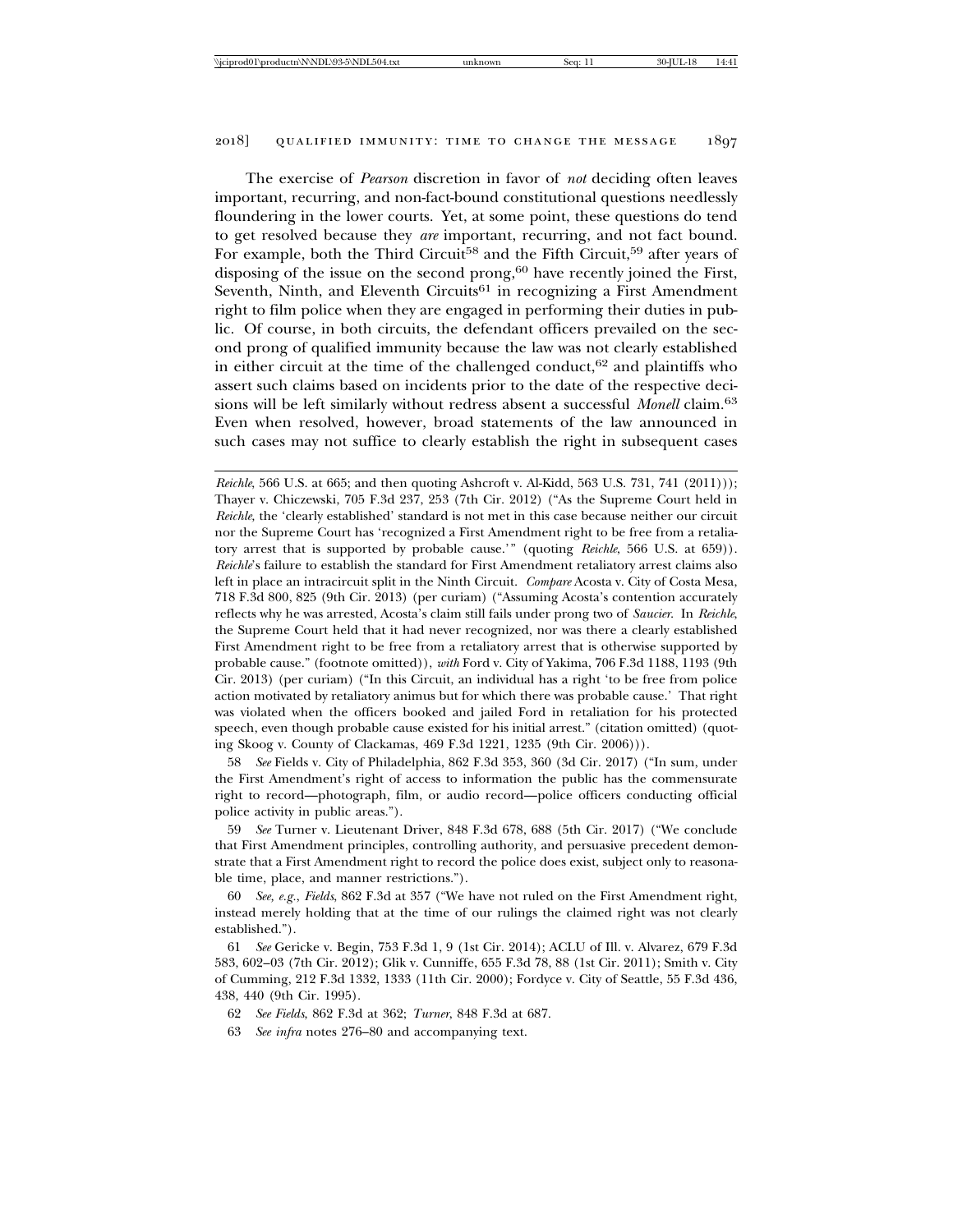with factual differences,  $64$  given the Supreme Court's demand for precedent with factual specificity and similarity to "clearly establish" the law, especially in Fourth Amendment excessive force cases.65

Cases raising Fourth Amendment claims based on the use of Tasers serve to illustrate this problem. In *Thomas v. City of Eastpointe*, 66 the "merits" question was whether an officer used excessive force when he tased "someone he reasonably perceive<sup>[d]</sup> to be ignoring his commands and walking away."<sup>67</sup> The Sixth Circuit, like a number of other circuits, has cases holding that use of a Taser on a suspect who is "actively resisting" is not a use of excessive force, while use of a Taser on a suspect who is "compliant" or who has stopped resisting is unreasonable.68 The court in *Thomas* observed that the

64 *See, e.g.*, Sandberg v. Englewood, No. 17-1147, 2018 WL 1180971, at \*10 (10th Cir. Mar. 7, 2018) ("Sandberg does not point to a case in which the videographer was also the subject of the police action. As such, it was not clearly established that officers violate the First Amendment when they prevent a person who is the subject of the police action from filming the police."); Davis-Bey v. City of Warren, No. 16-cv-11707, 2018 WL 895394, at \*6 (E.D. Mich. Jan. 16, 2018) (finding "no clearly established right to videotape police officers under the circumstances of this case"), *report and recommendation adopted*, No. 16-CV-11707, 2018 WL 878879 (E.D. Mich. Feb. 14, 2018); Rivera v. Foley, No. 3:14-CV-00196, 2015 WL 1296258, at \*10 (D. Conn. Mar. 23, 2015) (where plaintiff was using a drone to record police activity at the scene of an accident, the court noted that "[e]ven if recording police activity were a clearly established right in the Second Circuit, Plaintiff's conduct is beyond the scope of that right as it has been articulated by other circuits").

65 *See, e.g.*, White v. Pauly, 137 S. Ct. 548, 552 (2017) (per curiam) ("The panel majority misunderstood the 'clearly established' analysis: It failed to identify a case where an officer acting under similar circumstances as Officer White was held to have violated the Fourth Amendment."); Mullenix v. Luna, 136 S. Ct. 305, 308–12 (2015) (per curiam) ("[N]one of our precedents 'squarely governs' the facts here."). *See also* Thompson v. Clark, No. 14-CV-7349, 2018 WL 2997415, at \*6 (E.D.N.Y. June 11, 2018) ("The Court's expansion of immunity, specifically in excessive force cases, is particularly troubling.").

Even in Fourth Amendment contexts that do not involve the use of force, there is likewise a demand for similar precedents to clearly establish the law. For example, in *Estate of Walker v. Wallace*, 881 F.3d 1056 (8th Cir. 2018), the validity of a warrantless search of a home turned on whether consent had been given by the occupant. In granting qualified immunity, the court of appeals noted that:

Since questions of consent necessarily turn on the particular facts of a case, it may be hard to show that prior decisions should have put [Defendant] on notice that his search under the circumstances was unconstitutional or that every reasonable official in his position would have understood that he was violating a constitutional right.

*Id.* at 1060. *But see* Crocker v. Beatty, 886 F.3d 1132, 1138 (11th Cir. 2018) (per curiam) (in case involving the warrantless seizure of a cell phone, the court of appeals found the right to be free from a warrantless seizure under the circumstances was clearly established and stated that "[t]he novelty of cutting-edge electronic devices cannot grant police officers *carte blanche* to seize them under the guise of qualified immunity").

66 715 F. App'x 458 (6th Cir. 2017).

67 *Id.* at 460.

68 *See id.* (collecting cases from the Sixth Circuit and other circuits drawing the "active resistance" line).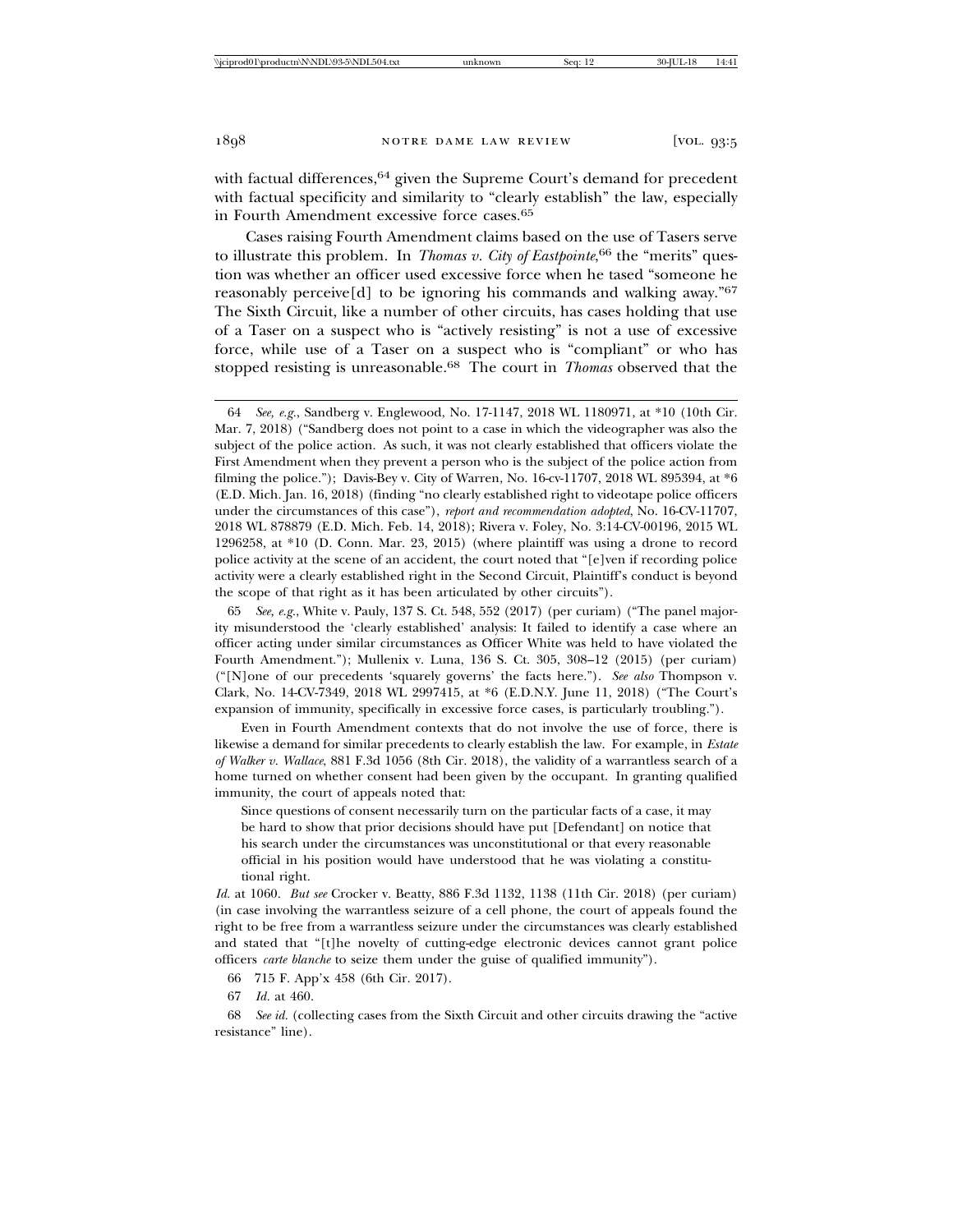case before it "does not fit cleanly into either camp."69 Finding the facts fell within the "gray area" of the law, the court had no need to resolve the merits and granted qualified immunity because "[h]ow the law applied to this set of facts was not 'beyond debate' in May 2013."70 Likewise, in *Isayeva v. Sacramento Sheriff's Department*, 71 the Ninth Circuit found none of the circuit precedent addressing the reasonableness of the use of a Taser<sup>72</sup> controlling on the facts presented to the court, where a Taser was used on a 250-pound mentally ill individual engaged in a struggle with the officers.73 General statements of the law regarding Taser use were not sufficient to give notice to officers in either *Thomas* or *Isayeva* that their conduct violated the Constitution.

Fourth Amendment excessive force cases are inevitably fact specific. Thus, insisting on precedent with the degree of particularity required by the Supreme Court in recent cases means that many claims against individual officers will be disposed of on the second prong and plaintiffs with serious and substantial injuries will be left without redress for actual constitutional violations or without explanation as to why their injuries did not rise to the level of constitutional harms. For example, in *Young v. Borders*, 74 a panel of the Eleventh Circuit, while "echo[ing] the district court's expression of sympathy for the plaintiffs' loss," affirmed the grant of summary judgment for defendants in an unpublished, three-sentence decision without opinion.75 Taking the facts in the light most favorable to the plaintiffs, Andrew Scott, a totally innocent individual, was fatally shot by Deputy Sylvester when Scott responded to loud knocking on his apartment door at 1:30 a.m. by police who did not announce themselves as law enforcement.<sup>76</sup> The police were in search of a suspect who had been riding a motorcycle that was parked in a space near Scott's unit in an apartment complex.77 Given the hour, the loud knocking, and the failure of the police to announce themselves, Scott

70 *Thomas*, 715 F. App'x at 461 (quoting Ashcroft v. al-Kidd, 563 U.S. 731, 741 (2011)).

71 872 F.3d 938 (9th Cir. 2017).

72 *See* Mattos v. Agarano, 661 F.3d 433 (9th Cir. 2011) (en banc); Bryan v. MacPherson, 630 F.3d 805 (9th Cir. 2010).

73 *Isayeva*, 872 F.3d at 948–50.

74 620 F. App'x 889 (11th Cir. 2015) (per curiam).

75 *Id.*

76 A more detailed and complete version of the facts can be found in both the district court opinion, Young v. Borders, No. 5:13-cv-113, 2014 WL 11444072, at \*3–4 (M.D. Fla. Sept. 18, 2014), and in the opinions regarding the denial of rehearing en banc, Young v. Borders, 850 F.3d 1274 (11th Cir. 2017). Plaintiffs did assert a claim of municipal liability based on the officers' failure to announce themselves, but the district court characterized the relevant conduct as a "knock-and-talk" situation that was not subject to the "knock-andannounce" requirements of the Fourth Amendment. 2014 WL 1144072, at \*13. Thus, finding no underlying constitutional violation, the court found the plaintiffs' municipal liability claim based on this conduct foreclosed. *Id.*

77 *Young*, 2014 WL 1144072, at \*2.

<sup>69</sup> *Id.* Similarly, the Sixth Circuit, in *Cockrell v. City of Cincinnati*, concluded that nonviolent flight "does not fit cleanly within either group." 468 F. App'x 491, 496 (6th Cir. 2012).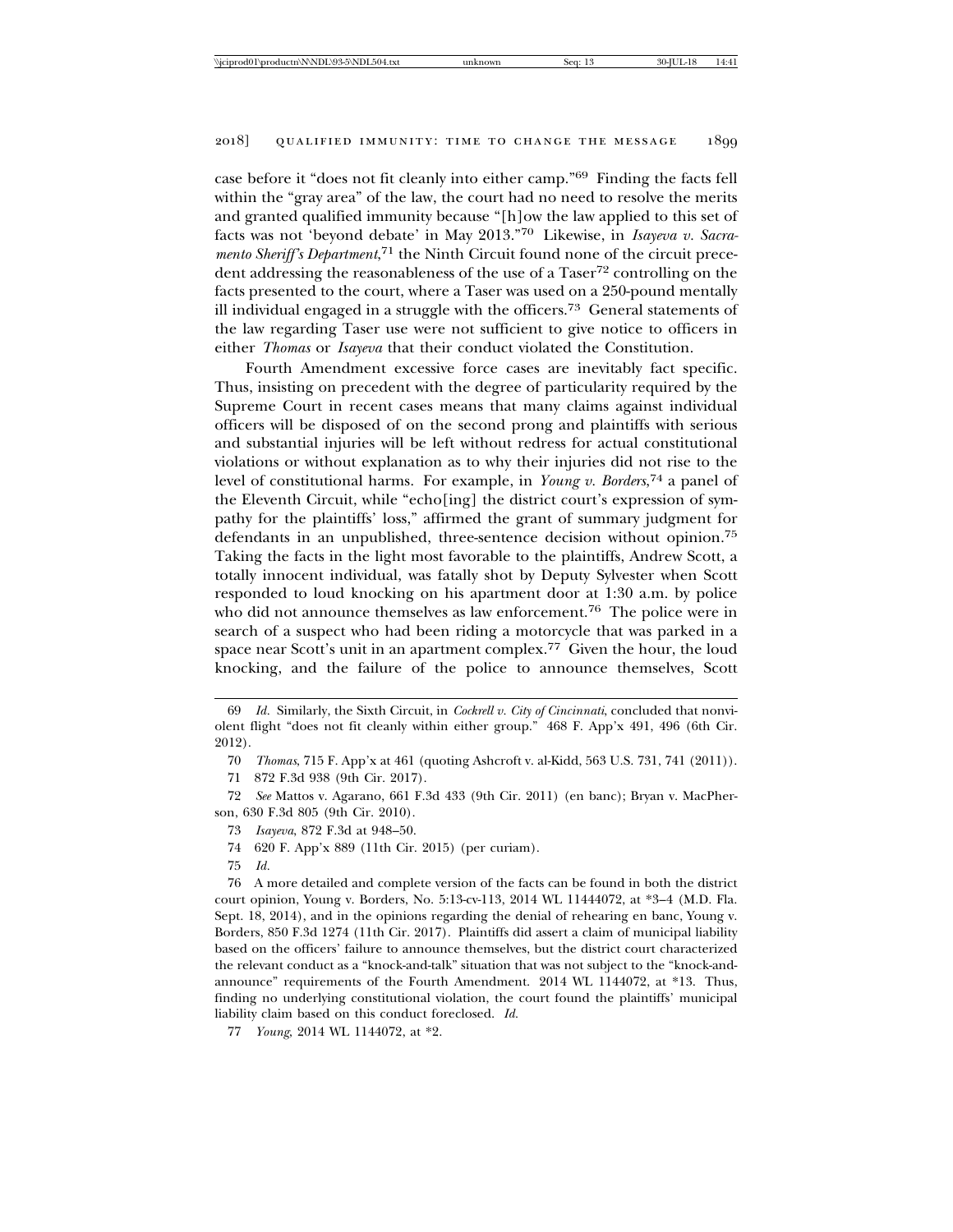opened the door holding a gun down by his side.78 Within seconds, Deputy Sylvester fired six times as Scott backed into the apartment.79 Three shots hit and killed Scott.80 The district court decided both prongs of the qualified immunity analysis against the plaintiffs, 81 and the court of appeals, in a rather equivocal statement, found "no reversible error in the district court's *ultimate* qualified immunity rulings."82

While Plaintiffs' petition for rehearing en banc was denied,<sup>83</sup> it generated a lengthy and heated discussion in opinions respecting the denial of en banc review. Judge Hull, joined by Judge Tjoflat, <sup>84</sup> explained at length the panel's reasons for affirming the district court. Recognizing that the district court did address the merits question, and expressing no disagreement with the finding that the use of force was objectively reasonable,<sup>85</sup> Judge Hull nevertheless pointed out that the panel "did not need to decide" the constitutional question because resolution on the clearly established prong was dispositive.<sup>86</sup> After a review of recent Supreme Court precedent<sup>87</sup> admonishing federal courts for conducting the clearly established analysis "at too high a level of generality and without regard to the particular facts of prior case law,"88 Judge Hull concluded that there was "no prior case with facts remotely similar, much less particularized facts similar, to the facts in this case."89 Thus, qualified immunity was warranted.

In dissent from the denial of rehearing en banc, Judge Martin, joined by Judges Wilson, Rosenbaum, and Jill Pryor, criticized the panel decision for not confronting what she considered to be a clear violation of law, thus leaving officers under the impression that similar conduct could be repeated in the future without sanction.<sup>90</sup>

When police clearly violate a person's constitutional rights, as here, it is our role to confront that violation of the law and to ensure as best we can that it is not repeated. I don't believe the panel's summary affirmance performed that role. Instead, it gave a pass as reasonable to the actions of police in surrounding a randomly selected home in the dead of night, occupied by

- 87 *See id.* at 1280–82.
- 88 *Id.* at 1281.
- 89 *Id.* at 1282.

<sup>78</sup> *Id.* at \*3–4.

<sup>79</sup> *Id.*

<sup>80</sup> *Id.*

<sup>81</sup> *Id.* at \*20.

<sup>82</sup> Young v. Borders, 620 F. App'x 889, 889 (11th Cir. 2015) (per curiam) (emphasis added).

<sup>83</sup> Young v. Borders, 850 F.3d 1274, 1274 (11th Cir. 2017) (denying rehearing en banc).

<sup>84</sup> Judges Hull and Tjoflat were members of the original panel. The third member of the panel, Judge J. Randal Hall, is a district judge who was sitting by designation, and thus not participating in the decision respecting en banc review.

<sup>85</sup> *Young*, 850 F.3d at 1280 (Hull, J., concurring in the denial of rehearing en banc). 86 *Id.*

<sup>90</sup> *Id.* at 1288–1300 (Martin, J., dissenting from the denial of rehearing en banc).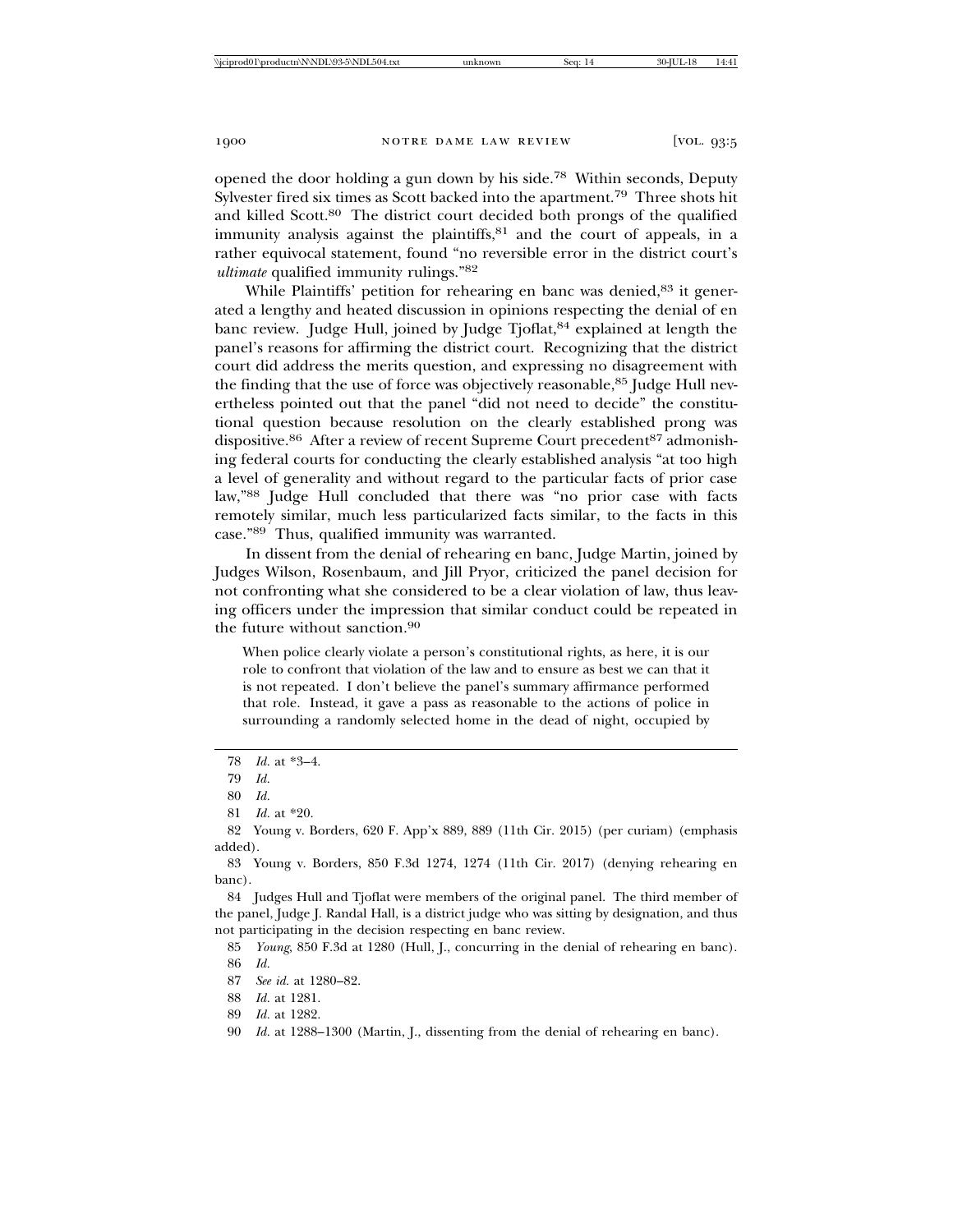someone not a suspect; drawing loaded weapons; pounding on the door until the beleaguered occupant opened it; and then shooting him on sight, only because he was holding a gun. If these actions are constitutional, as the panel suggests, then the Second and Fourth Amendments are having a very bad day in this Circuit.<sup>91</sup>

Judge Hull is right that neither the unreported panel decision, nor any of the opinions respecting the denial of rehearing en banc, have precedential effect,92 but therein lies the problem. The suit filed on behalf of Scott's estate was initiated in 2013. The district judge, in a thorough opinion, addressed both prongs of the qualified immunity defense and decided on the merits question that Deputy Sylvester was justified in his use of deadly force at the moment the force was used because "it was not unreasonable for Sylvester to believe that his life was in danger in the instant the door opened and to immediately take action in self-defense."93 The panel decision of the court of appeals says nothing about the soundness of the merits ruling, but merely confirms that there was no error in the finding of qualified immunity. The explanation given by Judge Hull in the denial of en banc review implies that the merits question is still unresolved with qualified immunity resting soundly on the conclusion that no case gave Sylvester fair warning that his conduct was unlawful.<sup>94</sup> After five years of litigation, there is no definitive ruling on whether the district court's focus on *the moment* force was used was a proper timeframe within which to assess the "totality of the circumstances" in judging the objective reasonableness of the use of force under *Tennessee v. Garner*95 and *Graham v. Connor*, 96 or whether conduct leading up to the moment deadly force was used might be relevant.<sup>97</sup> Officers are left without a clear statement of what may be constitutional going forward, and plaintiffs are left

<sup>91</sup> *Id.* at 1299–1300. Judge Jill Pryor, in her dissent, was equally concerned about the message being sent to police by the panel's tacit approval of the officers' conduct in *Young*, an approval that effectively "cloak[s] fast-acting officers with qualified immunity based on unreasonably escalated circumstances that they alone create." *Id.* at 1300 (Jill Pryor, J., dissenting from the denial of rehearing en banc).

<sup>92</sup> *Id.* at 1274 (Hull, J., concurring in denial of rehearing en banc).

<sup>93</sup> Young v. Borders, No. 5:13-cv-113, 2014 WL 11444072, at \*16 (M.D. Fla. Sept. 18, 2014).

<sup>94</sup> *Young*, 850 F.3d at 1281–82 (Hull, J., concurring in denial of rehearing en banc).

<sup>95 471</sup> U.S. 1, 9 (1985).

<sup>96 490</sup> U.S. 386, 396 (1989).

<sup>97</sup> The Supreme Court, in *County of Los Angeles v. Mendez*, was clear that it did not grant certiorari on the question and was not deciding in *Mendez* whether the "totality of the circumstances" that must be considered under *Graham* "means taking into account unreasonable police conduct prior to the use of force that foreseeably created the need to use it." 137 S. Ct. 1539, 1547 n.\* (2017) (internal quotation marks omitted) (quoting *Graham*, 490 U.S. at 396); *see also* Pauly v. White, 874 F.3d 1197, 1219–20 & n.7 (10th Cir. 2017) ("[T]he concept that pre-seizure conduct should be used in evaluating the reasonableness of an officer's actions is not universally held among other circuits. The Supreme Court very recently had an opportunity to resolve this issue but declined to do so . . . . Thus, at least for now, *Sevier* and *Allen* remain good law in this circuit." (citations omitted)), *petition for cert. filed*, No. 17-1078 (U.S. Jan. 29, 2018). The issues avoided by the Supreme Court in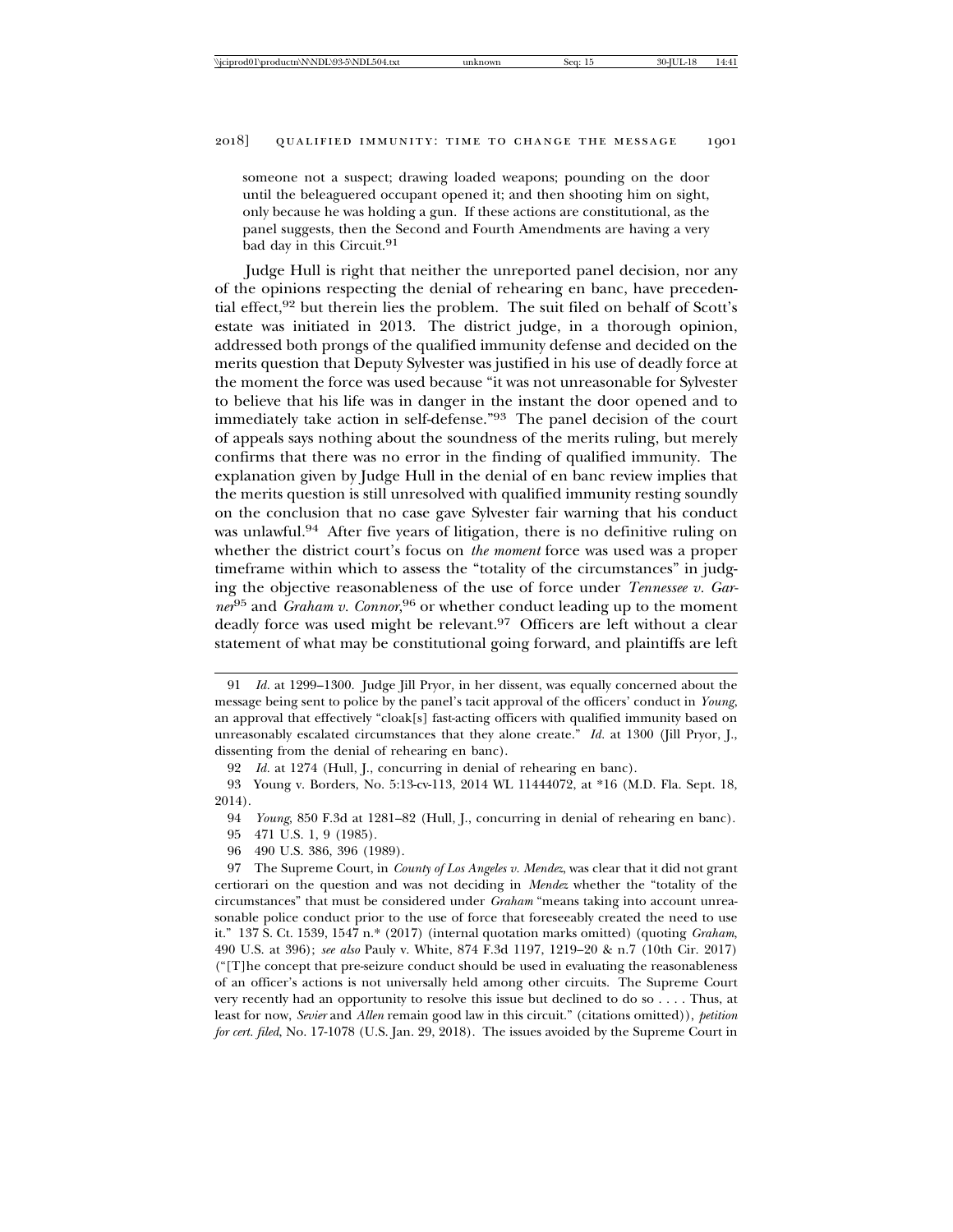clueless as to whether the challenged conduct violated the Constitution and remediless even if it did.

Some courts, perhaps frustrated by the uncertainty about constitutional standards so often perpetuated by a continuous cycle of exercising *Pearson* discretion to *not* decide, have addressed the merits question in Fourth Amendment cases that are seemingly quite fact bound, albeit while granting qualified immunity on the clearly established prong. In *Estate of Armstrong ex rel. Armstrong v. Village of Pinehurst*, 98 while the Fourth Circuit announced a rule "that a police officer may *only* use serious injurious force, like a taser, when an objectively reasonable officer would conclude that the circumstances present a risk of immediate danger that could be mitigated by the use of force,"<sup>99</sup> it did so in a case where the officer deployed a Taser on a mentally ill man who was immobile and surrounded by three officers and two security guards who were attempting to return him to the hospital.<sup>100</sup> It is unlikely that *Estate of Armstrong* will be viewed as clearly establishing the law on the use of Tasers in cases where the facts differ in an arguably significant way from the facts of Armstrong's case,<sup>101</sup> but there is some satisfaction for

1. Under 42 U.S.C. § 1983, is a public official, whose reckless conduct proximately causes another official to violate a plaintiff's federally protected right, liable for the plaintiff's injuries, even though the latter official is entitled to qualified immunity?

2. When a public official violates clearly established law through his preseizure conduct, and the conduct causes the need to use deadly force, is the official protected by qualified immunity?

Petition for a Writ of Certiorari at i, Pauly v. White (No. 17-1078) (U.S. Jan. 29, 2018). 98 810 F.3d 892 (4th Cir. 2016), *cert. denied*, 137 S. Ct. 61 (2016) (mem.).

- 99 *Id.* at 905.
- 100 *Id.* at 906.

101 As Judge Wilkinson noted in his concurrence, "Today's prescription may not fit tomorrow's facts and circumstances. Our rather abstract pronouncements in one case may be of little assistance with the realities and particulars of another." *Id.* at 911 (Wilkinson, J., concurring in part). In another recent Fourth Circuit case, the panel majority took a similar approach, holding on prong one that a school resource officer violated the Fourth Amendment when she handcuffed "a calm, compliant" ten-year-old student who had been involved in a fight with another student several days earlier, but granting qualified immunity on prong two because the law was not clearly established such that a reasonable officer would have understood that the handcuffing under these circumstances was unlawful. E.W. *ex rel.* T.W. v. Dolgos, 884 F.3d 172, 184–85 (4th Cir. 2018). Much like Judge Wilkinson criticized the majority in *Estate of Armstrong*, Judge Shedd criticized the majority for reaching the merits question in a fact-bound case. *Id.* at 189 (Shedd, J., concurring in the judgment only) ("The majority's holding runs counter to the prevailing federal rule and provides little, if any, guidance for law enforcement officers going forward."); *see also* Wilson v. Prince George's County., Maryland, No. 17-1856, 2018 WL 3015045, at \*7 (4th Cir. June 18, 2018) (finding an excessive force violation on prong one, but granting qualified immunity because it was not clearly established law that it was unconstitutional to use deadly force "against an armed, but otherwise non-threatening, self-harming individual suspected of committing misdemeanor offenses").

*Mendez* and by the Eleventh Circuit in *Young* are presented in the petition for certiorari in *Pauly III*. The questions presented are: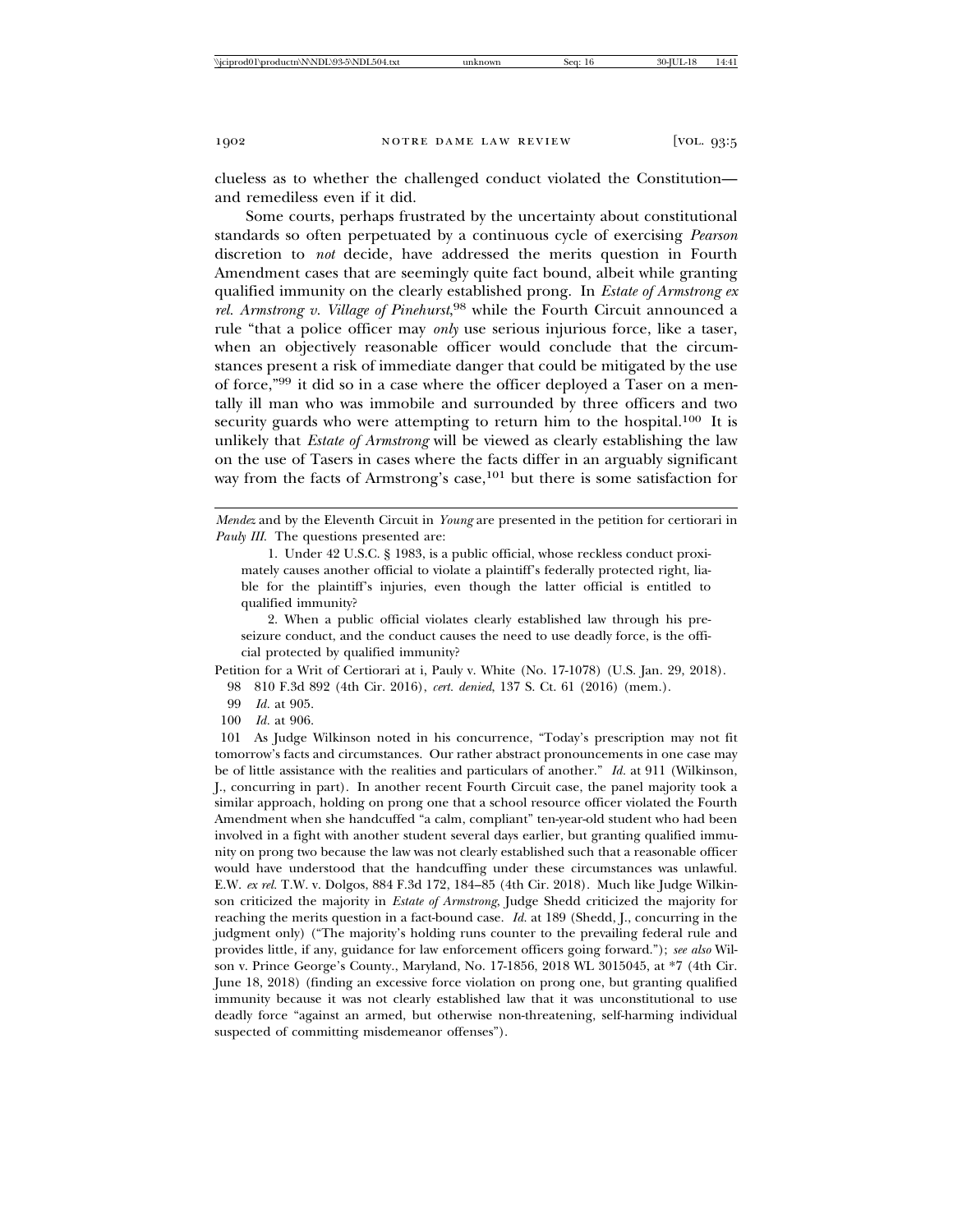plaintiffs when a court acknowledges the Constitution has been violated and some hope that a "holding" on these particular facts will serve to remove similar conduct from the realm of "bad guesses in gray areas"<sup>102</sup> which typically results in a grant of qualified immunity.103

The Sixth Circuit recently took a similar approach in *Latits v. Phillips*. 104 Viewing the facts and a video in the light most favorable to the plaintiff, the court held that Officer Phillips violated Latits's Fourth Amendment right to be free from objectively unreasonable force when Phillips shot and killed Latits to terminate a car chase in which the plaintiff had evidenced no intent to harm officers and presented no significant risk to others.105 On prong two of the analysis, however, the court granted qualified immunity, noting that "[p]laintiff has not identified any caselaw where an officer under sufficiently similar circumstances was held to have violated the Fourth Amendment, and neither have we."106 Judge Clay would have denied qualified immunity because, in his opinion, governing caselaw clearly established "that an officer may not shoot a fleeing suspect who poses no danger to others."107

Perhaps the majority of the panel in *Latits* intended to send the message that, although the Supreme Court "has . . . never found the use of deadly force in connection with a dangerous car chase to violate the Fourth Amendment, let alone to be a basis for denying qualified immunity,"108 defendants should not view the Supreme Court decisions in this area as declaring "open

<sup>102</sup> Maciariello v. Sumner, 973 F.2d 295, 298 (4th Cir. 1992).

<sup>103</sup> It would appear that the grant of qualified immunity on the second prong served to lessen the Supreme Court's interest in granting review. Review was denied to the defendants who were contesting the Fourth Circuit's disposition on prong one. *See* Village of Pinehurst v. Estate of Armstrong, 137 S. Ct. 61 (2016) (mem.). Another case involving the use of a Taser to keep a mentally disturbed individual from leaving the hospital is *Aldaba v. Pickens*. 777 F.3d 1148 (10th Cir. 2015), *cert. granted, judgment vacated, and case remanded*,136 S. Ct. 479 (2015) (mem.). In *Aldaba*, the Tenth Circuit had found the use of the Taser unreasonable under the Fourth Amendment, but, unlike the Fourth Circuit, also found the officers' conduct to have violated clearly established law and, thus, denied qualified immunity. *Id.* at 1160–61. On remand from the Supreme Court and on reconsideration in light of *Mullenix*, the court of appeals left the merits question unanswered and granted qualified immunity on the clearly established law prong. Aldaba v. Pickens, 844 F.3d 870, 871 (10th Cir. 2016).

<sup>104 878</sup> F.3d 541 (6th Cir. 2017).

<sup>105</sup> *Id.* at 549–52.

<sup>106</sup> *Id.* at 552.

<sup>107</sup> *Id.* at 554 (Clay, J., concurring in part and dissenting in part). Judge Clay thought that *Tennessee v. Garner*, 471 U.S. 1 (1985), clearly established "that police officers may not fire at non-dangerous fleeing felons such as Latits." *Id.* He also pointed to Sixth Circuit precedent that he found controlling on the present facts. *See id.* at 557–59; *accord* Lytle v. Bexar County, 560 F.3d 404, 417–18 (5th Cir. 2009) ("It has long been clearly established that, absent any other justification for the use of force, it is unreasonable for a police officer to use deadly force against a fleeing felon who does not pose a sufficient threat of harm to the officer or others. This holds as both a general matter and in the more specific context of shooting a suspect fleeing in a motor vehicle." (citations omitted)).

<sup>108</sup> Mullenix v. Luna, 136 S. Ct. 305, 310 (2015) (per curiam).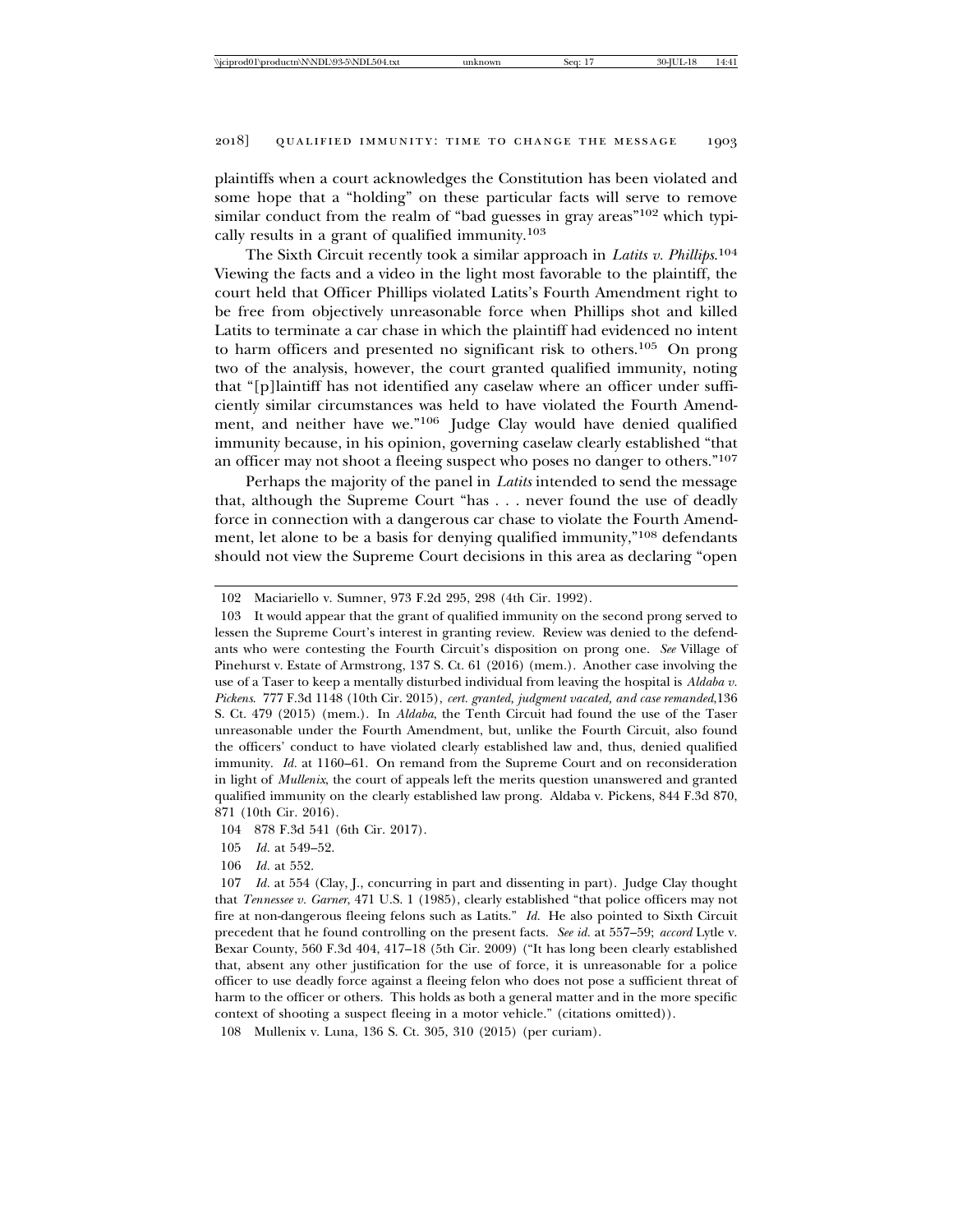season"109 on suspects attempting to flee in a motor vehicle. The merits holding in *Latits*, like that in *Estate of Armstrong*, even if clearly establishing the law going forward only for cases with facts very similar, at least gives citizens the gratification of knowing and officers the benefit of a warning that certain conduct violates the Constitution and will no longer be protected by qualified immunity.110 If cases with factual similarity in particular contexts are needed to make out clearly established law to overcome the second prong of qualified immunity, then courts should not shy away from decisions holding specific fact-bound conduct unconstitutional.<sup>111</sup> At the very least, holdings rendered in fact-bound cases may serve to shrink the "gray areas."

111 For example, in *Sause v. Bauer*, 859 F.3d 1270, 1274–75 (10th Cir. 2017), *rev'd*, No. 17-742, 2018 WL 3148262 (U.S. June 28, 2018) (per curiam), the court of appeals, in affirming the grant of a motion to dismiss based on qualified immunity, jumped to the second prong, assuming without deciding that the pro se plaintiff asserted the violation of a First Amendment right against officers who, while responding to a noise complaint in Plaintiff's home, were alleged to have "repeatedly mocked her, ordered her to stop praying so they could harass her, threatened her with arrest and public humiliation, insisted that she show them the scars from her double mastectomy, and then 'appeared . . . disgust[ed]' when she complied." *Id.* at 1274 (alterations in original). Finding the conduct "obviously unprofessional," but not "obviously unlawful," the court granted qualified immunity because, not surprisingly, the plaintiff could not "identify a single case in which this court, or any other court for that matter, has found a First Amendment violation based on a factual scenario even remotely resembling the one we encounter here." *Id.* at 1275–76. Furthermore, because of the impossibility of overcoming the "legal hurdle" posed by the clearly established law requirement, the court approved of the dismissal of the complaint with prejudice. Such a disposition, a predictable one under current Supreme Court qualified immunity jurisprudence, does little to promote confidence in the enforcement of constitutional rights and even less to discourage such behavior by officers in the future.

Another source of confusion in the qualified immunity doctrine, and a question lurking in *Sause* as well, is whether a plaintiff must identify the particular constitutional right that the challenged conduct violates, or whether it is sufficient to demonstrate that every reasonable officer would have known that the conduct engaged in was unconstitutional, without regard to which provision of the Constitution may have been violated. In *Sause*, Chief Judge Tymkovich hinted that the plaintiff perhaps could have stated a claim under the Fourth Amendment, but agreed that "First Amendment law is not clearly established," and thus concurred in the opinion. *Id.* at 1280 (Tymkovich, C.J., concurring). On this question of whether the qualified immunity analysis should be "right-centric" or "conductcentric," a question that undoubtedly provides fodder for future scholarly articles, compare, for example, Estate of Booker v. Gomez, 745 F.3d 405, 428 (10th Cir. 2014) (holding right to be free from excessive force was clearly established despite uncertainty about whether claim arose under Fourth, Fifth, Eighth, or Fourteenth Amendment), and Davis v. Murphy, No. 13-CV-11900, 2018 WL 1524532, at \*9 (D. Mass. Mar. 28, 2018) (focusing on the conduct alleged to be unlawful rather than the precise formulation of the constitu-

<sup>109</sup> *Lytle*, 560 F.3d at 414.

<sup>110</sup> For another example of such an approach, see Thompson v. Rahr, 885 F.3d 582, 587 (9th Cir. 2018) (holding that pointing a gun at the head of a compliant, nonthreatening suspect was a use of excessive force, even though the context was a felony traffic stop in which a gun was found, but granting qualified immunity because Plaintiff's "right not to have a gun pointed at him under the circumstances here was not clearly established at the time the events took place").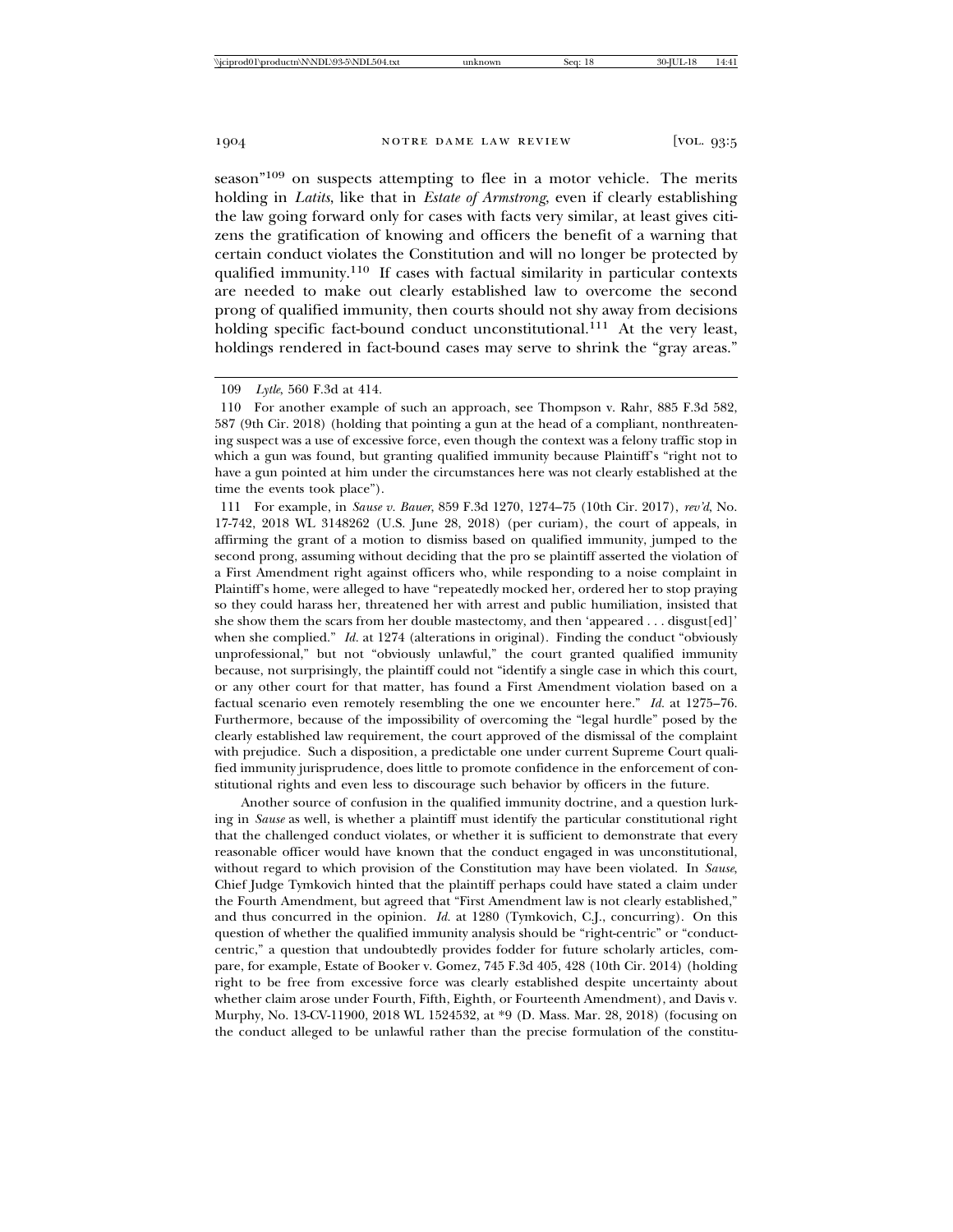*Recommendation*: I would adopt the proposal made by Professors Nielson and Walker that courts be encouraged, if not required, to give reasons for their exercise of discretion under *Pearson* to decide or not decide the constitutional question.<sup>112</sup> But I would suggest that the "fact-bound-case" justification for *not* deciding be eliminated. Encouraging courts to forgo announcing a constitutional right in fact-bound cases not only deprives plaintiffs with substantial claims a remedy under Section 1983, but also essentially insures that constitutional principles will be limited to broad, general statements of the law that will fail to sufficiently establish rights in future cases. In short, the message of not resolving merits questions that are fact bound along with the insistence on factually similar precedent to clearly establish the law, produces an impossible "Catch 22" for civil rights plaintiffs suing individual officials for damages under Section 1983.

#### II. INTERLOCUTORY APPEALS ARE INEFFICIENT, EXPENSIVE, AND OFTEN WITHOUT MERIT

In *Mitchell v. Forsyth*, 113 the Supreme Court, emphasizing that qualified immunity is "an *immunity from suit* rather than a mere defense to liability,"114 announced that orders of district courts denying qualified immunity to government officials fell within the "collateral order doctrine,"115 a judicially created exception to the final judgment rule.<sup>116</sup> The Court held that "a district court's denial of a claim of qualified immunity, to the extent that it turns on an issue of law, is an appealable 'final decision' within the meaning of 28

112 *See* Nielson & Walker, *supra* note 44, at 60–65; *see also, e.g.*, Peffer v. Stephens, 880 F.3d 256, 264 (6th Cir. 2018) (jumping to the second prong in a case that turns on interpretation of an unsettled Michigan statute, explaining that "[a]lthough we generally determine whether a constitutional violation occurred before we determine whether qualified immunity applies, we need not follow this order of inquiry when determining whether a constitutional violation occurred would require interpreting unsettled state law").

113 472 U.S. 511 (1985).

114 *Id.* at 526.

115 *See* Cohen v. Beneficial Indus. Loan Corp., 337 U.S. 541 (1949). The collateral order doctrine applies to orders "which finally determine claims of right separable from, and collateral to, rights asserted in the action, too important to be denied review and too independent of the cause itself to require that appellate consideration be deferred until the whole case is adjudicated." *Id.* at 546.

116 28 U.S.C. § 1291 (2012) sets out the general rule that courts of appeals shall have jurisdiction of appeals from *final* judgments of district courts.

tional claim), with Hernandez v. Mesa, 885 F.3d 811, 823–24 (5th Cir. 2018) (en banc) (Dennis, J., concurring in the judgment) (explaining that even though "according to the complaint, [Border Patrol Agent] Mesa essentially committed a cold-blooded murder," qualified immunity should be granted because "the right giving rise to the claim—here, Hernández's Fourth Amendment rights—must be clearly established"), and Thomas v. City of Philadelphia, No. 17-4196, 2018 WL 684836, at \*8–10 (E.D. Pa. Feb. 2, 2018) (adhering to "right-centric" view and granting qualified immunity on Fourteenth Amendment claim where, although plaintiff stated a violation of the Fourth Amendment, there was no clearly established right to be free from malicious prosecution under the procedural due process clause of the Fourteenth Amendment).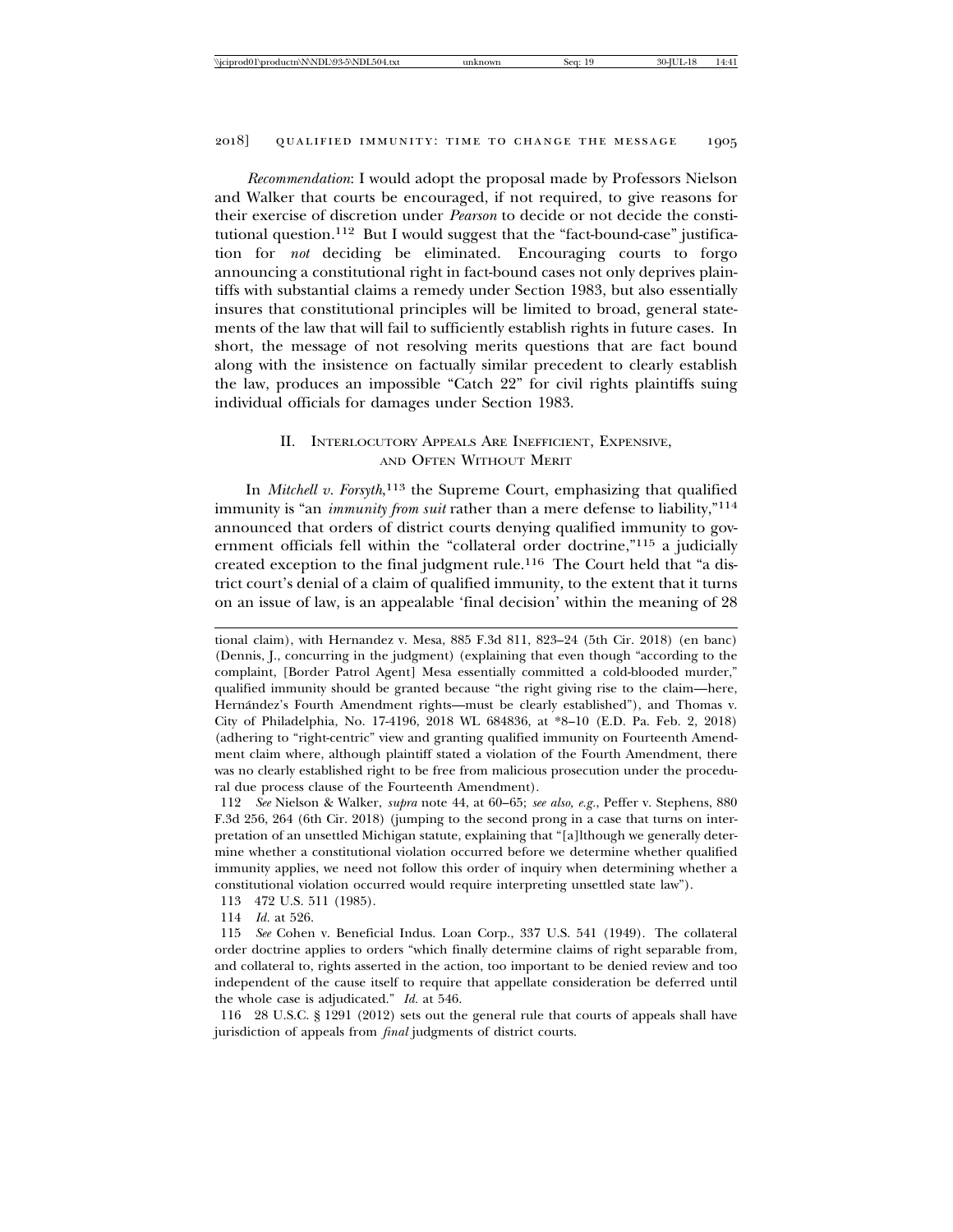U.S.C. § 1291 notwithstanding the absence of a final judgment."117 In *Behrens v. Pelletier*, 118 the Court clarified that defendants may be entitled to more than one interlocutory appeal because the facts relevant to the legal question presented by the defense "will be different on summary judgment than on an earlier motion to dismiss."119 But in *Johnson v. Jones*, 120 the Court carved out an exception to the *Forsyth* appeal, holding "that a defendant, entitled to invoke a qualified immunity defense, may not appeal a district court's summary judgment order *insofar as* that order determines whether or not the pretrial record sets forth a 'genuine' issue of fact for trial."121

As Professor Schwartz has impressively documented,122 and as Judge Gwin has recently observed, "years of experience and the exhaustive empirical study [done by Professor Schwartz] undermine[ ] the Supreme Court's

120 515 U.S. 304 (1995). In *Johnson*, Plaintiff alleged that five officers had beaten him in the course of an arrest, using excessive force in violation of the Fourth Amendment. *Id.* at 307–08. Three of the officers denied involvement in the beating and moved for summary judgment, which was denied. *Id.* On appeal from the denial of summary judgment, the Seventh Circuit dismissed for want of jurisdiction. *Id.* at 308. In affirming the appellate court's dismissal, the Supreme Court held that courts of appeals have no jurisdiction to entertain interlocutory appeals that raise only a question of "evidence sufficiency." *Id.* at 313 (internal quotation marks omitted).

121 *Id.* at 319–20 (emphasis added). Before his appointment to the Supreme Court, then-Judge Gorsuch characterized *Johnson* as a decision that was supposed to have created a "labor-saving exception" to *Forsyth* appeals, but which "has now invited new kinds of labor all its own." Walton v. Powell, 821 F.3d 1204, 1208 (10th Cir. 2016). For example, when a party argues that the district court failed to identify what facts a jury might reasonably find or what facts it assumed for purposes of denying qualified immunity, the appellate court would be required to determine whether the district court did so and, if not, may be required to review the record to make its own determination of the facts or remand the case for the district court to do so in the first instance. *Id.*; *see also* Forbes v. Township of Lower Merion, 313 F.3d 144, 149 (3d Cir. 2002) (the court exercising its supervisory power "to require that future dispositions of a motion [for summary judgment] in which a party pleads qualified immunity include, at minimum, an identification of relevant factual issues and an analysis of the law that justifies the ruling with respect to those issues"); Thompson v. Upshur County, 245 F.3d 447, 456 (5th Cir. 2001) (observing that when a district court fails to identify which facts plaintiff may be able to establish at trial, "[w]e can either scour the record and determine what facts the plaintiff may be able to prove at trial and proceed to resolve the legal issues, or remand so that the trial court can clarify the order"). A party might also argue that the district court's presumed facts are "blatantly contradicted" by the record, again requiring the appellate court to assess the weight of that argument before deciding whether the *Johnson* exception applies. *Walton*, 821 F.3d at 1208 (citing Scott v. Harris, 550 U.S. 372, 380 (2007)).

122 In Professor Schwartz's study, she found that just seven of 1183 tracked cases resulted in dismissal at the motion to dismiss stage on qualified immunity grounds. *See* Schwartz, *supra* note 23, at 48. Furthermore, grants of qualified immunity at summary judgment, while more frequent, still disposed of plaintiffs' cases in just 2.6% of the 1183 cases tracked by Professor Schwartz. *Id.* at 49.

<sup>117</sup> *Forsyth*, 472 U.S. at 530.

<sup>118 516</sup> U.S. 299 (1996).

<sup>119</sup> *Id.* at 309.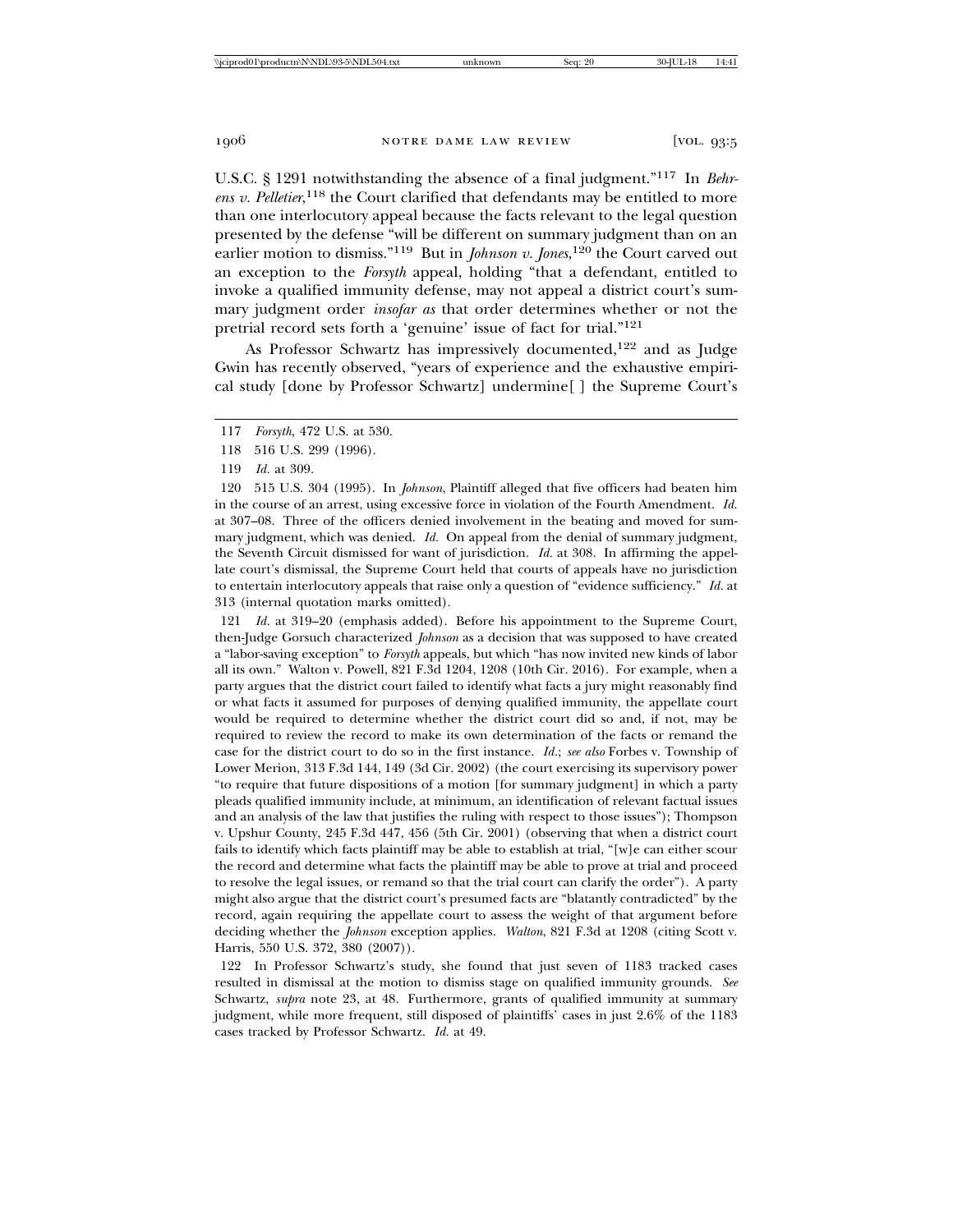reasoning for allowing [the *Forsyth*] exception to the final judgment rule."123 *Forsyth* appeals have resulted in expensive, burdensome, and often needless delays in the litigation of civil rights claims. Compounding the factors of delay and disruption, there is a great deal of confusion. The lower courts are conflicted on the scope of *Forsyth* appellate jurisdiction and the extent of the carve-out created by *Johnson*. District courts have limited authority to control the abuse of *Forsyth* appeals, but some judges have become more vocal about criticizing defendants' perversion of such appeals, and, where appropriate, have taken to certifying them as frivolous.

Generally, the filing of an interlocutory appeal under *Forsyth* deprives the district court of jurisdiction to proceed, unless the court certifies the appeal as frivolous.124 The practice of certification in the context of *Forsyth* appeals appears to have originated in the Seventh Circuit in *Apostol v. Gallion*, 125 where Judge Easterbrook, concerned that defendants might invoke *Forsyth* appeals for improper tactical reasons or purely for purpose of delay,126 suggested that trial courts certify such improper appeals as frivolous and proceed with the trial.127 Faced with a finding of frivolousness by the district court, the defendant would have to seek a stay from the court of appeals in order to bring the trial to a halt while the appeal was pending.128 The district court must provide a reasoned finding to accompany its certification of the appeal as frivolous.129 Other circuits have recognized the merit of

126 *Apostol*, 870 F.2d at 1338.

<sup>123</sup> Wheatt v. City of East Cleveland, No. 1:17-CV-377, 2017 WL 6031816, at \*4 (N.D. Ohio Dec. 6, 2017). Relying on Professor Schwartz's study, Judge Gwin noted that "*Forsyth* . . . was likely wrongly decided." *Id.* at \*1. He also observes that *Forsyth* is a "wildly atypical" case, involving as it did, a suit against the Attorney General of the United States, as opposed to line officers or lower-level government officials. *Id.* at \*4.

<sup>124</sup> *Id.* at \*2. As Judge Gwin noted, the Sixth Circuit has neither explicitly approved nor disapproved of this practice, but has implied its approval. *Id.* at \*2 n.10 (citing Yates v. City of Cleveland, 941 F.2d 444, 448 (6th Cir. 1991)).

<sup>125 870</sup> F.2d 1335 (7th Cir. 1989); *see also* Mays v. Sheahan, 226 F.3d 876, 881 (7th Cir. 2000) (concluding "that a *Forsyth* appeal deprives a district court of jurisdiction to accept an amended complaint filed while the appeal is pending").

<sup>127</sup> As Judge Easterbrook noted, *Forsyth* appeals bear a close resemblance to interlocutory appeals authorized in double jeopardy cases, where "a district court may certify to the court of appeals that the appeal is frivolous and get on with the trial." *Id.* at 1339; *see also* Kathryn R. Urbonya, *Interlocutory Appeals from Orders Denying Qualified Immunity: Determining the Proper Scope of Appellate Jurisdiction*, 55 WASH. & LEE L. REV. 3, 47–51 (1998) (discussing orders of frivolity and dual jurisdiction, and comparing double jeopardy appeals with *Forsyth* appeals).

<sup>128</sup> In a subsequent case, the Seventh Circuit clarified that the claim of immunity is not mooted by a denial of the request for a stay, "for while the immunity is from trial as well as from judgment, by the same token it is from judgment as well as from trial." Chan v. Wodnicki, 67 F.3d 137, 139 (7th Cir. 1995). Neither does the certification of the appeal as frivolous deprive the appellate court of jurisdiction to proceed. Thus the district court and the appellate court would be exercising concurrent jurisdiction. Martinez v. Mares, 613 F. App'x 731, 735 n.9 (10th Cir. 2015); *see also* Langley v. Adams County, 987 F.2d 1473, 1477 (10th Cir. 1993).

<sup>129</sup> *See Apostol*, 870 F.2d at 1339.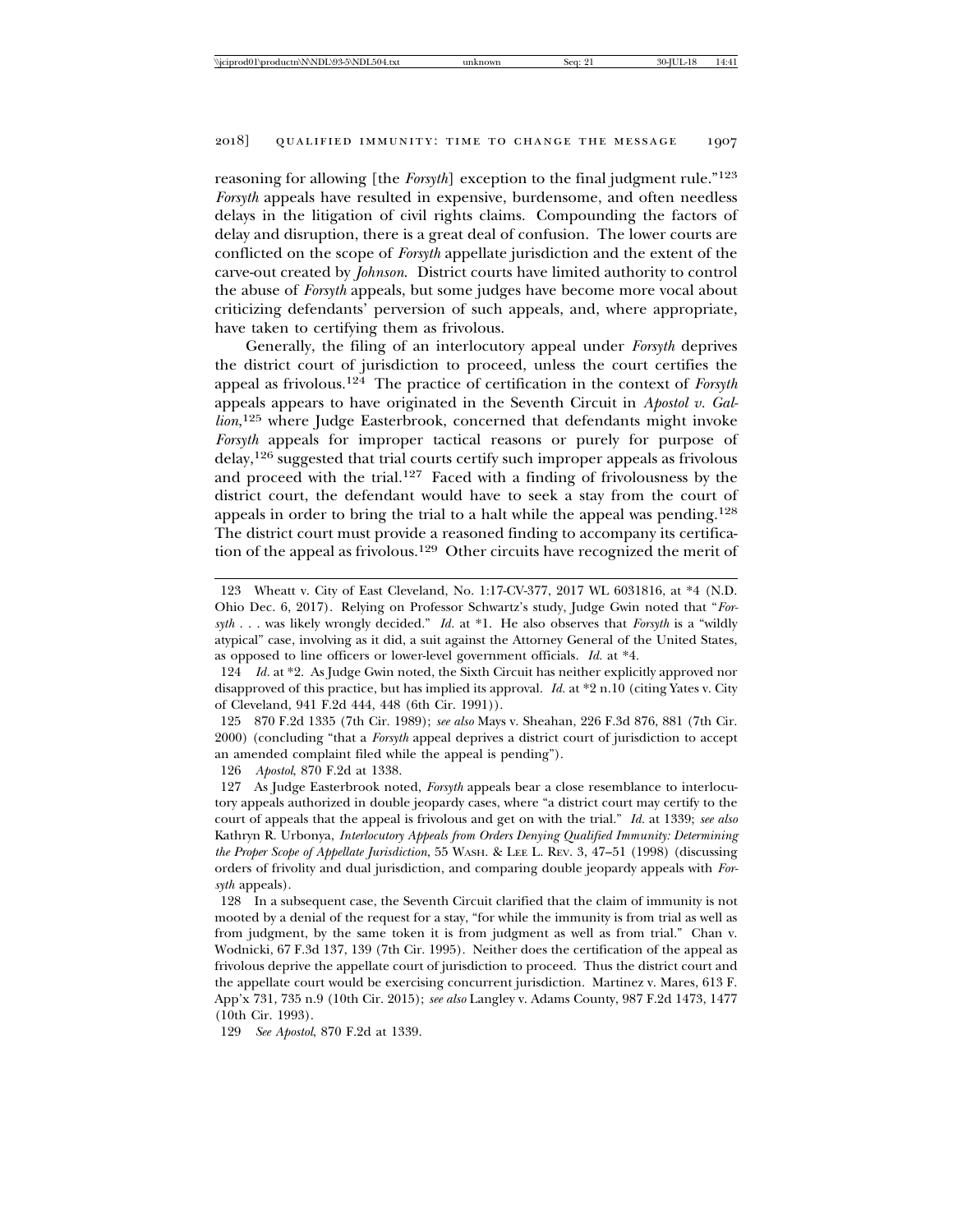*Apostol*'s certification procedure<sup>130</sup> and the Supreme Court cited to those cases with seeming approval in *Behrens*. 131

My own tracking132 of appellate cases entertaining appeals from denials of qualified immunity at the summary judgment stage reveals that many of these appeals are dismissed for lack of jurisdiction because defendants are arguing the appeal based on their own version of the facts,<sup>133</sup> rather than arguing that the plaintiff's version of the facts, even if supported, does not "create a triable question" on the issue of liability or give rise to the violation

130 *See, e.g.*, Chuman v. Wright, 960 F.2d 104, 105 (9th Cir. 1992); Yates v. City of Cleveland, 941 F.2d 444, 448–49 (6th Cir. 1991); Stewart v. Donges, 915 F.2d 572, 576–77 (10th Cir. 1990); *see also* Rivera-Torres v. Ortiz Velez, 341 F.3d 86, 96 (1st Cir. 2003) ("We have never adopted the *Apostol* certification procedure in this circuit. Although appellants urge us to do so here in the hopes of adding fuel to their trial nullity argument, we decline their invitation. Whatever the merits of the certification procedure may be, its primary innovation—permitting the district court to reclaim jurisdiction from the court of appeals in the wake of a *Forsyth* appeal—has no relevance to this case."); Betances v. Fischer, 140 F. Supp. 3d 294, 302 (S.D.N.Y. 2015) ("Although the Second Circuit has not specifically addressed dual jurisdiction over frivolous qualified immunity claims, district courts across this Circuit . . . have endorsed this approach."); Owens v. Ala. Dep't of Mental Health and Mental Retardation, No. 2:07cv650, 2008 WL 4722038, at \*2–3 (M.D. Ala. Oct. 24, 2008) (relying on *Apostol* to certify appeal as frivolous and noting Eleventh Circuit's citation to *Apostol* with approval on a pair of occasions); Thompson v. Farmer, 945 F. Supp. 109, 112 (W.D.N.C. 1996) ("This Court has reviewed the Seventh Circuit's decision in *Apostol* and agrees with Thompson that this Court has power to certify an appeal as frivolous in an appropriate case. The Court believes that the reasoning of *Apostol* is well-rooted in the general principles governing appellate jurisdiction such that the Fourth Circuit would adopt its eminently sensible holding.").

131 Behrens v. Pelletier, 516 U.S. 299, 311 (1996).

132 For almost thirty years, I have been doing a daily search on Westlaw of all federal cases that include any reference to the term "qualified immunity."

133 For some recent examples, see Burnikel v. Fong, 886 F.3d 706, 711 (8th Cir. 2018) (no jurisdiction where officers "defined the constitutional right in terms of disputed facts viewed in their favor"); Ralston v. Cannon, 884 F.3d 1060, 1068 (10th Cir. 2018) (finding no jurisdiction in challenge to evidence sufficiency, noting "that appeals like the instant one that flaunt the jurisdictional limitations set out in *Johnson* serve only to delay the administration of justice"); Winfrey v. Pikett, 872 F.3d 640, 644 (5th Cir. 2017) (finding no jurisdiction over officer's appeal that challenged "the genuineness, not the materiality, of factual disputes"); Davenport v. Borough of Homestead, 870 F.3d 273, 280–82 (3d Cir. 2017) (finding no jurisdiction over one officer's appeal that challenged district court's determination that there was genuine issue of fact for jury); Morse v. Cloutier, 869 F.3d 16, 26 (1st Cir. 2017) (finding no jurisdiction where "defendants plainly rest their appeals on an alternative version of the facts"); Harmon v. Hamilton County, 675 F. App'x 532, 542 (6th Cir. 2017) (finding no appellate jurisdiction over fact-based challenges); Mallak v. City of Baxter, 823 F.3d 441, 446–47 (8th Cir. 2016) (finding no jurisdiction over appeal that called for reevaluation of district court's determination of genuineness of issue of fact for trial); Nettles-Bey v. Williams, 819 F.3d 959, 961 (7th Cir. 2016) (no jurisdiction where "[a]ppellants' brief makes it clear that they think that the district judge got the facts wrong"). In *Davenport*, the Third Circuit did entertain the appeals of three of the officers and reversed the denial of qualified immunity as to claims against them, so the entire appeal was not without merit. *Davenport*, 870 F.3d at 282.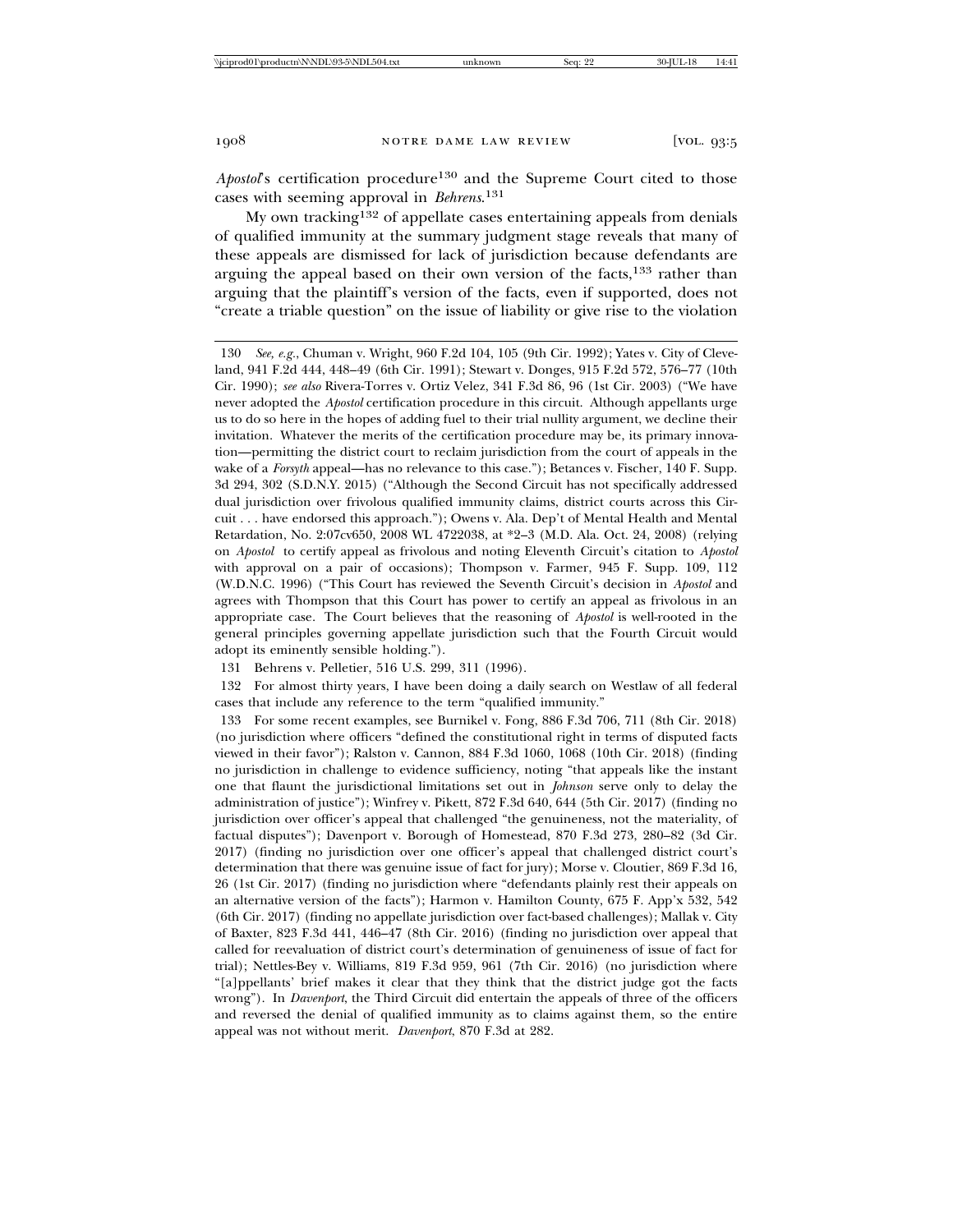of a clearly established constitutional right.134 Yet, plaintiffs rarely ask the district court to certify such appeals as frivolous and district court judges appear reluctant to grant such certifications.135 In *Apostol*, the Seventh Circuit warned that the district court's power of certification "must be used with restraint,"136 but the court also acknowledged that the certification process "may be valuable in cutting short the deleterious effects of unfounded appeals."<sup>137</sup>

In *Estate of Heenan ex rel. Heenan v. City of Madison*, 138 Judge William Conley noted the paucity of district courts in the Seventh Circuit that have invoked the certification procedure authorized by *Apostol*, even when confronted with meritless appeals.<sup>139</sup> Yet, as the district court acknowledged, "despite the rarity of such certifications, the Seventh Circuit *routinely* dismisses appeals from a denial of qualified immunity because it turns on factual disputes, like those at issue here, or finds the factual issues preclude

135 *See, e.g.*, Jones v. Wilhelm, No. 03-C-0025, 2004 WL 420147, at \*2 (W.D. Wis. Feb. 24, 2004) (expressing belief that interlocutory appeal was a "waste of time," but exercising restraint and refusing to certify as frivolous under *Apostol*). *But see* Estate of Robinson v. City of Madison 15-cv-502, 2017 WL 685527, at \*3 (W.D. Wis. Feb. 16, 2017) (certifying defendant's appeal as frivolous where it rested on a genuinely disputed fact).

136 Apostol v. Gallion, 870 F.2d 1335, 1339 (7th Cir. 1989).

137 *Id.*

138 No. 13-CV-606, 2015 WL 3539613 (W.D. Wis. June 5, 2015).

139 *Id.* at \*2. The court noted that it "found but a handful of examples of district courts certifying an interlocutory appeal from the denial of qualified immunity to the Seventh Circuit as frivolous or a sham, all of which have come from the Northern District of Illinois." *Id.* The court likewise observed that "despite the *Apostol* decision being now more than 25 years old, district courts and summarily the Seventh Circuit have seldom, seriously considered its application to require trials to proceed without a full appeal on a claim of qualified immunity." *Id.* at \*3.

<sup>134</sup> *See, e.g.*, Wheatt v. City of East Cleveland, No. 1:17-CV-377, 2017 WL 6031816 (N.D. Ohio Dec. 6, 2017). In *Wheatt*, Judge Gwin, noting that neither the city nor the county defendants accepted the plaintiff's version of the facts for purposes of the appeals from denials of qualified immunity, certified the appeals as frivolous and refused to stay the proceedings. *Id.* at \*1, \*3–4. I learned through email correspondence with the plaintiff's attorney, Mark Loevy-Reyes, that the Sixth Circuit did issue a stay of the trial on Dec. 8, 2017, and expedited the appeal. Email from Mark Loevy-Reyes, Attorney, to Author (Jan. 4, 2018) (on file with author). Judge Gwin is not alone in expressing his frustration with the disruption, delay, and expense that flow from meritless appeals. In *Krycinski v. Packowski*, the district court observed that *Forsyth* appeals "rarely serve to clarify a decisive legal issue in the case, and they always build new and significant delay into the trial process." 556 F. Supp. 2d 740, 745 (W.D. Mich. 2008). In an attempt to address the problem of "disruptive use of qualified immunity defenses that come late in the case—after discovery, on the eve of trial, and usually inextricably intertwined with factual disputes," Judge Jonker established an early deadline in his case management orders applicable in cases where qualified immunity was likely to be raised. *Id.* If defendants fail to file a motion regarding qualified immunity before the deadline passes, "the case management order will deem defendants to have waived interlocutory appeal of any denial of summary judgment on a subsequently asserted qualified immunity defense." *Id.*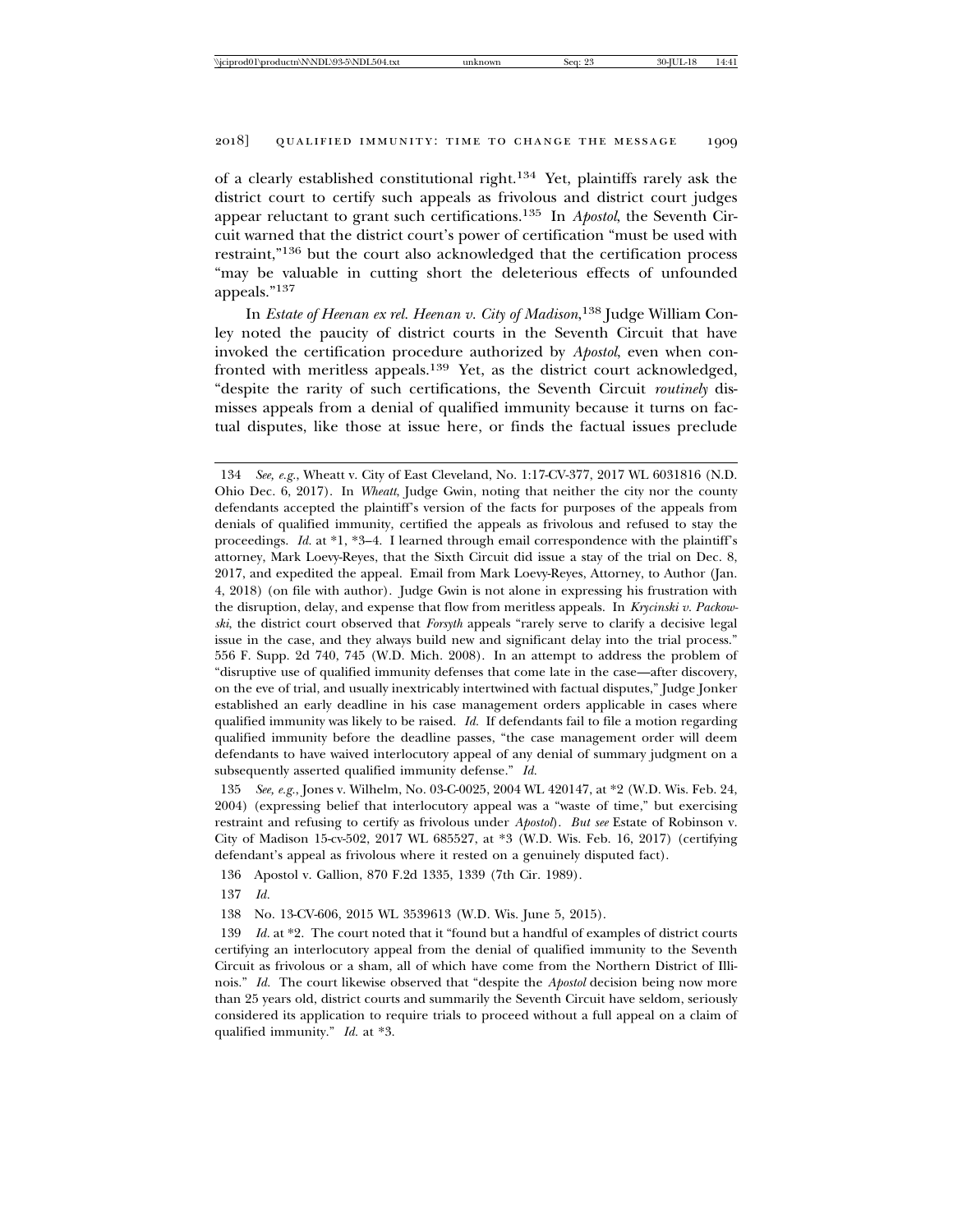qualified immunity altogether."140 As the court explained, the appeal taken in *Estate of Heenan* was no doubt without merit. Defendant's counsel, though purporting to accept the facts that the district court found supported in the light most favorable to the plaintiff, "repeatedly failed to do so in written submissions and arguments to this court on summary judgment."<sup>141</sup> Furthermore, after detailing all the facts the appellate court would have to accept as true for purposes of the interlocutory appeal, the district court concluded that it was "hard-pressed to see any merit in defendant's appeal."142 The problem for the court in certifying the appeal as frivolous was in the very low bar established by that standard. As the court put it, "whatever 'frivolous' may mean in this context, it is an even lower bar than an appeal 'without merit.'"143 Noting the "perplexing dynamic" illustrated by this case, the court nonetheless felt constrained to deny certification under *Apostol* in the absence of a directive from the Seventh Circuit indicating that the standard for "frivolousness" is different from its ordinary meaning when considered in the context of appeals from denials of qualified immunity.144 Agreeing with Plaintiff's counsel that "a lengthy stay while waiting for the resolution of a marginal appeal will inevitably prejudice the parties and the court by requiring a completely new ramp up for a trial that is now less than three weeks away," the court nevertheless agreed to stay the proceedings pending the appeal, but urged that the appeal be expedited.145

In *Olson v. Stewart*, 146 federal and state-law claims asserting unlawful entry, arrest, and use of force were asserted by Ms. Olson against Deputy Whitfield, in his individual capacity, and the Sheriff of Madison County, in his official capacity.<sup>147</sup> After the close of discovery and entry of partial summary judgment,<sup>148</sup> the only claims remaining were Plaintiff's state unlawful arrest and use of force claims against the Sheriff and Plaintiff's federal and state-law claims for unlawful arrest and use of force against Deputy Whitfield.149 Summary judgment was denied on those claims and Deputy Whitfield filed an interlocutory appeal from the denial of qualified immunity on

141 *Id.* at \*3.

- 142 *Id.*
- 143 *Id.*
- 144 *Id.*
- 145 *Id.*
- 146 240 F. Supp. 3d 1251 (N.D. Fla. 2017).
- 147 *Id.* at 1252–53.

148 Summary judgment was granted for both defendants on the federal and state unlawful entry claims because the entry was deemed lawful, and summary judgment was granted for the sheriff on the federal claims for unlawful arrest and use of force because Plaintiff's evidence failed to support *Monell*'s custom or policy requirement with respect to those claims. *Id.* For a discussion of *Monell*, see *infra* notes 277–80 and accompanying text. 149 *Olson*, 240 F. Supp. 3d at 1252–53.

<sup>140</sup> *Id.* at \*2 (collecting Seventh Circuit cases dismissing appeals resting on factual disputes).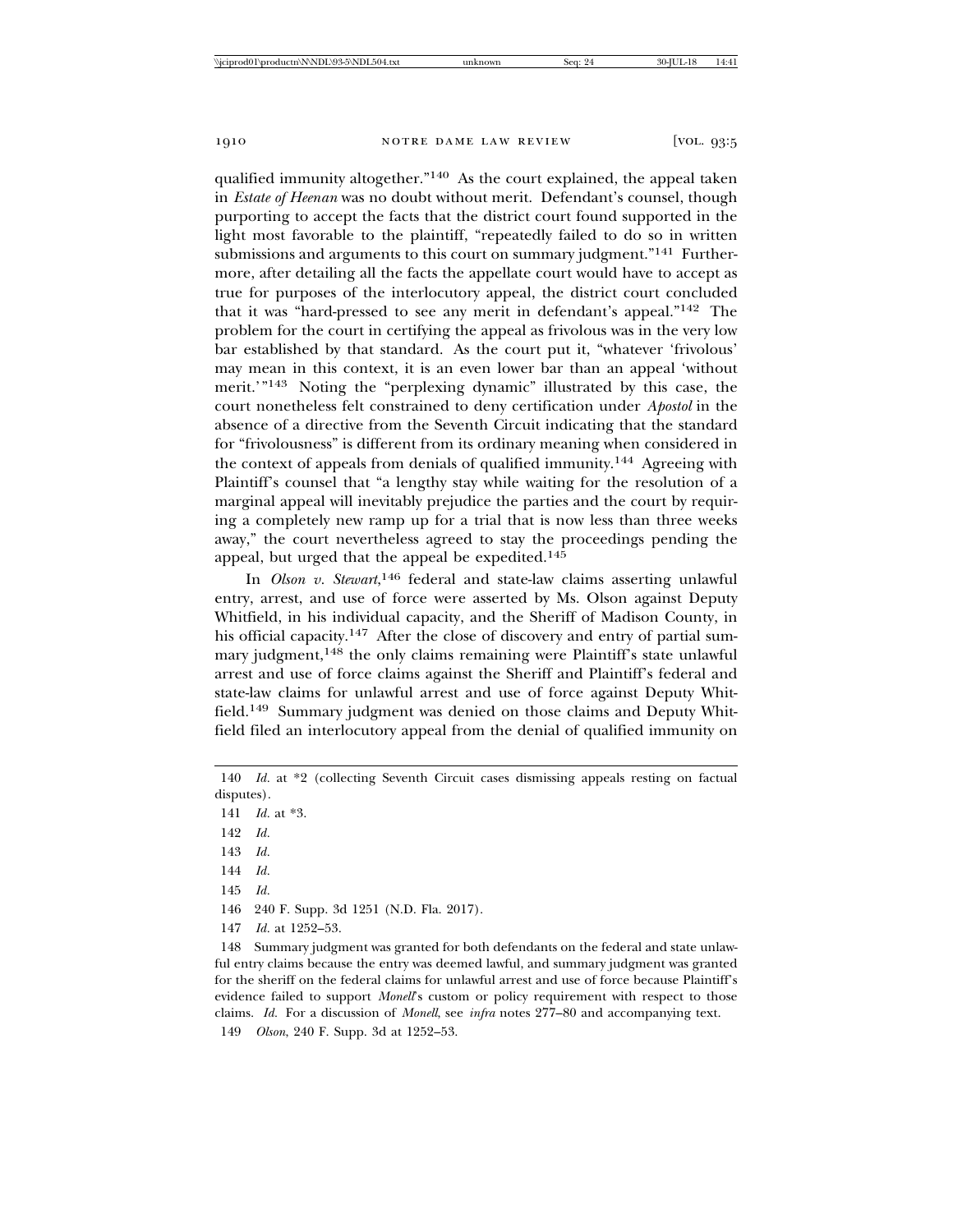the federal claims.150 Both defendants moved to stay the district court proceedings pending the appeal and plaintiff consented to the stay.151

Despite ultimately granting the stay, Judge Hinkle did not shy away from listing a litany of problems caused by the availability of such interlocutory appeals, especially in a case like *Olson*. He noted three factors that weighed against granting a stay. First, the case was ready for trial and, if not stayed, would result in a jury determination within six weeks, based on "actual" rather than presumed facts, with a verdict that would most likely resolve the case and leave no need for appellate review at all.152 Second, staying the case pending appeal would not obviate the need for trial because the state-law claims against the Sheriff were not subject to any qualified immunity defense.153 The court recognized that the Eleventh Circuit might dispose of the federal claims against Deputy Whitfield on the merits, with a finding of no constitutional violation that would most likely dispose of the state claims as well,154 but Judge Hinkle criticized the use of interlocutory appeals to resolve the underlying constitutional issue in a case and stated that such a practice "runs afoul" of the important principle that federal courts should address constitutional issues only when necessary for resolution of a dispute.155 This, of course, is one of the many criticisms that the Supreme Court directed at the pre-*Pearson* mandate that federal courts resolve the merits question before addressing the clearly established prong of qualified immunity.156 Judge Hinkle stated that there is little justification for the appellate court to decide a constitutional dispute based on hypothetical facts when a jury trial could be had within six weeks, establishing the actual facts, and appellate review could then be pursued if needed.157 Finally, consistent with Professor Schwartz's findings in both of her studies,<sup>158</sup> Judge Hinkle pointed out how the "purported justification" of allowing an interlocutory appeal from a denial of qualified immunity of protecting officers from unnecessary exposure to the burdens of discovery and litigation, and the risk of liability, is ill-served by allowing an interlocutory appeal in a case like *Olson*. 159 The appeal, even if successful, would not keep Deputy Whitfield

<sup>150</sup> *Id.* at 1253.

<sup>151</sup> *Id.*

<sup>152</sup> *Id.* at 1254.

<sup>153</sup> If the case were stayed, and the plaintiff prevailed in the appeal, nothing will have changed except the timing of the trial, which would now be roughly a year later, and the expenses incurred by both sides in pursuing the appeal. *Id.* at 1254–55. If Deputy Whitfield prevailed on qualified immunity on appeal, elimination of the federal claim would make attorneys' fees unavailable to the plaintiff, but the state claims against the sheriff would still have to be tried, necessitating testimony by all the same witnesses and resolution by the jury of the same factual disputes. *Id.*

<sup>154</sup> *Id.* at 1255.

<sup>155</sup> *Id.*

<sup>156</sup> *See supra* notes 37–43 and accompanying text.

<sup>157</sup> *Olson*, 240 F. Supp. 3d at 1255.

<sup>158</sup> *See supra* notes 22–23.

<sup>159</sup> *Olson*, 240 F. Supp. 3d at 1255.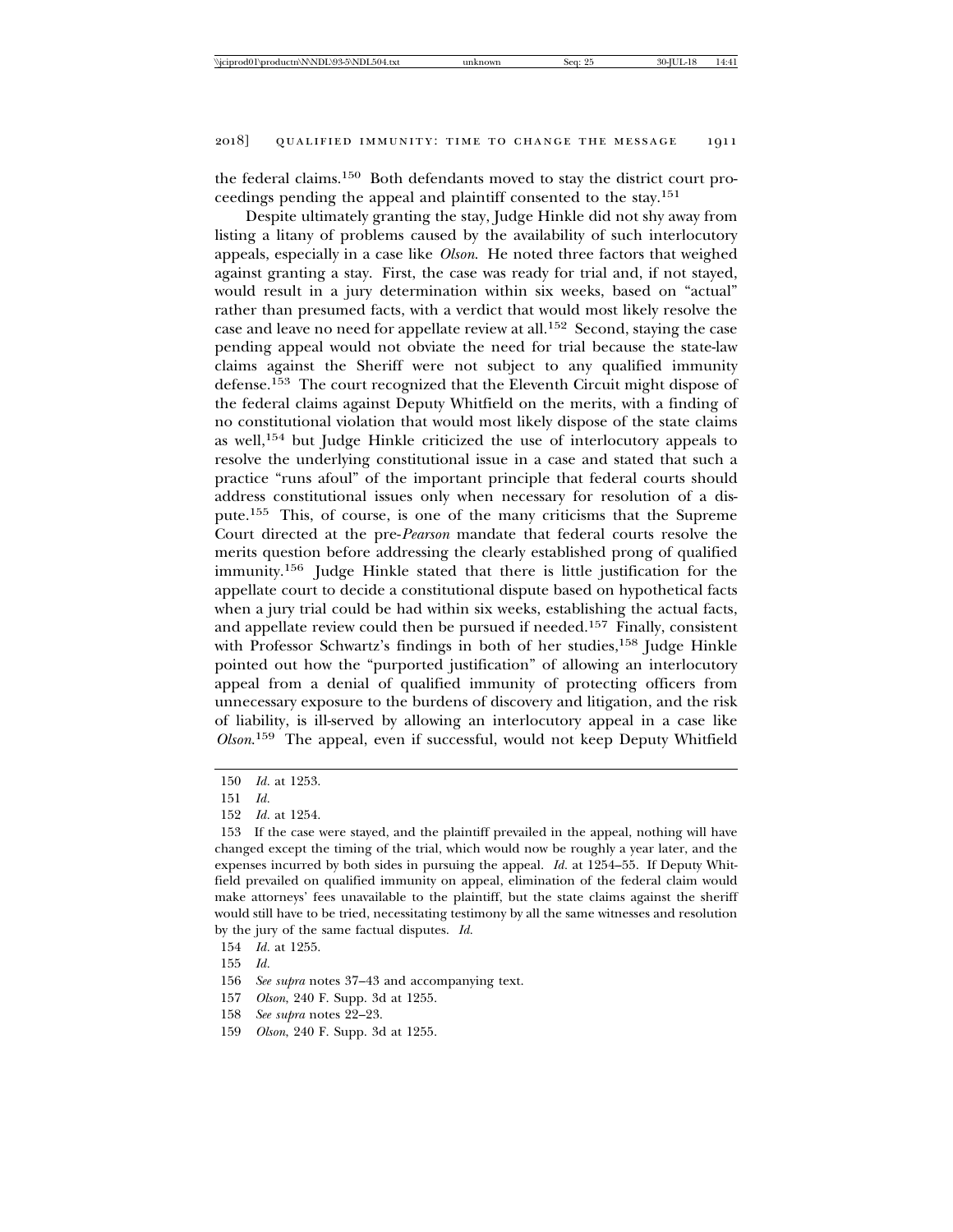out of the case. He would still be implicated either as a party to the remaining state-law claims against him, or, even if those were eliminated, as a witness to the state-law claims against the Sheriff.160 Furthermore, Deputy Whitfield, as a practical matter, had "no skin in the game" since he was defended, and would be indemnified if found liable, by the same fund that covered the Sheriff.161 Having made a persuasive case against granting a stay pending the appeal, Judge Hinkle nevertheless felt constrained to grant the stay given the fact that the Eleventh Circuit accepts jurisdiction in most qualified immunity appeals and the fact that Plaintiff's counsel had consented to Defendant's motion to stay the proceedings.162 The court's frustration with *Forsyth* appeals is evident in Judge Hinkle's concluding observations:

This is a case study on how not to run a railroad.

In the federal judiciary, we generally do an excellent job of resolving disputes correctly in accordance with the law—when we finally get around to resolving them. But the process takes too long and costs too much. We bemoan the disappearing trial, but we adopt procedures that cause delays and increase costs, making it harder and harder to actually resolve factual disputes through trials.

This case is an illustration. The case is ready for trial and could be resolved correctly, based on the actual facts, within six weeks. Instead, the case will now be delayed, probably for a year or more, awaiting an appellate ruling on hypothetical facts. The appellate ruling, if it ultimately makes any difference at all, probably will affect only the issue of attorney's fees, not resolution of the underlying dispute on the merits. This will happen based on the demonstrably false assertion that it will more quickly exonerate a party who has no skin in the game. As I said, a case study on how not to run a railroad.163

Where a defendant is clearly contesting the district court's findings as to the sufficiency of evidence to support a plaintiff's factual allegations or is pursuing an appeal based on his or her own version of the facts, the lack of jurisdiction under *Forsyth*, and thus, the eligibility for certification as frivolous under *Apostol*, would seem obvious. On many interlocutory appeals, however, the question of jurisdiction will depend on a finer tuning of the scope of review authorized by *Forsyth* and the breadth of the exception created by *Johnson*, and on this issue, the appellate courts are conflicted, both within and among the circuits. In *Walton v. Powell*, <sup>164</sup> then-Judge Gorsuch explained that while *Johnson* required the appellate court to accept the facts as found by the district judge, *Johnson* did "not *also* require this court to accept the district court's assessment that those facts suffice to create a triable question on any legal element essential to liability."165

<sup>160</sup> *Id.*

<sup>161</sup> *Id.*

<sup>162</sup> *Id.* at 1256.

<sup>163</sup> *Id.*

<sup>164 821</sup> F.3d 1204 (10th Cir. 2016).

<sup>165</sup> *Id.* at 1208. Confessing that the Tenth Circuit itself had "struggled . . . to fix the exact parameters of the *Johnson* innovation," then-Judge Gorsuch relied on the Supreme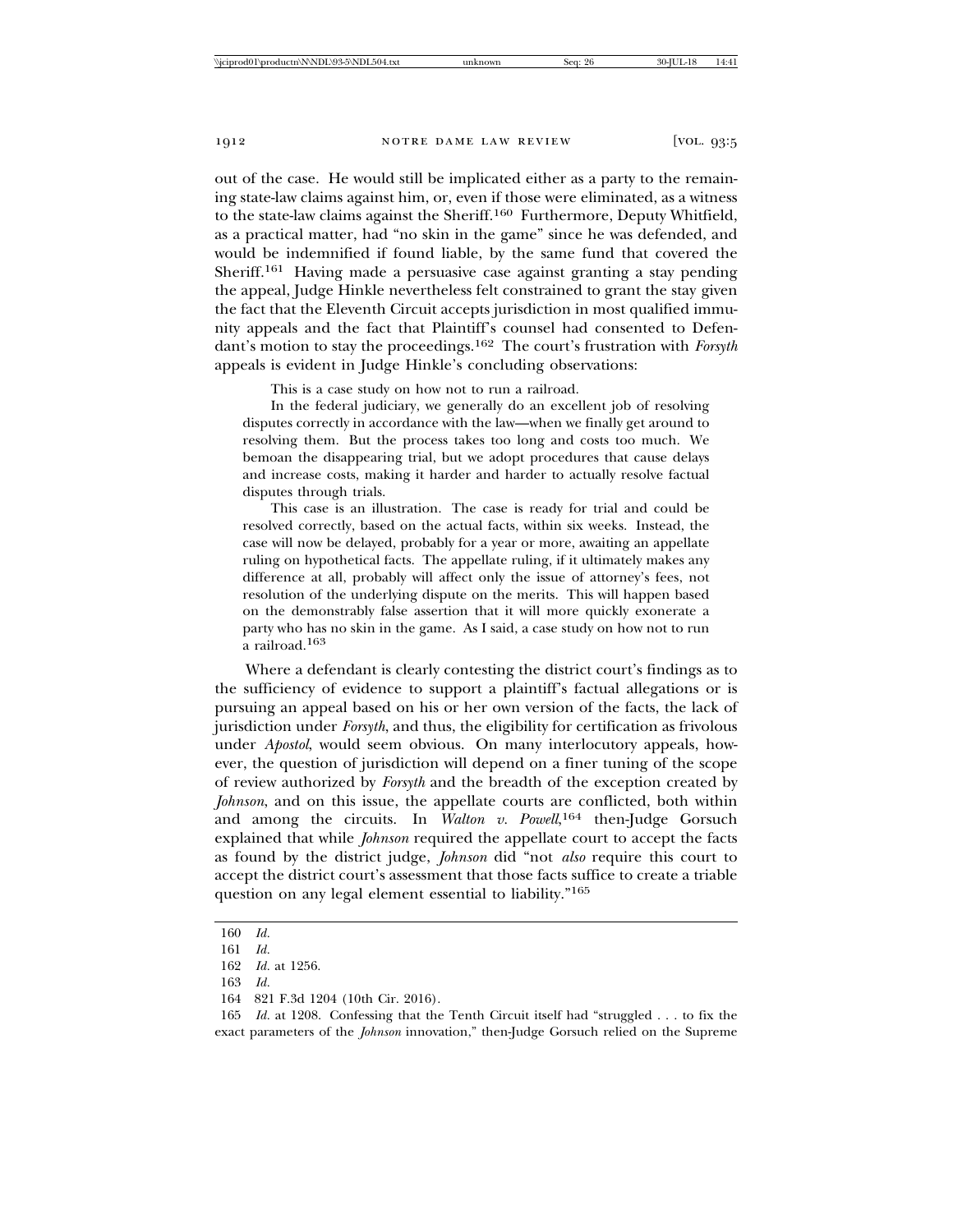Whether then-Judge Gorsuch's narrow view of the *Johnson* limitation on *Forsyth* appellate jurisdiction will prevail will remain unresolved for the time being, given the Court's denial of certiorari in *Stinson v. Gauger*. 166 After spending twenty-three years in prison for a murder he did not commit, Robert Stinson was exonerated by DNA evidence and sued a detective and two dentists "alleging that they violated due process by fabricating the expert opinions and failing to disclose their agreement to fabricate."167 The district court, finding sufficient evidence to support Plaintiff's claims and finding that the law was clearly established, denied qualified immunity to the defendants.168 A panel of the Seventh Circuit had found jurisdiction to entertain the defendants' appeal and granted qualified immunity.169 On rehearing en banc, the majority of the en banc court, finding that neither *Scott v. Harris*<sup>170</sup>

Court's clarification of *Johnson*'s limitations in *Plumhoff v. Rickard*, 134 S. Ct. 2012 (2014), to conclude that while *Johnson* generally precluded appellate review of the sufficiency of the evidence to establish facts found by the district court, it did not preclude an appellate court from reviewing the sufficiency of those facts to establish the legal elements of the plaintiff's claim. *Walton*, 821 F.3d at 1209. As he summed it up:

Under *Johnson*, it is for the district court to tell us what facts a reasonable jury might accept as true. But under *Plumhoff*, it is for this court to say whether those facts, together with all reasonable inferences they permit, fall in or out of legal bounds—whether they are or are not enough as a matter of law to permit a reasonable jury to issue a verdict for the plaintiff.

*Id.* at 1209–10.

166 868 F.3d 516 (7th Cir. 2015) (en banc), *cert denied*, 138 S. Ct. 1325 (2018) (mem.). The petition for certiorari presented the following two questions for review:

1. Whether *Johnson v. Jones*, 515 U.S. 304 (1995) precludes a Federal appellate court from exercising jurisdiction over a challenge to a denial of qualified immunity that turns not upon disputed facts, but upon the disputed application of the inferences drawn by the District Court from the facts, in concluding that a reasonable jury could find a violation of a Constitutional right which was clearly established.

2. Whether the Seventh Circuit, sitting en banc, applied an impermissibly broad reading of *Johnson v. Jones*, 515 U.S. 304 (1995) in vacating the opinion of the Seventh Circuit's three judge panel and denying jurisdiction over Dr. Lowell T. Johnson's appeal, where the appeal sought review of the District Court's determination that a reasonable jury could find that Dr. Johnson violated respondent's right to due process.

Petition for Writ of Certiorari at i, Johnson v. Stinson, No. 17-749 (U.S. Nov. 25, 2017). Another case that raised the question of the scope of *Forsyth* appellate jurisdiction was *Thibault v. Wierszewski*, 695 F. App'x 891 (6th Cir. 2017), *cert. denied*, 138 S. Ct. 1280 (2018) (mem.).

167 *Stinson*, 868 F.3d at 518. Basically, Stinson claimed that the defendants manipulated and fabricated bite-mark evidence to falsely implicate him as the murderer. *Id.* at 521–22.

168 *Id.* at 522.

169 *Id.*

170 550 U.S. 372 (2007). In *Scott*, the Supreme Court reversed a denial of qualified immunity that had been based on the lower court's determination that there was a genuine dispute of fact as to whether plaintiff's operation of a vehicle during a high-speed pursuit was so dangerous as to warrant an officer's ramming of the vehicle in order to terminate the threat presented. Both the district court and the court of appeals had concluded that a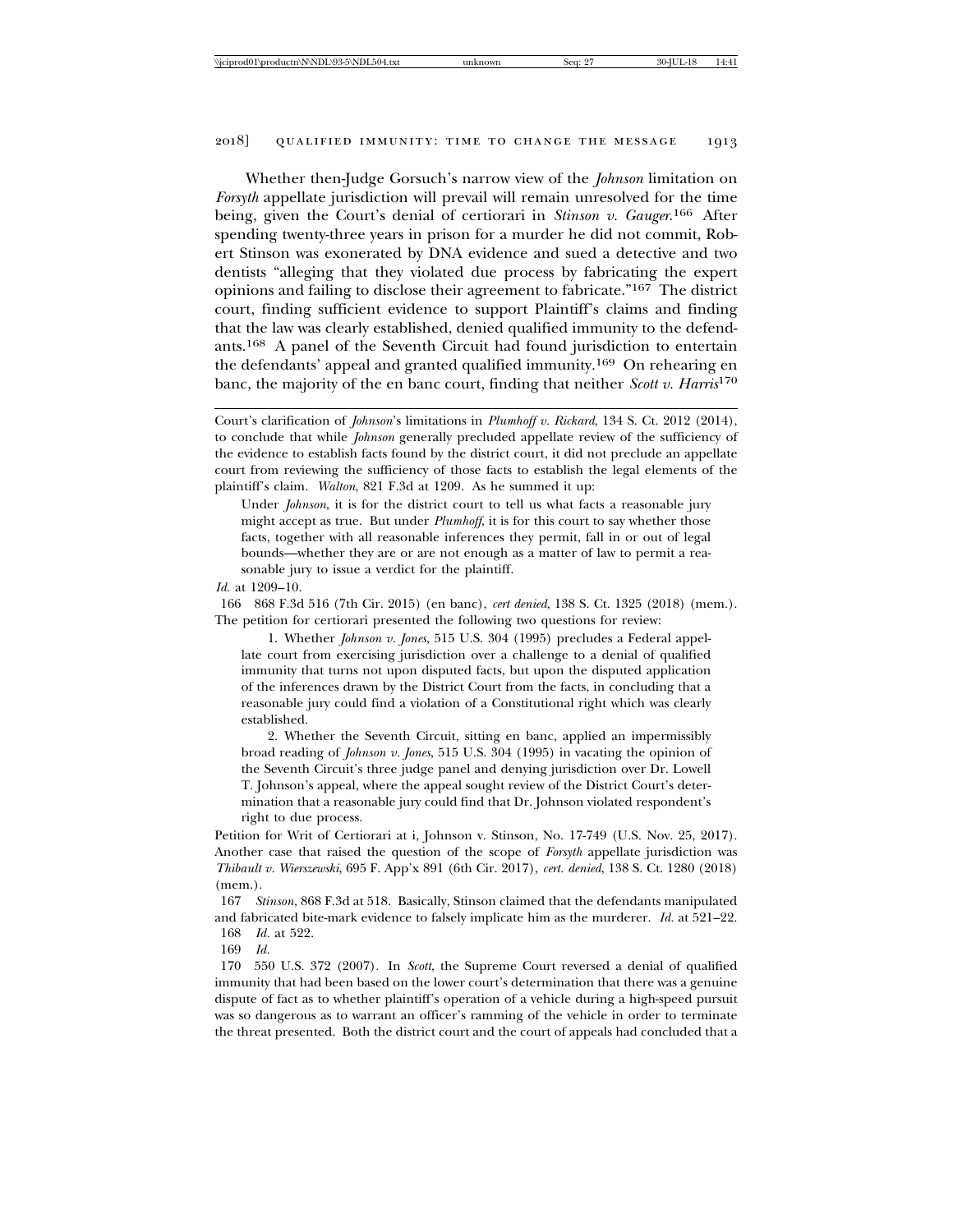nor *Plumhoff v. Rickard*171 was inconsistent with *Johnson*, and that "*Johnson* very much remains the law,"172 proceeded to address the basic question of "whether our case is one of evidentiary sufficiency or one of a question of  $law$  "173

Critical to both Stinson's fabrication claim and his *Brady*174 claim was the question of whether a meeting had taken place between Detective Gauger and Dr. Johnson before the detectives met with Stinson.175 Noting the district court's determination that there was sufficient evidence to support Stinson's claim of intentional fabrication of evidence, the majority of the en banc court correctly observed that the question of whether the odontologists' opinions "were intentionally fabricated or honestly mistaken is a question of fact, not a question of law."176 Thus, the majority concluded:

In short, the appeals here are not like *Harris* and *Plumhoff* where the facts are clear and the only question is the legal implication of those facts.

reasonable jury might find that Mr. Harris's driving did not present a threat that justified the use of such force. *Id.* at 376. Justice Scalia, writing for the majority, concluded that the Court was not constrained by the usual principle of viewing the facts in the light most favorable to the nonmoving party where the plaintiff's version of the facts relied on by the lower courts was "blatantly contradicted" by a videotape taken from the dash-mounted video camera of the police vehicle and made part of the record. *Id.* at 380–81. Thus, in *Scott*, the Court concluded that there was no genuine dispute about a material fact and the only issue presented on appeal was a question of law. *Id.* For an excellent critique of *Scott* and how it might be viewed to effect "a shift in the core summary judgment standard, undertaken to justify a massive expansion of interlocutory appellate jurisdiction in qualified immunity cases," see Tobias Barrington Wolff, Scott v. Harris *and the Future of Summary Judgment*, 15 Nev. L.J. 1351, 1352 (2015).

171 134 S. Ct. 2012 (2014). In *Plumhoff*, the Court again reversed a denial of qualified immunity in a case where officers shot and killed a driver to terminate a high-speed pursuit. *Id.* at 2016–17. As in *Scott*, the Court distinguished *Johnson* and found jurisdiction was properly exercised because the facts were not in dispute and the issue on appeal presented just the legal question of whether, based on the undisputed facts, the use of force was objectively reasonable. *Id.* at 2019–20.

172 *Stinson*, 868 F.3d at 523–24.

173 *Id.* at 524.

174 *See* Brady v. Maryland, 373 U.S. 83 (1963) (holding that the Due Process Clause requires prosecutors to turn over all exculpatory evidence that is material to the defense). 175 *Stinson*, 868 F.3d at 525. Stinson claimed that Dr. Johnson had originally shown the detectives a sketch with the "assailant's dentition reflecting a missing tooth to the right of the central incisor," but that after the detectives interviewed Stinson and saw that it was his right front tooth that was missing, Dr. Johnson changed his sketch to reflect "that the assailant was missing the right central incisor, i.e., the right *front* tooth, which is the same tooth the detectives had observed missing on Stinson." *Id.* at 525–26. The district court had found sufficient evidence to support a finding that the preinterview meeting took place and that the existence of this meeting was crucial to Stinson's claims. *Id.* Another material fact in dispute as to which the district court found sufficient evidence was whether Dr. Johnson had reached out to Dr. Rawson before the detectives did, to encourage Dr. Rawson to support Dr. Johnson's revised analysis of the dentition evidence. *Id.* at 526. According to the majority, the defendants did not accept these facts for purposes of the appeal. *Id.*

176 *Id.*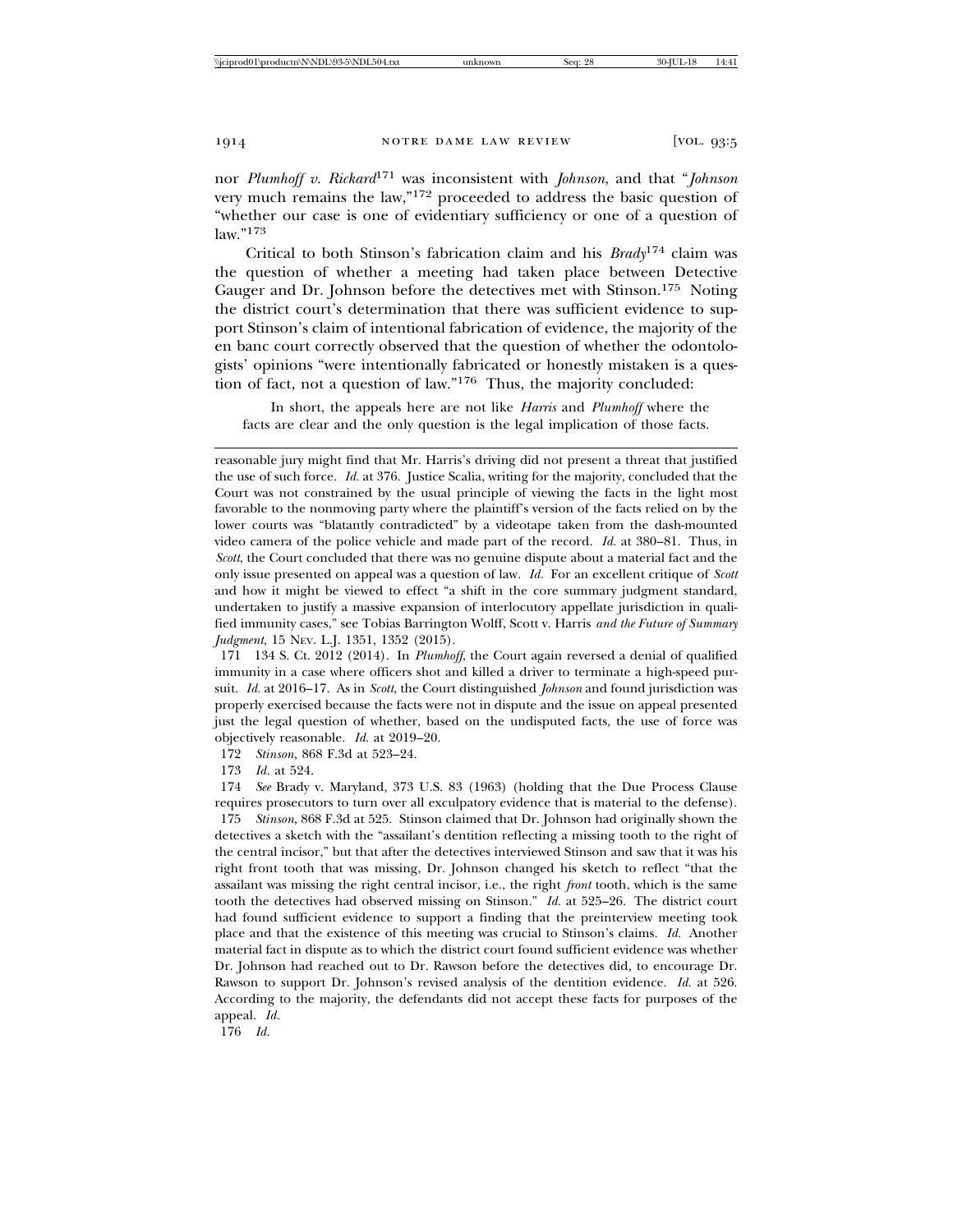Instead, the defendants' appeals fail to take all the facts and inferences in the summary judgment record in the light most favorable to Stinson, and their arguments dispute the district court's conclusions of the sufficiency of the evidence on questions of fact. With *Johnson* still very much controlling law, we lack jurisdiction over the defendants' qualified immunity appeals in this case.177

Judge Sykes, writing in dissent, found that the district court's decision embodied a legal ruling on qualified immunity that was separable from the court's determination of evidence sufficiency and appealable under *Johnson*. 178 Reading *Johnson* as creating a narrow limitation on *Forsyth* appeals, carving out only those appeals that rest "*solely* on a dispute about the historical facts,"179 the dissent relied on language in *Johnson* that would allow an appellate court to review a district court's determination that facts which the court found supported by the record demonstrate the violation of clearly established law.180 The dissent viewed *Johnson* as precluding an appeal that contests *only* the district court's conclusion that the evidence was sufficient to allow a jury to find certain facts, but, consistent with then-Judge Gorsuch's opinion in *Walton*, maintained that *Johnson* does not preclude review of the district court's determination as to what inferences a reasonable jury might draw from those facts and whether those inferences would support the conclusion that defendants violated clearly established law.181 I find it difficult to escape the conclusion that the dissent's view in *Stinson* amounts to anything other than an appellate court contesting the district court's finding that the evidence was sufficient for a jury to find intent to fabricate and withhold such information from the plaintiff. The dissent suggests that a jury might infer gross negligence from the facts the district court found to be supported by the record, but that there was no support for a finding of intent.182 Without a videotape or other such evidence to "blatantly contradict[ ]"183 the record as found by the district court, the dissenters would appear to be engaging in pure factfinding, usurping the role of both the district judge and the jury with respect to the factual issue of intent.

The Supreme Court's lack of guidance as to what is within or without the scope of *Forsyth* appeals has resulted in confusion and inconsistency in the

<sup>177</sup> *Id.* at 528; *see also* Hurt v. Wise, 880 F.3d 831, 839 (7th Cir. 2018) ("Rather than fully accepting the facts in the light most favorable to the plaintiffs . . . [d]efendants . . . have asked us to revisit the inferences that the district court found could reasonably be drawn from [Plaintiffs'] recorded interrogation. That we cannot do without going beyond our jurisdiction on this interlocutory appeal." (citation omitted)).

<sup>178</sup> *Stinson*, 868 F.3d at 529 (Sykes, J., dissenting).

<sup>179</sup> *Id.* at 530.

<sup>180</sup> *Id.* In *Johnson*, the Court acknowledged that "if the District Court in this case had determined that beating respondent violated clearly established law, petitioners could have sought review of *that* determination." Johnson v. Jones, 515 U.S. 304, 318 (1995).

<sup>181</sup> *Stinson*, 868 F.3d at 532–33 (Sykes, J., dissenting).

<sup>182</sup> *Id.* at 533–34.

<sup>183</sup> *See* Scott v. Harris, 550 U.S. 372, 380 (2007).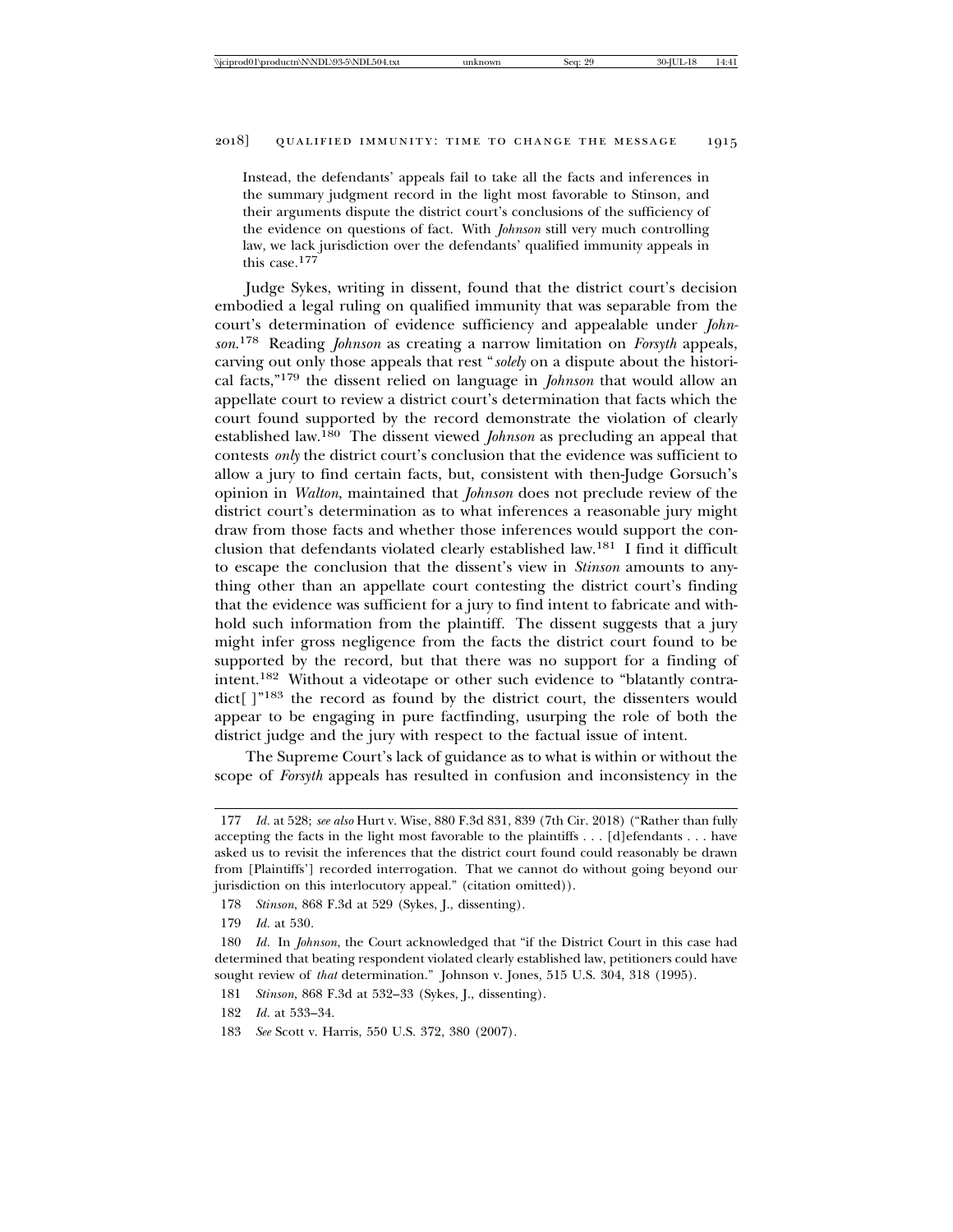circuits.184 The source of many of the troubles in the qualified immunity analysis, and certainly in the muddle surrounding the scope of *Forsyth* interlocutory appeals, is the Court's having made the determination of the legal question of qualified immunity—i.e., whether an asserted right was clearly established at the time of the challenged conduct—heavily dependent upon the facts of a particular case, such that the qualified immunity issue has become inextricably intertwined with the merits question. I am not at all certain that this aspect of qualified immunity can be fixed, but if the interlocutory appeal is to be retained, some modification and clarification is sorely needed.

*Recommendation*: Given the infrequency with which defendants raise the defense at the motion to dismiss stage,  $185$  and perhaps the greater infrequency with which the motion is granted,186 I would eliminate the availability of the interlocutory appeal from a denial of qualified immunity at the motion to dismiss stage. It appears to accomplish little, while unnecessarily adding to the expense and delay of litigation. At the summary judgment stage, district courts should have discretion to certify interlocutory appeals as "without merit," as well as "frivolous." Such a certification would allow the district

185 *See supra* note 23 and accompanying text.

186 *See supra* note 122 and accompanying text; *see also* Jackson v. Curry, 888 F.3d 259 (7th Cir. 2018) (dismissing interlocutory appeal from denial of motion to dismiss based on qualified immunity for lack of jurisdiction).

<sup>184</sup> *Compare, e.g.*, Walton v. Powell, 821 F.3d 1204, 1210 (10th Cir. 2016) (holding appellate court had jurisdiction under *Forsyth* "to say whether [the] facts, together with all reasonable inferences they permit, fall in or out of legal bounds—whether they are or are not enough as a matter of law to permit a reasonable jury to issue a verdict for the plaintiff under the terms of the governing legal test for causation or any other legal element"), *with* Ralston v. Cannon, 884 F.3d 1060, 1067 (10th Cir. 2018) (holding court lacked jurisdiction over interlocutory appeal where defendant "simply assert[ed] the district court erred in determining a reasonable juror could conclude he acted intentionally or consciously"), *and* DiLuzio v. Village of Yorkville, 796 F.3d 604, 609 (6th Cir. 2015) (holding defendant may not challenge inferences drawn by the district court from facts, as that too constitutes a prohibited fact-based appeal); *compare also* Franklin v. Peterson, 878 F.3d 631, 637 (8th Cir. 2017) ("These officers do not argue that even if inferences are made in the estate's favor the use of deadly force was reasonable in this circumstance, but rather they argue the inferences raised by the estate from the evidence presented are not plausible—a factual dispute."), *petition for cert. filed*, No. 17-1572 (U.S. May 17, 2018), *with id.* at 638–40 (Loken, J., dissenting) (explaining that he would exercise jurisdiction and reverse denial of qualified immunity based on facts he viewed as undisputed). *See also* Estate of Walker v. Wallace, 881 F.3d 1056, 1059–60 (8th Cir. 2018) ("The district court did indeed mention that 'disputes of fact remain regarding whether Victor voluntarily consented to the inspection,' and we have said that when the appeal from the denial of qualified immunity turns on whether the plaintiff consented to a search, which is a factually intensive inquiry, we lack jurisdiction. We conclude nonetheless that we have jurisdiction. . . . The way in which the district court resolved the motion does not necessarily govern whether we have jurisdiction. Where the appellant does not challenge that factual disputes exist but rather whether, even if the facts are construed in a light most favorable to the appellees, he violated a clearly established right, we have jurisdiction over the interlocutory appeal." (citations omitted) (quoting the district court's opinion)).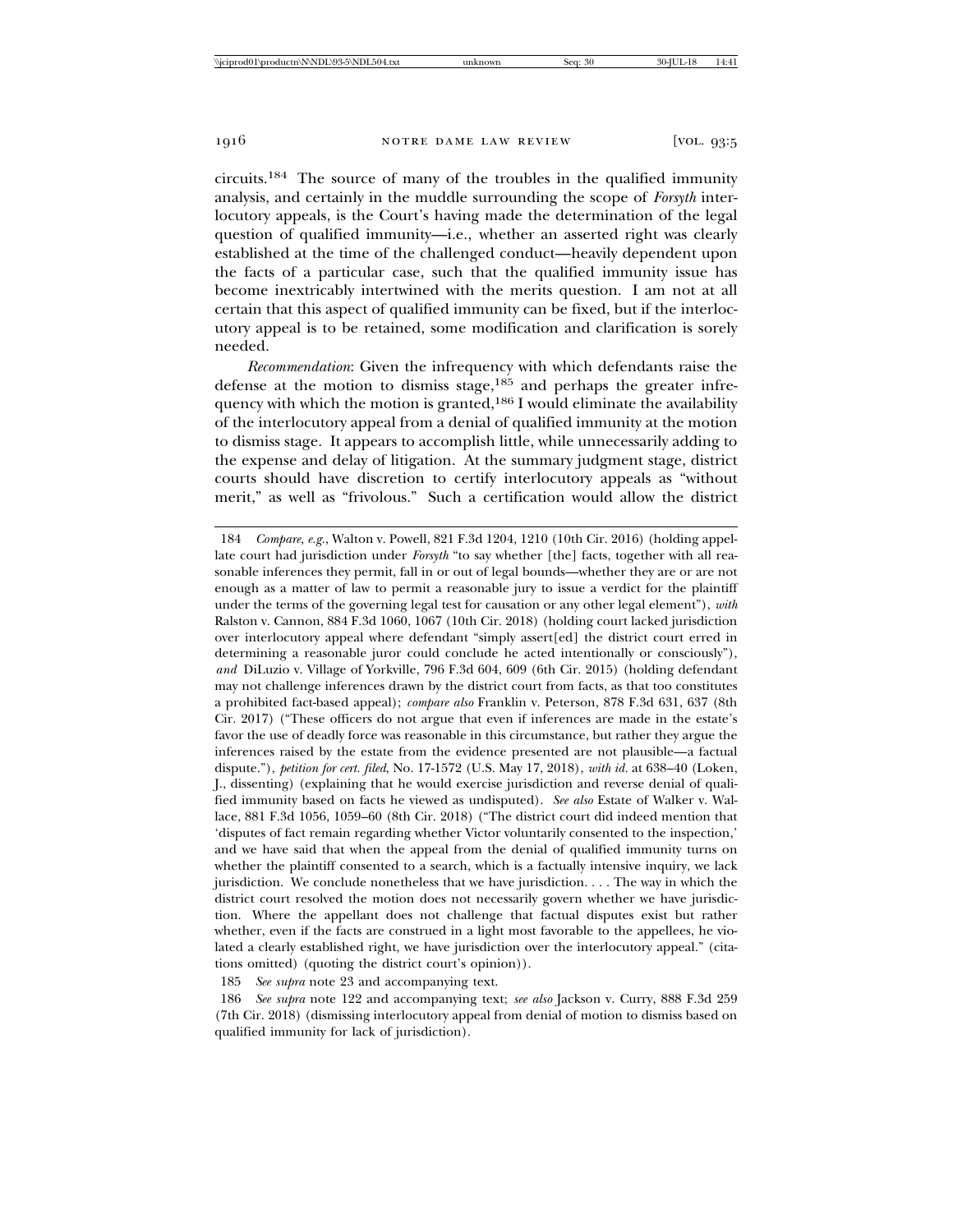court to proceed with the case absent the granting of a stay by the appellate court and, in any event, should compel expedited review by the appellate court. Too many interlocutory appeals from denials of qualified immunity at the summary judgment stage are dismissed for lack of jurisdiction,  $187$  again causing needless and useless litigation delays and expense. In agreement with Judge Hinkle, I would echo, "not [the way] to run a railroad."188 Finally, if appellate courts are permitted to exercise review of the district court's findings as to what inferences may be drawn from the facts as supported by the record, this will result in more frequent transgressions by appellate judges into the roles assigned to district judges and jurors. *Johnson* should be construed to preclude interlocutory review of a district court's sufficiency of the evidence determinations, where not blatantly contradicted by the record, as well as a district court's conclusions as to what inferences a jury might draw from the facts as supported. Interlocutory appeals should be confined to the legal question of whether the facts and inferences found supported by the district court set forth the violation of a clearly established right.

III. QUALIFIED IMMUNITY IS RARELY A PURE QUESTION OF LAW: MULTIPLE LAYERS OF REASONABLENESS, MIXED MESSAGES, MUDDY WATERS

I will not belabor the point, elsewhere made and supported by Professor Chen, that the Supreme Court has injected into its qualified immunity jurisprudence the unavoidable relevance of facts, but has ignored the problem the lower courts inevitably face in attempting to resolve qualified immunity as a pure question of law in pretrial disposition of the case.189 The Court has consistently pushed for resolution of the legal question of qualified immunity early on in litigation, purportedly to protect officers from burdens of discovery and trial.190 In appeals from denials of qualified immunity at the sum-

<sup>187</sup> *See supra* note 133 and accompanying text.

<sup>188</sup> Olson v. Stewart, 240 F. Supp. 3d 1251, 1256 (N.D. Fla. 2017).

<sup>189</sup> *See* Alan K. Chen, *The Facts About Qualified Immunity*, 55 EMORY L.J. 229, 230 (2006) ("As any experienced civil rights practitioner or federal trial judge knows, the primary impediment to expedited termination of constitutional tort suits through qualified immunity-based summary judgment claims is the existence of material fact disputes."); *see also* Alan K. Chen, *The Burdens of Qualified Immunity: Summary Judgment and the Role of Facts in Constitutional Tort Law*, 47 AM. U. L. REV. 1 (1997).

<sup>190</sup> *See, e.g.*, Hunter v. Bryant, 502 U.S. 224, 228 (1991) (per curiam) ("Immunity ordinarily should be decided by the court long before trial."); Anderson v. Creighton, 483 U.S. 635, 646 n.6 (1987) ("[W]e have emphasized that qualified immunity questions should be resolved at the earliest possible stage of a litigation."). But the Court has sent mixed messages as to whether qualified immunity *must* be resolved prior to any discovery. *Compare* Harlow v. Fitzgerald, 457 U.S. 800, 818 (1982) ("Until [the] threshold immunity question is resolved, discovery should not be allowed."), *with Anderson*, 483 U.S. at 646 n.6 ("[I]f the actions [Defendant] claims he took are different from those the [Plaintiffs] allege (and are actions that a reasonable officer could have believed lawful), then discovery may be necessary before [Defendant's] motion for summary judgment on qualified immunity grounds can be resolved. Of course, any such discovery should be tailored specifically to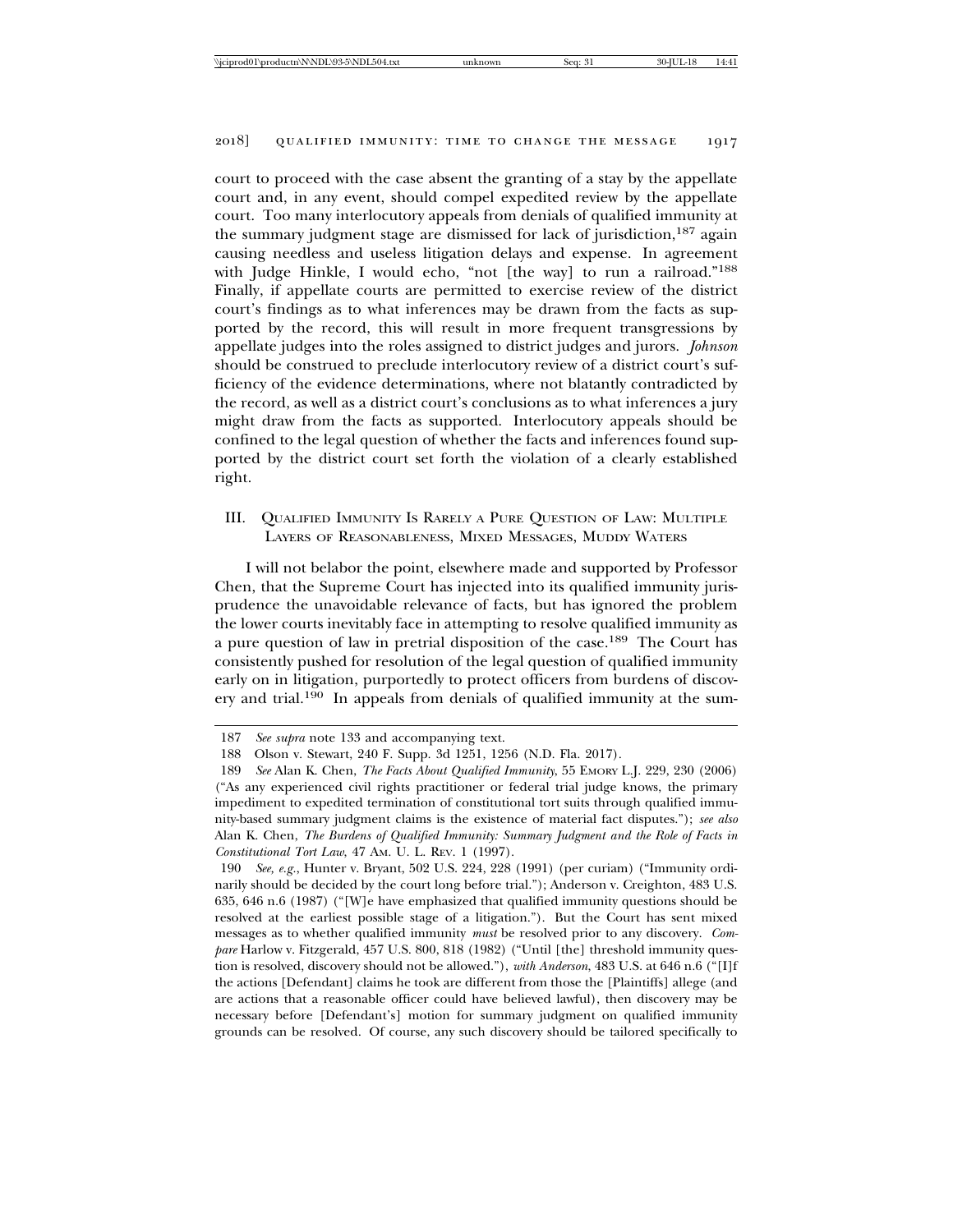mary judgment stage, there is not only confusion about the scope of *Forsyth* appellate review, as discussed in Part II,<sup>191</sup> but also considerable disagreement about whether and when both trial and appellate judges are usurping the role of jurors by assuming facts or drawing inferences that are not favorable to the nonmoving party and by granting summary judgments based on their own findings and assessments of facts. In *Tolan v. Cotton*, <sup>192</sup> the Supreme Court made clear that normal summary judgment rules apply even when a court is addressing only the clearly established law prong of qualified immunity, so that the facts the district court finds supported by the record and the inferences that may be drawn therefrom must be viewed in the light most favorable to the nonmoving party.193 After the Supreme Court's decision in *Tolan*, I wrote: "Whether *Tolan* represents a unique response to a particularly egregious misapplication of summary judgment rules to an especially horrendous set of facts or whether it will be invoked to ward off summary judgment on qualified immunity in a much broader spectrum of cases remains to be seen."194 Following *Tolan*, I find little cause for optimism. Both trial and appellate courts, as well as the Supreme Court itself, continue

191 *See supra* notes 163–83 and accompanying text.

193 *Tolan*, 134 S. Ct. at 1866; *see also* Thomas v. Williams, 719 F. App'x 346, 357 (5th Cir. 2018) (Dennis, J., dissenting) ("In *Tolan v. Cotton* the Supreme Court took the unusual step of granting certiorari simply to correct this court's misapplication of the summary judgment standard. . . . Statistically speaking, it is highly unlikely that the Supreme Court would repeat this strong remedy in the instant case, but the majority appears bent on providing a very good candidate for this course of action. Because the majority opinion fails to view the evidence in the light most favorable to the nonmovant, fails to credit evidence that contradicts its key factual conclusions, and makes additional serious legal errors, I must respectfully dissent." (citations omitted)); Dawson v. Anderson County, 566 F. App'x 369, 371–74, 376–79 (5th Cir. 2014) (Dennis, J., dissenting) ("The majority concludes that Dawson has failed to present a genuine issue of material fact regarding whether the Defendants violated clearly established Fourth Amendment law by repeatedly shooting at her with a pepperball gun during a strip search in which she was undressed, unarmed, and surrounded by multiple officers. The majority fails to view the evidence in the light most favorable to Dawson and disregards reasonable inferences that jurors could draw from the record to conclude that under clearly established law, the officers used excessive force and conducted a strip search in an unreasonable manner in violation of Dawson's Fourth Amendment rights. Accordingly, I respectfully dissent and would reverse and remand for trial." (footnote omitted)); Thomas v. Nugent, 539 F. App'x 456 (5th Cir. 2013) (per curiam), *cert. granted, judgment vacated*, 134 S. Ct. 2289 (2014) (mem.).

194 Blum, *supra* note 45, at 944.

the question of [Defendant's] qualified immunity."). *See also* McMillen v. Windham, No. 3:16-CV-558, 2018 WL 652830, at \*2–3 (W.D. Ky. Jan. 31, 2018) (discussing both views and refusing to stay discovery pending resolution of defendants' motion to dismiss based on qualified immunity).

<sup>192 134</sup> S. Ct. 1861 (2014) (per curiam). In *Tolan*, the facts surrounding the shooting of a young, unarmed, black male on his own front porch were disputed, but the Fifth Circuit gave the officer the benefit of the doubt based on his version of the facts and granted summary judgment based on qualified immunity. Tolan v. Cotton, 713 F.3d 299, 306–08 (5th Cir. 2013), *aff'd in part, rev'd in part*, 134 S. Ct. 1861.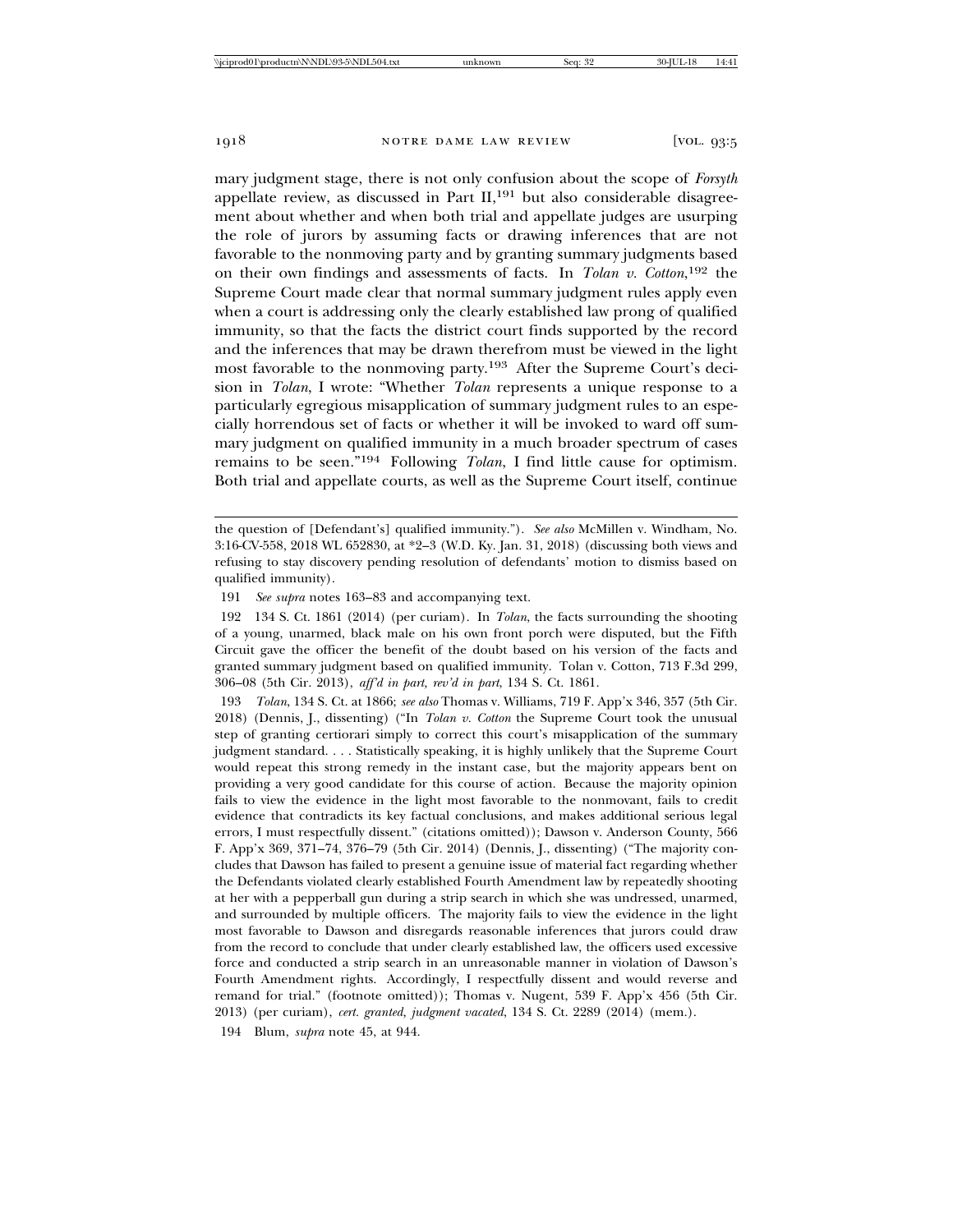to ignore the ordinary rules of summary judgment when deciding or reviewing motions based on qualified immunity.195

In the wake of *Tolan*, the Fifth Circuit has continued to render seemingly improper summary judgment rulings on qualified immunity. In *Guerra v. Bellino*, 196 Sergeant Bellino responded to a report of a young man, Mr. Guerra, appearing to be intoxicated and walking in the midst of traffic after midnight.197 After exiting his car, Bellino approached Guerra and ordered him to stop walking, but claimed that Guerra became menacing and, after initial compliance with a command to put his hands on the hood of Bellino's car, suddenly charged towards him, resulting in Bellino's shooting and killing the nineteen-year-old man.198 An eyewitness filmed the events on his cellphone from a distance of fifteen to twenty yards away.199 In response to the excessive force claim filed by his parents on behalf of Guerra's estate, Sergeant Bellino asserted the defense of qualified immunity and moved for summary judgment. The witness who did the filming, as well as other eyewitnesses, contested Bellino's version of the events.200 The district judge denied summary judgment, concluding that there were three genuine issues of material fact in dispute: "(1) whether Guerra attempted to rush Bellino or attempted to flee; (2) whether Guerra was cooperative or posed a threat of serious physical harm to Bellino prior to the shooting; and (3) whether Bellino's statement following the incident was credible."201 On appeal, how-

<sup>195</sup> In *Scott v. Harris*, a case involving the ramming of the suspect's vehicle at the end of a high-speed pursuit, Justice Stevens chastised his colleagues as the eight "jurors" on the Court who thought no reasonable person could disagree that the suspect's driving was reckless and presented a serious threat, even when three federal circuit judges and one federal district judge had disagreed with the eight Supreme Court "jurors'" assessments of the evidence. 550 U.S. 372, 389–90 (2007) (Stevens, J., dissenting). Likewise, in her strongly worded dissent in *Kisela v. Hughes*, Justice Sotomayor criticized the majority for "stretch[ing] the facts," not drawing inferences in favor of the Plaintiff, and summarily reversing a denial of qualified immunity in a case where "the relevant facts are hotly disputed, and the qualified-immunity question . . . is, at the very best, a close call"—a case that should have gone to a jury. 138 S. Ct. 1148, 1159, 1162 (2018) (Sotomayor, J., dissenting); *see also* Poole v. City of Shreveport, 691 F.3d 624, 635 (5th Cir. 2012) (Elrod, J., concurring in part and dissenting in part) ("The majority opinion's disagreement about the videotape evidence only underscores why this case should go to a jury. Nowhere does the majority opinion indicate that Creighton would be entitled to qualified immunity under my understanding of the facts."); Lopera v. Town of Coventry, 640 F.3d 388, 396–98, 402–03 (1st Cir. 2011) (granting officers qualified immunity after deciding that reasonable officers could have believed a coach "consented" to the search of his team). Judge Thompson dissented in *Lopera*, saying the case should have gone to a jury on facts that raised a question about whether consent was voluntarily given. *Id.* at 404–06 (Thompson, J., dissenting in part). *See generally* Dan M. Kahan et al., *Whose Eyes Are You Going to Believe?* Scott v. Harris *and the Perils of Cognitive Illiberalism*, 122 HARV. L. REV. 837 (2009).

<sup>196 703</sup> F. App'x 312 (5th Cir. 2017) (per curiam).

<sup>197</sup> *Id.* at 314.

<sup>198</sup> *Id.* at 314–15.

<sup>199</sup> *Id.*

<sup>200</sup> *Id.*

<sup>201</sup> *Id.* at 315.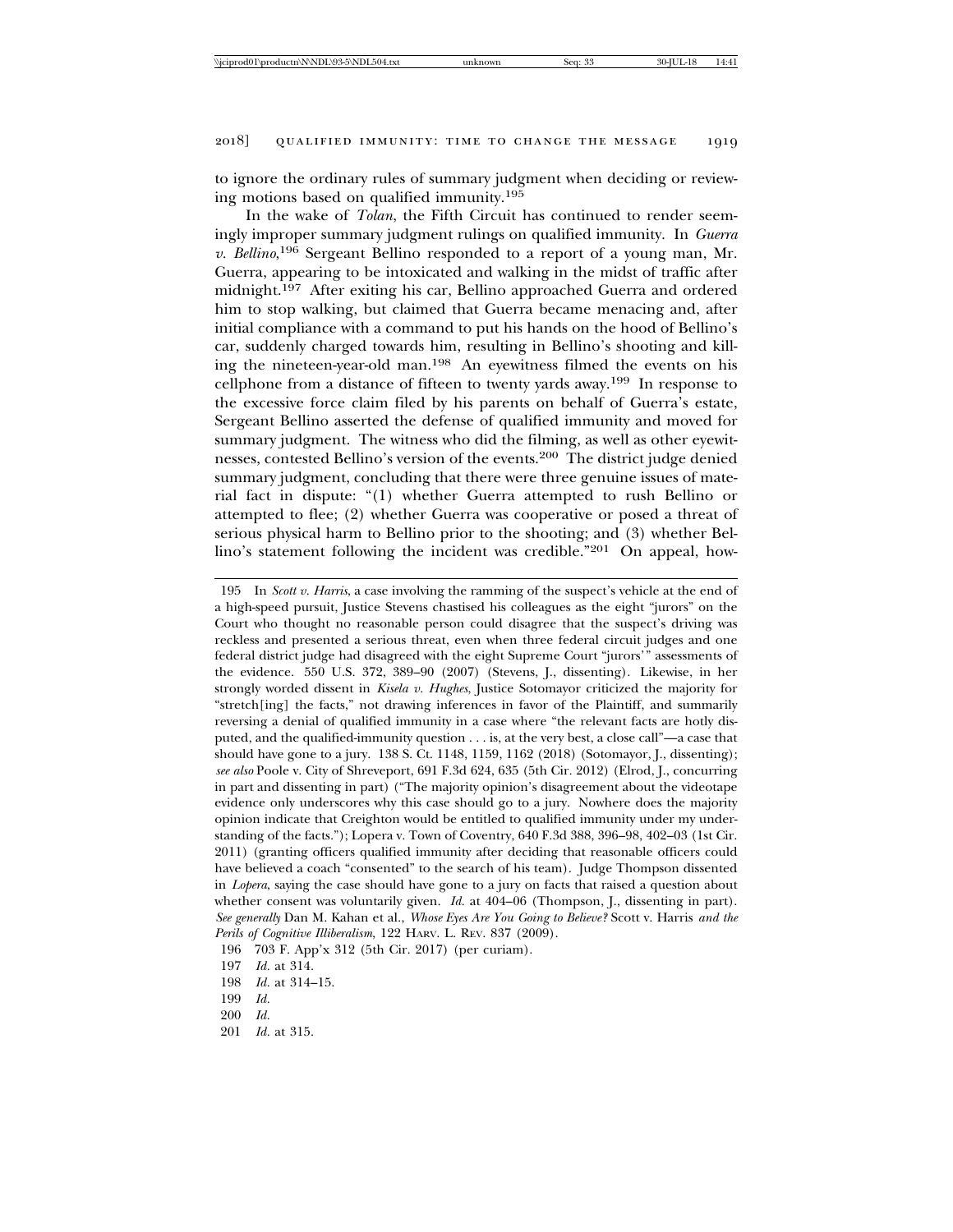ever, the majority of the Fifth Circuit panel took its cue from the Supreme Court in *Scott*, viewed the video through its own eyes,<sup>202</sup> and concluded that the "video offers irrefutable proof that [Bellino] was justified in believing Guerra presented a threat at the time of the shooting."203 Thus, the majority concluded on prong one of the immunity analysis that there was no constitutional violation, and, even if there were a constitutional violation, Plaintiffs did not carry their burden of showing the violation of a clearly established right.<sup>204</sup>

In dissent, Judge Graves agreed with the district court's assessment that there was a dispute about the material fact of whether Guerra was attempting to *run at* Bellino, thus presenting a threat, or *run past* Bellino, attempting to flee. Even the witness who took the video said he could not tell if Guerra was charging at Bellino or running at an angle to get around him.205 As the dissent noted, Plaintiffs put forth evidence that, when viewed in the light most favorable to the nonmoving party, supported the conclusion that "Guerra was unarmed, nonthreatening, and was shot dead while attempting to flee the scene" on foot.206 If such facts were found by a jury, *Garner* would "clearly establish[ ] that Bellino's use of lethal force against an unarmed, nonthreatening and fleeing suspect was unreasonable."207 As in *Tolan*, and other cases,208 the majority of the panel in *Guerra* engaged in factfinding to resolve the purely legal question of qualified immunity.209

Three years after the Supreme Court summarily reversed the Fifth Circuit in *Tolan*, the Court denied certiorari in *Salazar-Limon v. City of Houston*210 and let stand summary judgment for the defendant-officer in another case from the Fifth Circuit where the lower courts made the "same fundamental error"211 that was corrected in *Tolan*. While the Supreme Court purports to not be in the business of granting certiorari for purposes of mere

208 *See supra* note 193.

<sup>202</sup> *Id.* at 317 ("Though grainy, the video shows that Bellino's detainee suddenly turned and charged toward him in the dark from less than a car's length away.").

<sup>203</sup> *Id.* at 318.

<sup>204</sup> *Id.*

<sup>205</sup> *Id.* at 319 (Graves, J., dissenting). The dissent provided a link to the eyewitness video. *Id.* at 319 n.1 ("http://www.ca5.uscourts.gov/opinions/pub/15/15-51252\_en hanced.mp4"). I watched the video several times and could not tell what was happening. It was dark, grainy, and the figures could barely be made out, let alone what anyone was doing. But I am only one juror. View it for yourself.

<sup>206</sup> *Id.* at 319.

<sup>207</sup> *Id.* at 320.

<sup>209</sup> For a better approach, see, for example, Raines v. Counseling Assocs., Inc., 883 F.3d 1071, 1075 (8th Cir. 2018) ("Having reviewed the evidence in the record, we conclude that there is a key factual question in this case about whether Raines advanced on Officer Hanson just before being shot, which is both material and disputed, that precludes us from resolving the legal issue of whether the officers' conduct constitutes a violation of clearly established law.").

<sup>210 826</sup> F.3d 272 (5th Cir. 2016), *cert. denied*, 137 S. Ct. 1277 (2017).

<sup>211</sup> *Salazar-Limon*, 137 S. Ct. at 1279 (Sotomayor, J., dissenting from the denial of certiorari).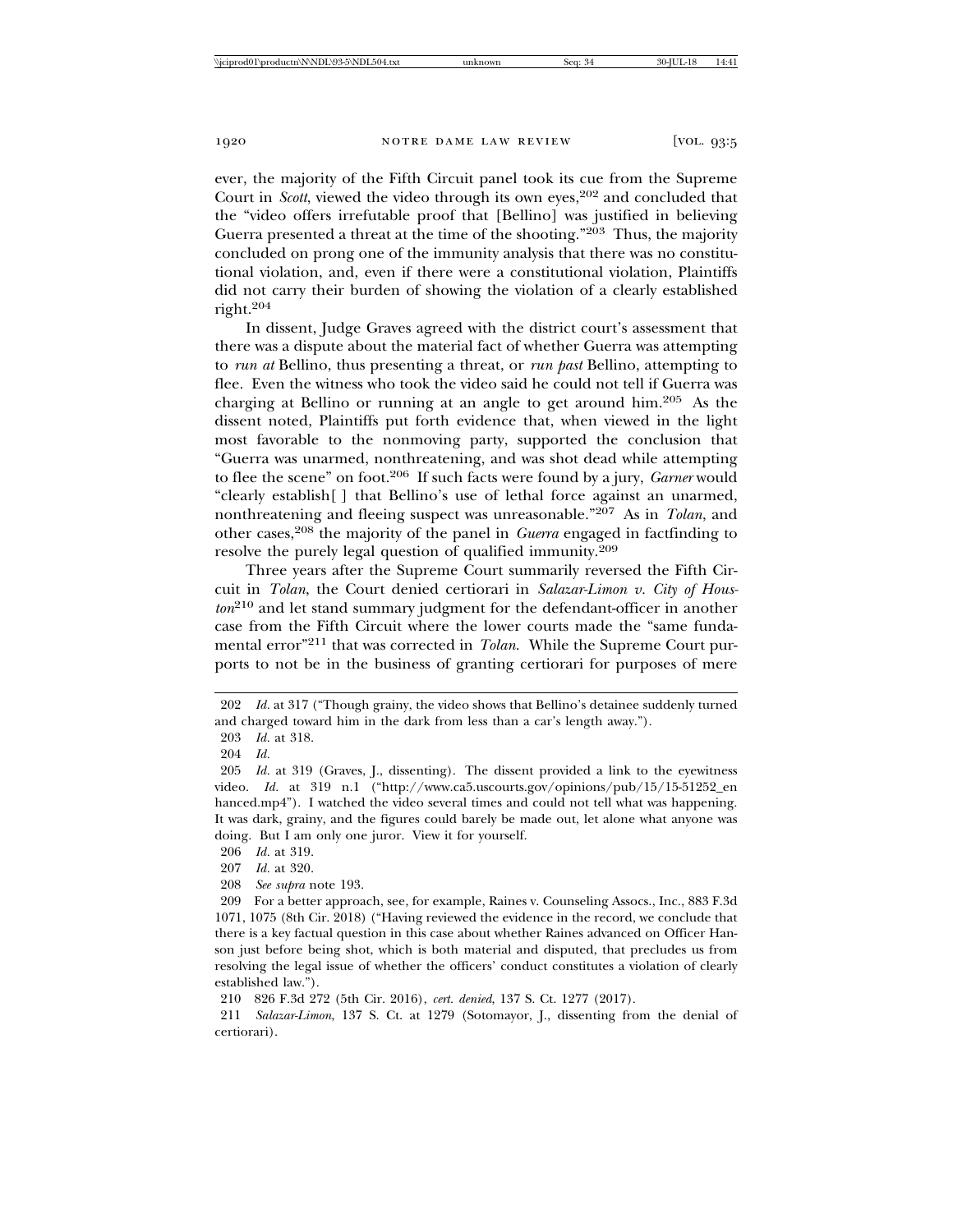error correction,<sup>212</sup> the summary reversal in *Tolan* and the denial of certiorari in *Salazar-Limon* stand in stark contrast to one another, especially given the common error and their origins in the same circuit. Salazar-Limon was shot in the back and left partially paralyzed following an altercation with Officer Thompson, who had stopped Salazar-Limon after midnight for speeding and swerving between lanes.<sup>213</sup> Thompson claimed that Salazar-Limon, after a brief struggle with Thompson, walked away but turned toward him and reached for his waist band, prompting Thompson to use deadly force because he thought Salazar-Limon might be reaching for a weapon.214 Both the district court and the court of appeals adopted Thompson's version of the facts and, based on such, granted summary judgment for the officer because the use of deadly force was objectively reasonable under the assumed circumstances.215 Although neither the district court nor the court of appeals found evidence in the record sufficient to contest Thompson's version of the story, Justice Sotomayor, in dissenting from the denial of certiorari, concluded that Salazar's own testimony that he was shot *before he turned* toward Thompson was sufficient to create a material issue of fact that called into question the objective reasonableness of the shooting.216 Thus, the case should have been submitted to a jury.

As *Tolan*, *Guerra*, and *Salazar-Limon* demonstrate, most Fourth Amendment excessive force cases turn on material facts that are disputed by the parties. But, requiring a jury to resolve those factual disputes would obviously defeat pretrial disposition of such cases and expose officials to the burdens of litigation against which the Supreme Court has stressed qualified immunity is designed to serve as a shield. The Supreme Court has stuck to its message (#welovequalifiedimmunity) and its insistence on early resolution of the qualified immunity issue has resulted in lower courts moving factfinding from the province of the jury to the chambers of the judge so that the legal issue can be disposed of without the need for trial. And, even if a plaintiff is somehow able to overcome the qualified immunity defense at the motion to

<sup>212</sup> *Id.* at 1278 (Alito, J., concurring in the denial of certiorari) ("[W]e rarely grant review where the thrust of the claim is that a lower court simply erred in applying a settled rule of law to the facts of a particular case.").

<sup>213</sup> *Salazar-Limon*, 826 F.3d at 275.

<sup>214</sup> *Id.*

<sup>215</sup> *Id.* at 278–79.

<sup>216</sup> *Salazar-Limon*, 137 S. Ct. at 1281 (Sotomayor, J., dissenting from the denial of certiorari) ("Salazar–Limon's own testimony 'controverted' Thompson's claim that Salazar–Limon had turned and reached for his waistband."). In cases presenting similar issues, both the Ninth Circuit and the D.C. Circuit took approaches aligned with the views of Justice Sotomayor. *See* Flythe v. District of Columbia, 791 F.3d 13, 19 (D.C. Cir. 2015) (reversing a grant of qualified immunity to officer where officer's account that suspect attacked him with a knife might be disbelieved by a jury); Cruz v. City of Anaheim, 765 F.3d 1076, 1079 (9th Cir. 2014) (reversing summary judgment in favor of officers where jury needed to resolve material issue of fact as to whether suspect reached for his waistband before being shot).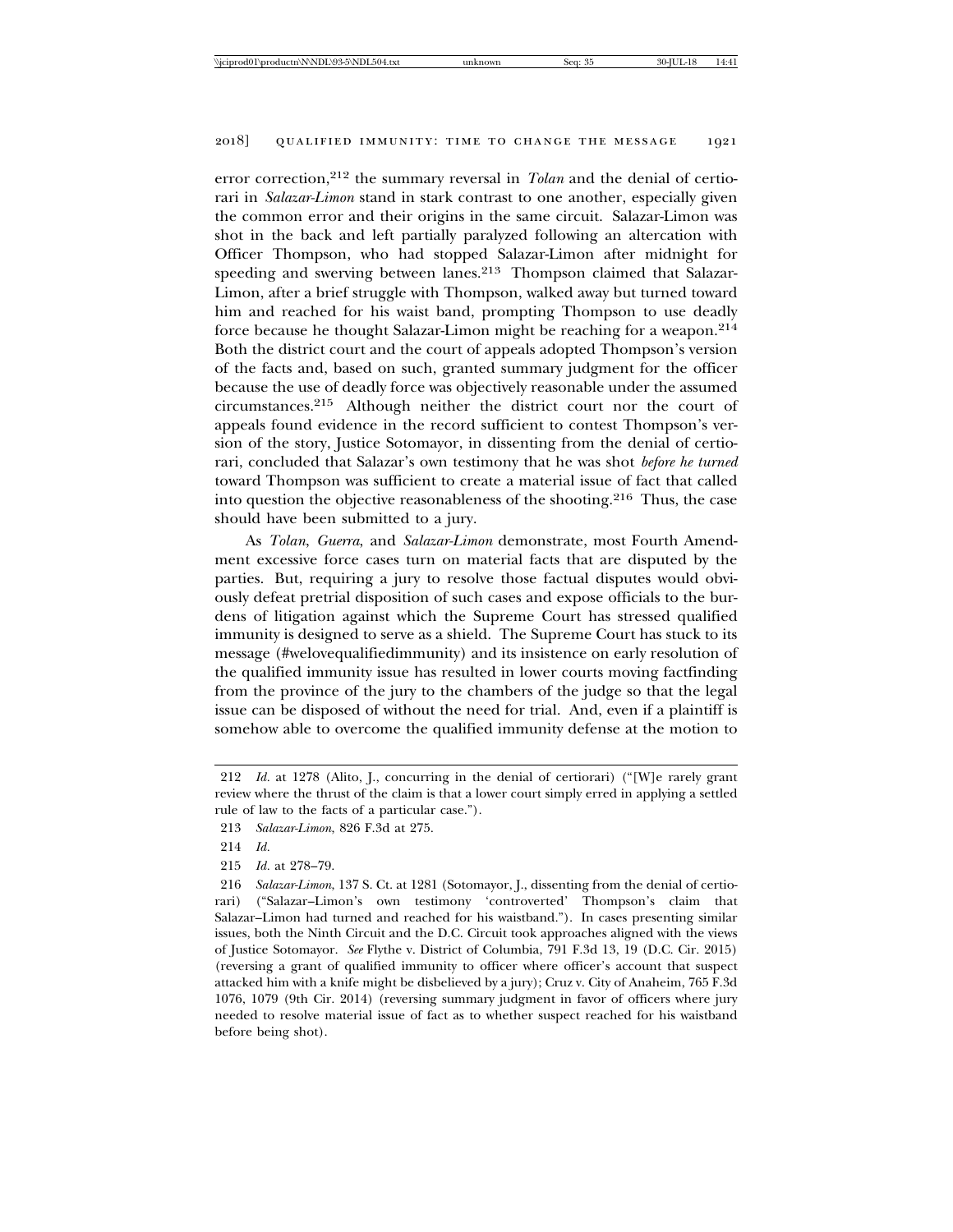dismiss and summary judgment stages, qualified immunity, like the cat with nine lives, may be resuscitated at trial or resurrected after trial.

The final two cases I will discuss in this Part, *Simmons v. Bradshaw*217 and *Montero v. Nandlal*, <sup>218</sup> involve two more young men of color who were shot, one left paraplegic and one killed, by officers who claimed the threat of serious harm as justification for the shooting. Like Robbie Tolan, Jose Guerra, and Ricardo Salizar-Limon, Dontrell Stephens was unarmed and not suspected of a serious offense when stopped after Deputy Lin observed him riding his bicycle on the wrong side of the road in Palm Beach County, Florida.219 Stephens claimed that before stopping him, Lin saw a cellphone that Stephens was holding to his ear while riding.220 Lin claimed he did not see the cellphone and that he believed Stephens had nothing in his hands when stopped.<sup>221</sup> According to Lin, Stephens dismounted his bike and began walking toward Lin but then turned away as he approached Lin. At that moment, Lin shot Stephens four times.<sup>222</sup>

The unfolding of the lawsuit that was filed by Stephens is a classic example of the multiple hurdles qualified immunity constructs to block plaintiffs at every step of a civil rights action, prompting the frustration and anxiety expressed by plaintiffs, judges, and scholars and portraying the very real Kafkaesque world that civil rights litigators routinely confront. The suit was filed in state court and removed to federal district court in the spring of 2014.223 Lin's motion for summary judgment based on qualified immunity was denied with respect to the Fourth Amendment excessive force claim and Lin took an interlocutory appeal.<sup>224</sup> A panel of the Eleventh Circuit affirmed the denial of qualified immunity because, based on Stephens's version of the facts as supported by the record and as relied on by the district court, Stephens made out a violation of clearly established law.225 The panel set out the following facts found and supported by the district court and relied on by the panel in reviewing the denial of qualified immunity:

224 *Id.*

<sup>217 879</sup> F.3d 1157 (11th Cir. 2018). Stephens asserted claims against both the shooting officer, Deputy Lin, in his individual capacity, and Sheriff Bradshaw, in his official capacity. *Id.* at 1160. Only the individual capacity claim against Lin is discussed here.

<sup>218 682</sup> F. App'x 711 (11th Cir. 2017) (per curiam).

<sup>219</sup> *Simmons*, 879 F.3d at 1160.

<sup>220</sup> *Id.* at 1160–61.

<sup>221</sup> *Id.*

<sup>222</sup> *Id.*

<sup>223</sup> *Id.*

<sup>225</sup> *See* Stephens v. Lin, 612 F. App'x 581, 581 n.1 (11th Cir. 2015) (per curiam). Stephens had argued that the appellate court lacked jurisdiction to hear the appeal since the district court had found there were material facts in dispute, but the panel correctly noted that the district court had based its order on facts and inferences found in Stephens's favor and the question of whether such facts and inferences demonstrated the violation of clearly established law presented the "core qualified immunity" legal issue that could be addressed in a *Forsyth* appeal. *Id.* (quoting Cottrell v. Caldwell, 85 F.3d 1480, 1484 (11th Cir. 1996)) (internal quotation marks omitted).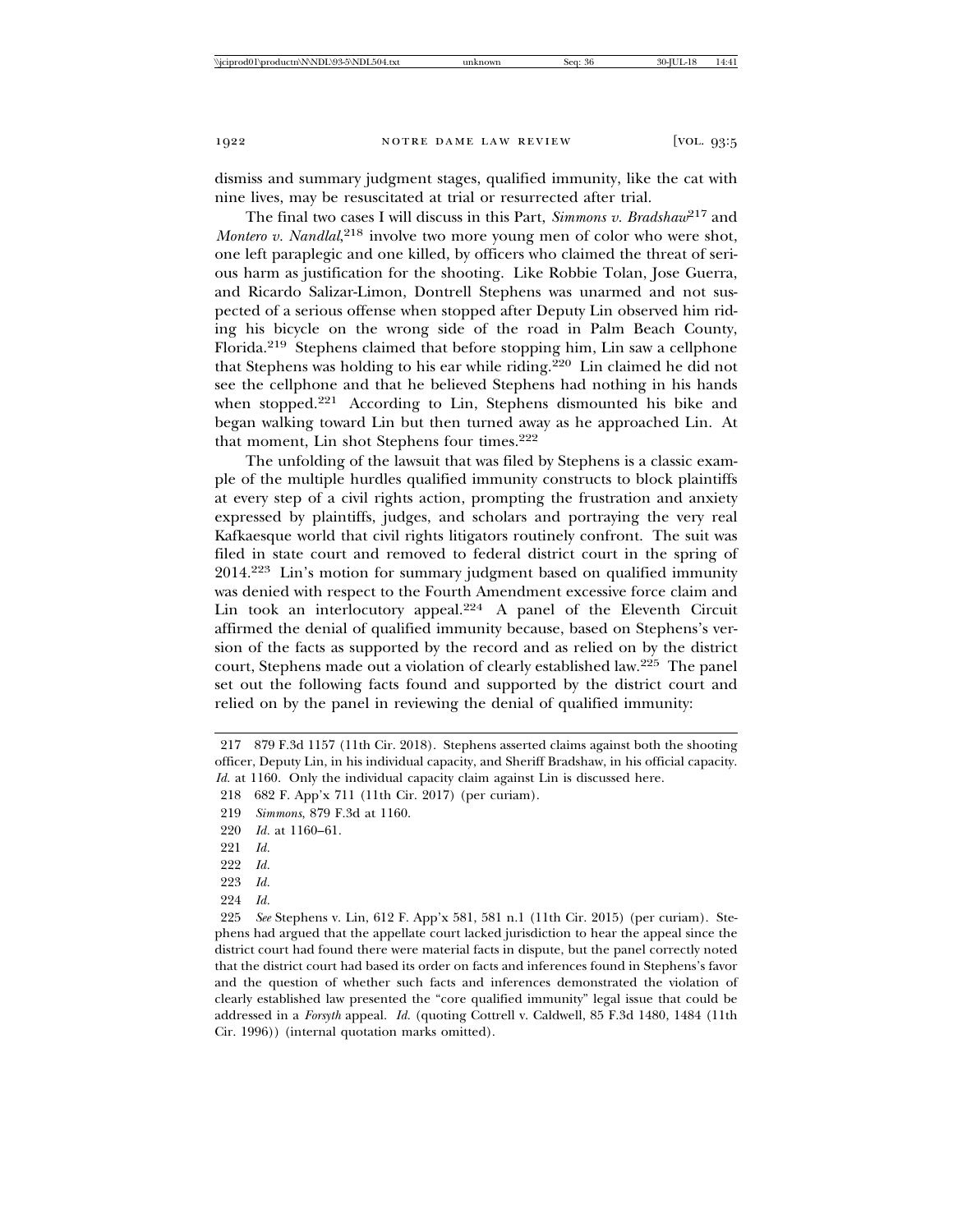Lin stopped Stephens for riding his bicycle on the wrong (left) side of the road. When Stephens saw the lights of Lin's patrol car, he crossed the road (to the right side) in front of Lin's patrol car. Stephens dismounted his bicycle in a yard when he heard the patrol car's siren blast. Stephens had been talking to someone on his cell phone, and it was in his right hand as he approached Lin. Stephens asked Lin why he was being stopped. Lin did not respond. Lin told Stephens to raise his hands above his head; Stephens did. His cell phone was still in his right hand, and his left hand was empty. With his hands still up and the cell phone still in his right hand, Stephens began to pivot to his right. Lin then shot Stephens four times, rendering Stephens a paraplegic.<sup>226</sup>

Based on those facts, the panel affirmed the denial of qualified immunity and sent the case back to the district court for trial.227 The case went to trial on January 25, 2016, and on February 3, 2016, a jury rendered a verdict in favor of Stephens on the excessive force claim against Lin, awarding Stephens the amount of \$23,148,100.228 Deputy Lin moved for a new trial based on the trial judge's failure to give a requested interrogatory with respect to his qualified immunity defense.<sup>229</sup> The district court denied the post-trial motion and another appeal to the Eleventh Circuit followed. Judge Robreno, sitting by designation and writing for the majority of the panel, set out the role of the judge and the jury as it has developed in the context of qualified immunity.

When qualified immunity is denied at summary judgment and a case goes to trial, the jury is tasked with finding "the relevant facts bearing on qualified immunity."230 This raises the question of what are the "relevant facts" and whether the question of whether any mistake made by Deputy Lin was an objectively reasonable mistake is a question of fact or a question of law.

Judge Robreno sets out this language from *Saucier*:

Officers can have reasonable, but mistaken, beliefs as to the facts establishing the existence of probable cause or exigent circumstances, for example, and in those situations courts will not hold that they have violated the Constitution. Yet, even if a court were to hold that the officer violated the [Constitution] . . . , [Supreme Court precedent] still operates to grant officers immunity for reasonable mistakes as to the legality of their actions.231

<sup>226</sup> *Id.* at 581–82. As the panel notes, Lin did not claim that the alleged conduct did not violate clearly established law. His claim was that under *his* version of the facts, he did not violate clearly established law. *Id.* at 582. This is the sort of appeal that I would suggest should be certified as "without merit," if not frivolous. *See supra* Part II.

<sup>227</sup> *Stephens*, 612 F. App'x at 582.

<sup>228</sup> *Simmons*, 879 F.3d at 1161. The jury returned a verdict against Lin on the Fourth Amendment excessive force claim and against Bradshaw on a state law vicarious liability claim for battery. The district judge entered a judgment against Lin and Bradshaw, jointly and severally, in the amount of \$22,431,892.05. *Id.*

<sup>229</sup> *Id.*; *see* FED. R. CIV. P. 59(a) (governing motions for new trial).

<sup>230</sup> *Simmons*, 879 F.3d at 1164.

<sup>231</sup> *Id.* (alterations in original) (quoting Saucier v. Katz, 533 U.S. 194, 206 (2001)).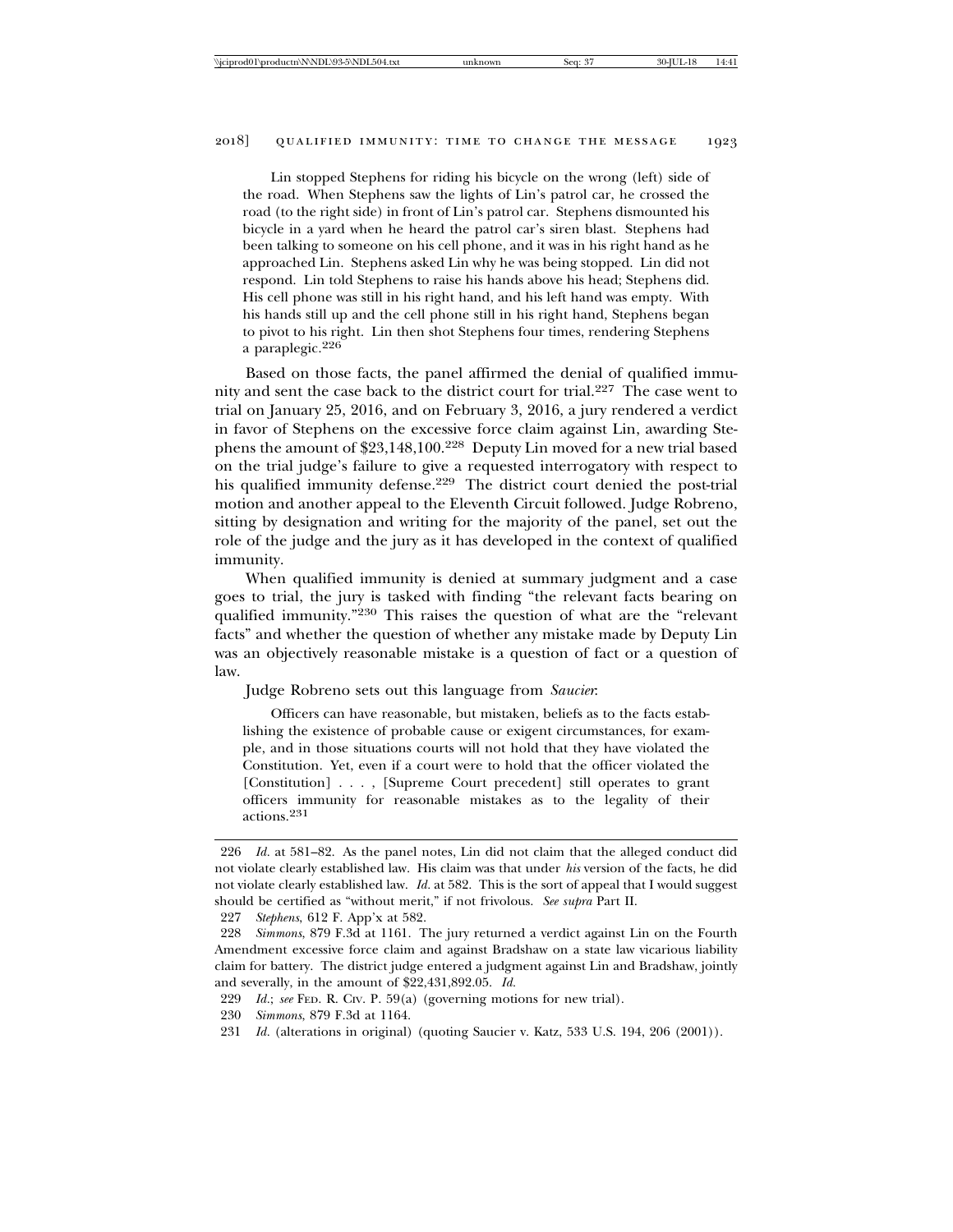He then proceeded to explain that "the question of what circumstances existed at the time of the encounter is a question of fact for the jury—but the question of whether the officer's perceptions and attendant actions were objectively reasonable under those circumstances is a question of law for the court."232 But, in my view, that explanation does not really flow from the language referenced in *Saucier*, which says that an officer who makes a reasonable mistake of fact will not have violated the Constitution, but even if he makes an unreasonable mistake and violates the Constitution, he may still be entitled to qualified immunity based on a reasonable mistake as to the *legality* of the challenged conduct. The legal question for the court goes to the second prong of immunity, the clearly established law prong.

The district court in *Simmons* had rightly noted that although Lin was not entitled to summary judgment on qualified immunity, he was not precluded from asserting the defense at trial, where the jury might discredit Stephens's version of the events or the facts found by the jury might differ from those alleged and supported at the summary judgment stage.<sup>233</sup> The majority of the panel faulted the district court on three counts: (1) for not submitting the contested factual issues to the jury by way of special interrogatories; (2) for giving erroneous jury instructions which conflated the merits question and qualified immunity; and (3) for removing the legal question of qualified immunity from the judge and essentially assigning it to the jury.234 The majority found the following jury instructions problematic:

Whether a specific use of force is excessive or unreasonable depends on factors such as the nature of any offense involved, whether a citizen poses an immediate violent threat to others, including the police officer, and whether the citizen resists or flees. In assessing these factors, you should consider whether an officer's belief that a citizen is posing an immediate violent threat is an objectively reasonable belief under the circumstances, notwithstanding that it is a mistaken belief. Where an officer's mistaken belief that a citizen poses an immediate and deadly threat is objectively reasonable under the circumstances, then that officer's use of deadly force is not excessive or unreasonable. On the other hand, where an officer's mistaken belief that a citizen poses an immediate and deadly threat is not objectively reasonable under the circumstances, then that officer's use of deadly force is excessive or unreasonable.<sup>235</sup>

Judge Wilson, in dissent, observed the flaws in the majority's analysis. First, in his appeal, Lin did not argue that the district court's instructions were erroneous. Lin argued that the district court erred by not submitting this requested special interrogatory to the jury:

Do you find by a preponderance of the evidence that Deputy Adams Lin made an objectively reasonable mistake when he perceived that Dontrell Ste-

<sup>232</sup> *Id.*

<sup>233</sup> *Id.* at 1165 (citing Simmons v. Bradshaw, No. 14-80425-CIV, 2014 WL 11456548, at \*8–9 (S.D. Fla. Dec. 31, 2014)).

<sup>234</sup> *Id.* at 1166–67.

<sup>235</sup> *Id.* at 1165–66.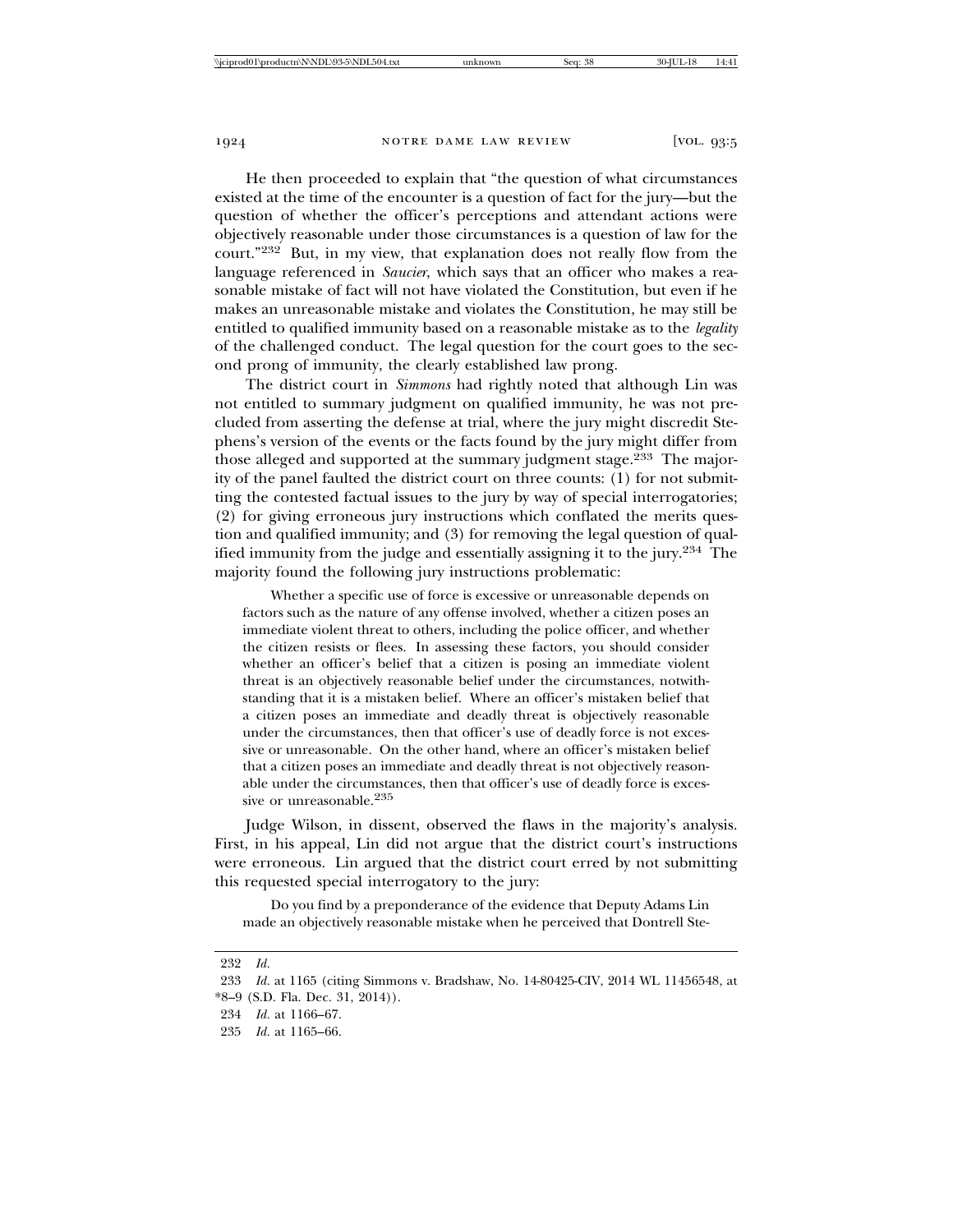phens threatened Deputy Adams Lin with a firearm and posed an imminent threat of death or serious physical harm at the time that Deputy Adams Lin shot Dontrell Stephens?236

But, as Judge Wilson pointed out, the question of whether Deputy Lin made an objectively reasonable mistake of fact in perceiving that Stephens threatened him with a firearm was already embedded in the jury instructions and, under the instructions given, was a crucial *finding of fact* that the jury had to have made against Lin in order to conclude that the use of force was excessive under the Fourth Amendment.237 Furthermore, the instruction given did not mention or imply that the jury was to decide the qualified immunity issue. The jury was instructed to assess the *Graham* factors and to determine whether Lin's conduct was objectively reasonable, including whether any mistake of fact he may have made was an objectively reasonable mistake. As Judge Wilson notes, and consistent with the language in *Saucier*, if the mistake were found to be reasonable, then there would be no Fourth Amendment excessive force violation.238 The jury's determination that Lin used excessive force meant they necessarily decided that a reasonable officer would not have mistaken Stephens's cellphone for a firearm or perceived a threat that justified the use of deadly force. The qualified immunity question, which the district court *did not* submit to the jury, is the *legal* question of whether a reasonable officer would have understood that his conduct under the circumstances as found by the jury, including the unreasonable mistake of fact as to the threat presented, violated clearly established law.239 So, yes, in this case, as in many excessive force cases, the key question of fact to be decided by the jury was determinative of both the merits question and the qualified immunity question. Once a finding had been made that Lin was objectively unreasonable in perceiving a threat because a reasonable officer would not have mistaken Stephens's cellphone for a firearm, no officer could argue that it was not clearly established that using deadly force on a person who presented no serious threat of harm to the officer or others was unlawful.

I do think it would have been helpful if the district court had submitted special interrogatories to the jury instead of requesting a general verdict.<sup>240</sup> While I agree with Judge Wilson that the jury instructions necessitated that

239 *Id.* at 1171.

Had the jury been afforded the opportunity to make specific factual findings relevant to the qualified immunity inquiry—including, for example, whether Stephens had committed a traffic infraction on his bicycle; whether Stephens dismounted from his bicycle and complied with Deputy Lin's commands following the stop; and whether Stephens possessed any weapons, threatened Deputy Lin, or attempted to flee—the district court could (and should) have then deter-

<sup>236</sup> *Id.* at 1171–72 (Wilson, J., dissenting).

<sup>237</sup> *Id.* at 1172.

<sup>238</sup> *Id.*

<sup>240</sup> The majority sets out in a footnote the type of factual findings that the district court might request the jury to make in order to assist the court in resolving the qualified immunity issue: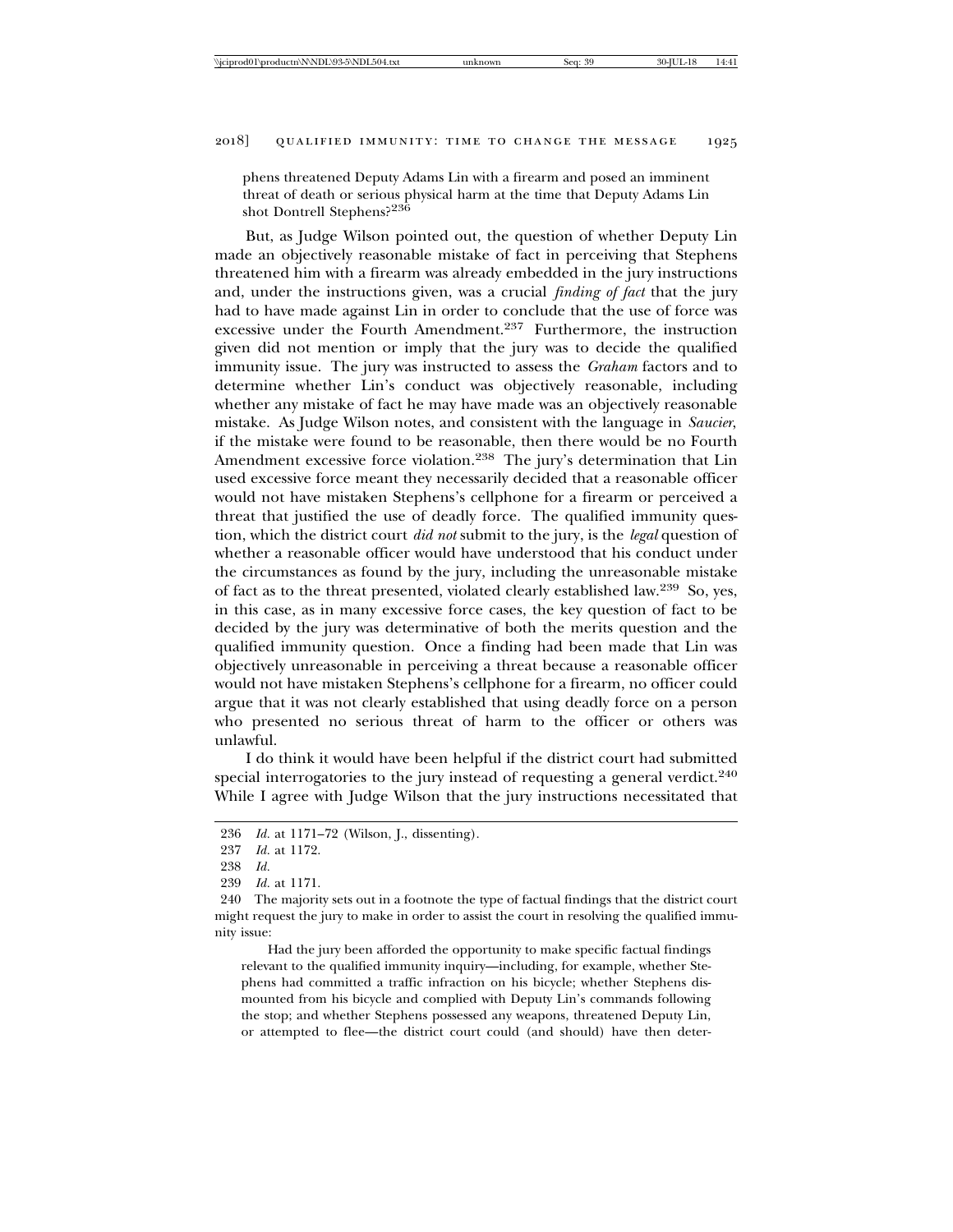the jury resolve the key disputed fact, the reasonableness of Lin's perception of a threat, more specificity in determining the circumstances surrounding the shooting would clarify for the court and the parties the underpinnings of the jury's verdict and avoid the kind of confusion that gave rise to the divergent views expressed by the second panel in *Simmons*.

In *Montero*, Richard Montero was shot four times and killed by another Palm Beach County Deputy Sheriff, Ramesh Nandlal, during the course of a struggle that ensued when Montero was being placed under arrest for intoxication.241 He was removed from his vehicle, in which he had been sleeping, and became angry and combative when he learned his vehicle would be towed.242 Montero was unarmed and there was no reason to believe that he was armed.243 Deputies Blackman and Nandlal physically engaged with Montero for several minutes, and after Nandlal was knocked to the ground a second time, he announced that he was going to shoot if Montero didn't stop struggling. Deputy Nandlal shot Montero four times, resulting in his death.244 He subsequently testified that he shot Montero because he believed Montero was going to get his or Blackman's gun and presented a serious threat of harm to the officers.<sup>245</sup>

As in *Simmons*, qualified immunity was denied at summary judgment, an interlocutory appeal was taken and the denial of qualified immunity was affirmed by a panel of the Eleventh Circuit, which construed the record in the light most favorable to Montero and assumed that Montero was "on his back, subdued and immobilized, with Deputy Blackman standing over him" when he was shot by Nandlal.<sup>246</sup> At trial on remand, the jury was given both a general verdict form and the same special interrogatory that the same defense counsel had requested and the district court in *Simmons* had refused to give to the jury. The general verdict form asked: "Do you find from a preponderance of the evidence: (1) That Carlos Montero, as personal representative of the Estate of Richard Montero, deceased, has proved that Ramesh Nandlal intentionally used excessive or unreasonable deadly force

mined, as a matter of law, "whether the legal norms allegedly violated by the defendant were clearly established at the time of the challenged actions."

*Id.* at 1167 n.7 (majority opinion) (quoting Mitchell v. Forsyth, 472 U.S. 511, 528 (1985)). In my opinion, only the questions of whether Stephens possessed a weapon or threatened Deputy Lin would be material to the issue of excessive force or relevant to the qualified immunity inquiry. Some questions I would submit to the jury would be: whether Deputy Lin observed Stephens holding a cellphone while riding on his bicycle; whether Lin raised both hands above his head when stopped; whether Lin had his cellphone in his right hand and nothing in his left hand; whether he turned to the right while facing Deputy Lin; and whether Lin could have reasonably believed he was threatened if and when Stephens turned.

<sup>241</sup> Montero v. Nandlal, 682 F. App'x 711, 712–13 (11th Cir. 2017) (per curiam).

<sup>242</sup> *Id.*

<sup>243</sup> *Id.* at 713–14.

<sup>244</sup> *Id.* at 713.

<sup>245</sup> *Id.* at 714.

<sup>246</sup> Montero v. Nandlal, 597 F. App'x 1021, 1025 (11th Cir. 2014) (per curiam).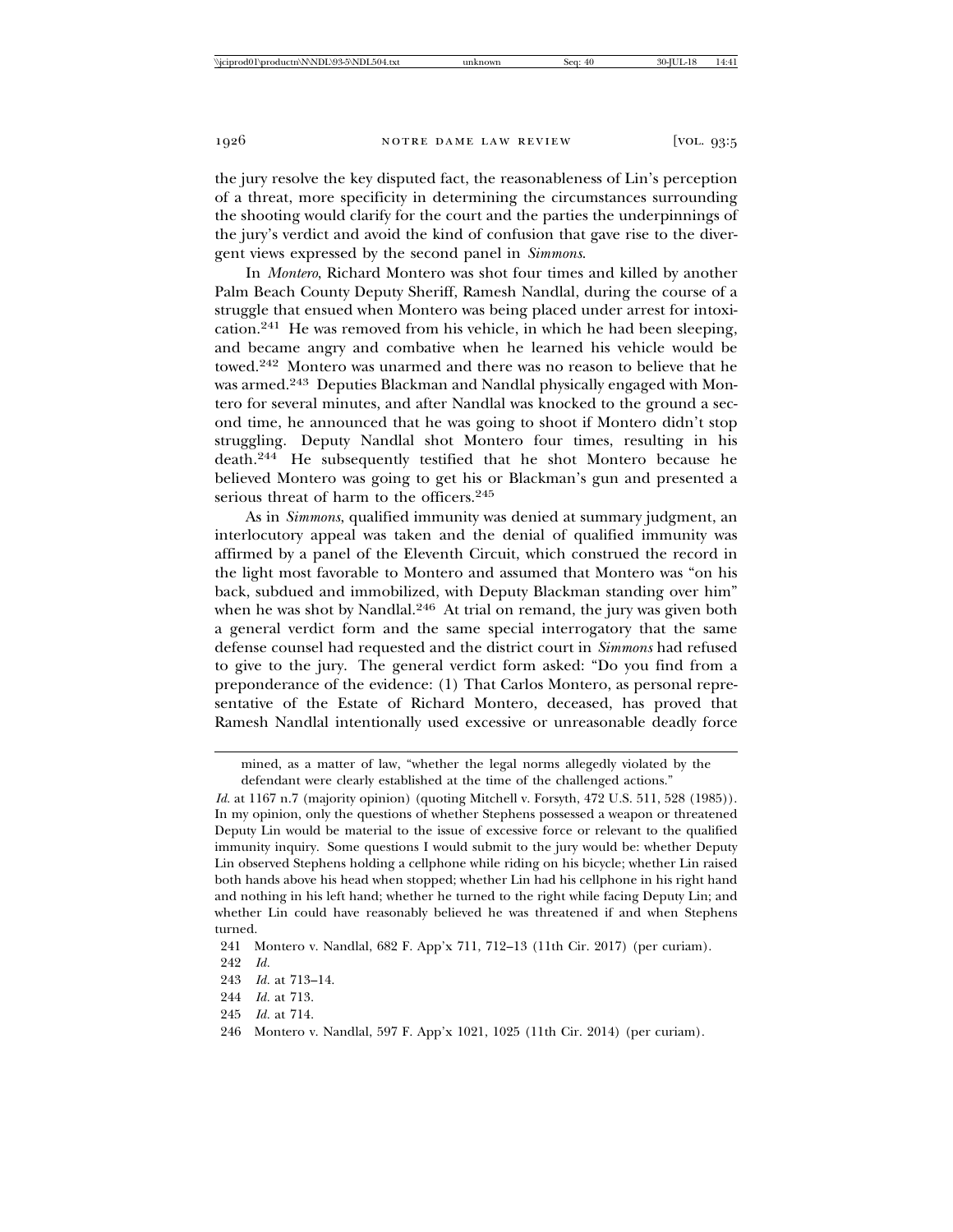upon Richard Montero during his arrest?"<sup>247</sup> The jury answered "yes" to this question and awarded the plaintiff \$540,000 in compensatory damages.<sup>248</sup> Question two, the special interrogatory, asked: "Do you find by a preponderance of the evidence that Deputy Nandlal made an objectively reasonable mistake when he perceived that Richard Montero posed an imminent threat of serious physical harm to the deputies or others at the time that Deputy Nandlal shot Richard Montero with his firearm?"249

The jury answered the special interrogatory in the affirmative as well.<sup>250</sup> This resulted, of course, in precisely the inconsistency the trial court in *Simmons* wanted to avoid. The general verdict finding that Nandlal's use of force was excessive necessarily meant that any mistake of fact he made was not objectively reasonable.251 Based on the answer to the special interrogatory and its review of trial testimony, the district court granted defendant's motion for a judgment as a matter of law based on qualified immunity.252 Rule  $49(b)(3)(A)$  permits the district court to resolve an inconsistency between a general verdict and a special interrogatory by entering a judgment that is consistent with the answer to the special interrogatory, notwithstanding the general verdict.253 The majority of the panel did not view the special interrogatory as giving the legal question of qualified immunity to the jury. It considered the question of whether Nandlal made an objectively reasonable mistake as to the threat presented by Montero as a question of fact appropriate for submission to the jury.254 Based on the jury's answer to the special interrogatory, supported by evidence at trial, the trial court did not abuse its discretion in entering a judgment for Nandlal based on qualified immunity.255 While the majority of the panel does not specify, it must be that the judgment based on "qualified immunity" in *Montero* is grounded in the first prong, the merits question. The factual determination that Nandlal's mistake was a reasonable one means there was no excessive force, and thus no violation of the Fourth Amendment.

Judge Walker, sitting by designation,<sup>256</sup> agreed that Nandlal was entitled to qualified immunity, but disagreed with the majority's analysis. First, he believed the district court erred by essentially giving the legal question of qualified immunity to the jury in the form of a special interrogatory, and second, even if the special interrogatory were viewed as presenting a question of fact, he saw no inconsistency between the general verdict and the answer to the special interrogatory.257 Judge Walker espoused the view that while

```
247 Montero, 682 F. App'x at 714.
248 Id.
249 Id.
250 Id.
251 Id. at 717.
252 Id. at 714.
253 See FED. R. CIV. P. 49(b)(3)(A).
254 Montero, 682 F. App'x at 717.
255 Id.
256 Id. at 712 n*.
257 Id. at 718 (Walker, J., concurring).
```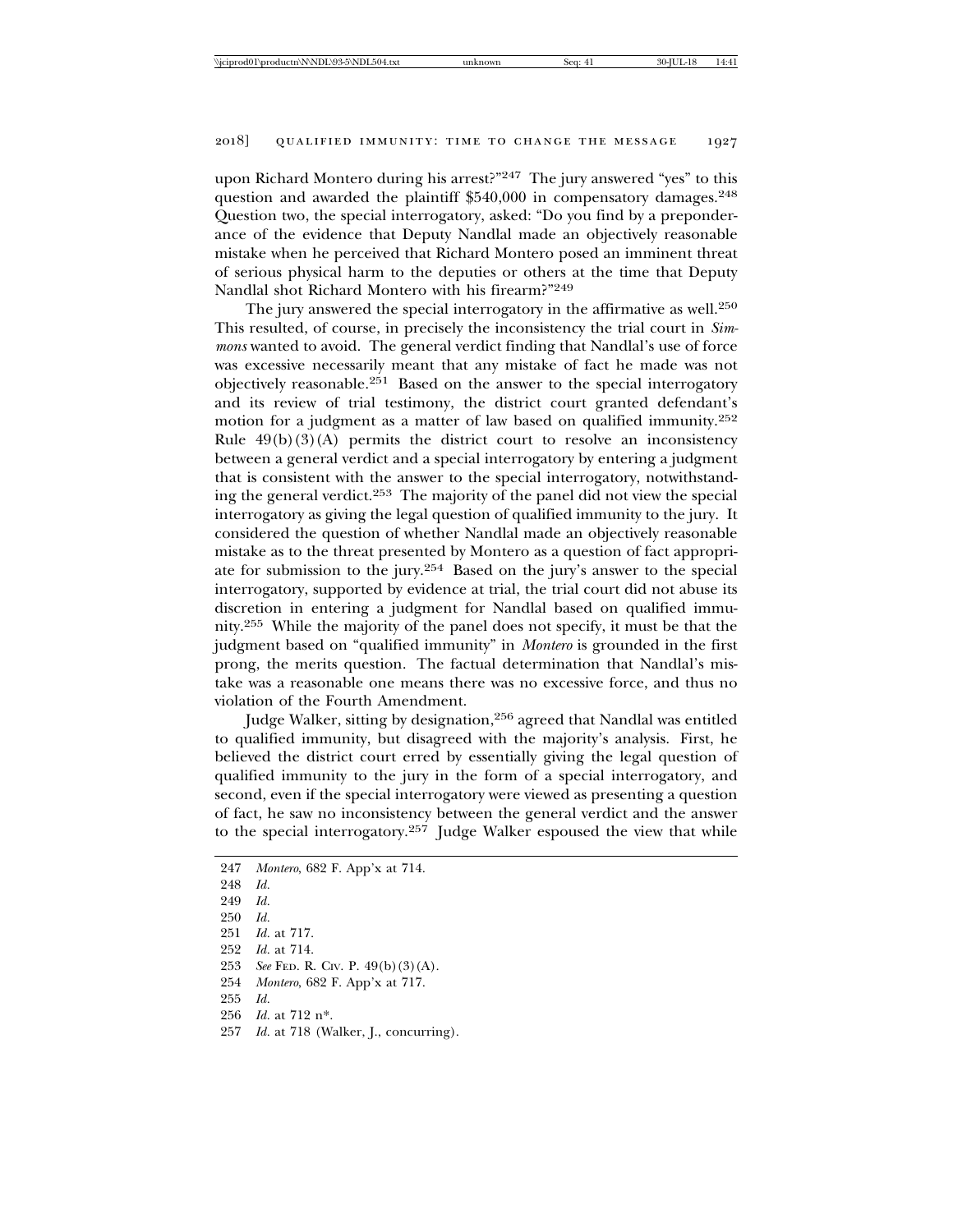specific factual questions should be given to the jury, the ultimate question of whether, based on those findings, the officer made an objectively reasonable mistake of fact in perceiving a threat warranting the use of deadly force, is a question "the court should have determined for itself and without jury input."258 He concluded that "the question of what circumstances existed at the time that the defendant effected a seizure is a question of fact for the jury. The question of whether the defendant's actions or perceptions were 'objectively reasonable' under those circumstances is a question of constitutional law for the court."259 Judge Walker viewed the special interrogatory as improperly submitting the qualified immunity question to the jury and therefore believed that the district court erred in relying on the jury's response to the interrogatory as the basis for awarding qualified immunity to the defendant.260 But, in any event, Judge Walker would have entered a judgment as a matter of law for Nandlal on the qualified immunity issue based on what he viewed as uncontroverted testimony in the trial record that "taken in the light most favorable to the plaintiff compels the conclusion that Nandlal acted with arguable probable cause when he shot Montero."261

Furthermore, even if the special interrogatory were viewed as properly presenting the jury with the objective reasonableness question as a matter of fact, Judge Walker found the answer could be construed to be consistent with the general verdict. Relying on cases granting qualified immunity where probable cause was lacking but "arguable probable cause" was found to exist,262 Judge Walker finds no inconsistency in the jury's determination that

260 *Id.*

261 *Id.* at 721. Judge Walker found the following evidence determinative:

The record developed at trial contains ample evidence from which the only reasonable conclusion is that qualified immunity was warranted. . . . Specifically, uncontradicted testimony at trial established that Montero had "red, bloodshot, watery eyes" and "smelled strongly of alcohol" during the time of the arrest. Montero's girlfriend testified that once Montero was told that his car would be towed, a "huge struggle ensued" in which there was "cussing and yelling" and "lots of struggling and fighting." Eventually, Montero, Nandlal, and Nandlal's partner, Blackman, "all ended up down on the ground in a pile again, fighting and [with the officers] trying to cuff him." At one point, Montero yelled "I'm going to rip your balls off," and the officers unsuccessfully tried to stop him with a taser.

*Id.* As with the videotape from *Scott v. Harris*, some might disagree that only one reasonable conclusion could be reached based on such testimony.

262 *Id.* at 720 (citing Turner v. Jones, 415 F. App'x 196, 201 (11th Cir. 2011) (per curiam)) (distinguishing probable cause from "arguable probable cause" sufficient to sustain qualified immunity). As Justice Sotomayor once observed when she was on the Court of Appeals for the Second Circuit, the term "'arguable probable cause' finds no mention in any Supreme Court opinion." Walczyk v. Rio, 496 F.3d 139, 168 (2d Cir. 2007) (Sotomayor, J., concurring). My own word search for "arguable probable cause" in the Supreme Court data base on Westlaw still uncovers no cases using the term. There was potential for the term to appear in the recent decision of *District of Columbia v. Wesby*, 138 S. Ct. 577 (2018). The Court in *Wesby* held that officers responding to a complaint about a

<sup>258</sup> *Id.*

<sup>259</sup> *Id.* at 719.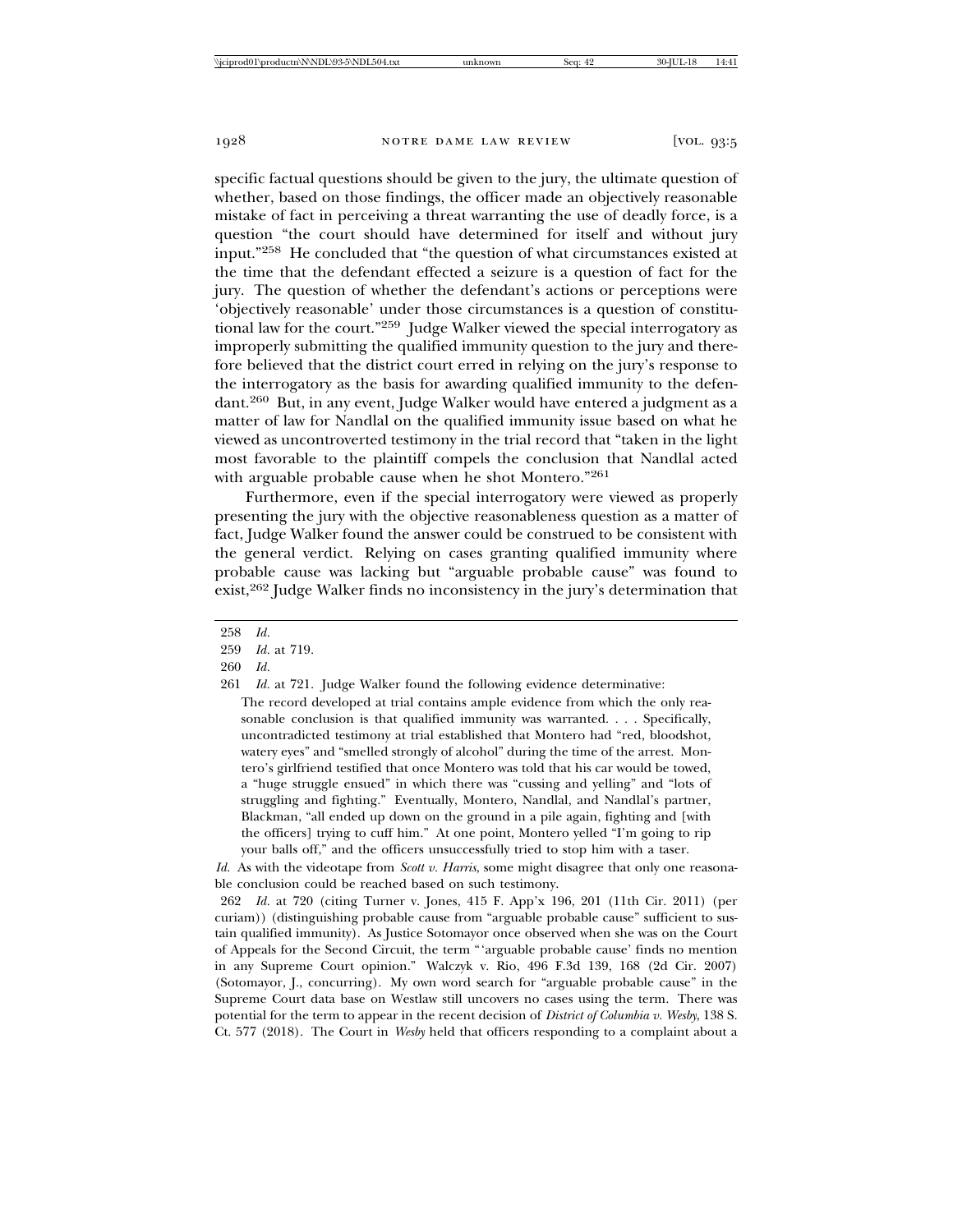excessive force was used and a court's granting qualified immunity based on the jury's additional determination that a reasonable mistake of fact was made.<sup>263</sup>

Much of the confusion reflected in both *Simmons* and *Montero* stems from inconsistent and muddled messages delivered by the Supreme Court on the nature of the "objective reasonableness" question in excessive force cases, where disputed issues of material fact render summary judgment inappropriate and where the Supreme Court has made the facts contested relevant to both the constitutional inquiry and the qualified immunity analysis. In *Saucier*, the Court took us down the rabbit hole to the land where objectively unreasonable conduct under the Fourth Amendment could be objectively reasonable for purposes of qualified immunity. Under the *Saucier* mandatory two-step qualified immunity analysis, it may have been easier to sort out that disputed issues of material fact relating to reasonableness on the merits prong were questions that had to be submitted to a jury while questions about whether a reasonable officer would have understood objectively unreasonable conduct established under prong one to violate clearly established legal principles would be a pure question of law for the judge. The Court explained that the excessive force inquiry was distinct from the qualified immunity inquiry.264 But the two are not always distinguished by courts, and it is not always clear whether the objective reasonableness question being addressed is one central to the merits prong of immunity and dependent upon the resolution of facts by a jury or one going to the clearly established law prong, dependent upon the state of the law as determined by a judge.

264 *See* Saucier v. Katz, 533 U.S. 194, 205 (2001) ("If an officer reasonably, but mistakenly, believed that a suspect was likely to fight back, for instance, the officer would be justified in using more force than in fact was needed. The qualified immunity inquiry, on the other hand, has a further dimension. The concern of the immunity inquiry is to acknowledge that reasonable mistakes can be made as to the legal constraints on particular police conduct."); *see also* Stephenson v. Doe, 332 F.3d 68, 78 (2d Cir. 2003) ("[A]s the Supreme Court clarified in Saucier, claims that an officer made a reasonable mistake of fact that justified the use of force go to the question of whether the plaintiff's constitutional rights were violated, not the question of whether the officer was entitled to qualified immunity.").

loud party in an apparently vacant apartment had probable cause to arrest the twenty-one partygoers for unlawful entry, and, in any event, the Court unanimously held that the officers were entitled to qualified immunity on prong two. *Id.* at 590–91. While there was no debut of the precise term "arguable probable cause" in the language of the Court's opinion, the Court did support the notion that a "reasonabl[e] but mistaken[ ]" conclusion that probable cause existed would entitle the officers to qualified immunity. *Id.* at 591 (quoting Anderson v. Creighton, 483 U.S. 635, 641 (1987)).

<sup>263</sup> I would take issue with this assessment for ignoring what must have been the same Eleventh Circuit pattern jury instructions on excessive force given to the jury. Just as in *Simmons*, if the jury found that Nandlal made an objectively reasonable mistake of fact as to the threat presented by Montero, then the use of force would not have been excessive and there would have been no violation of the Fourth Amendment. Thus, as the majority suggests, the general verdict would be inconsistent with the special interrogatory.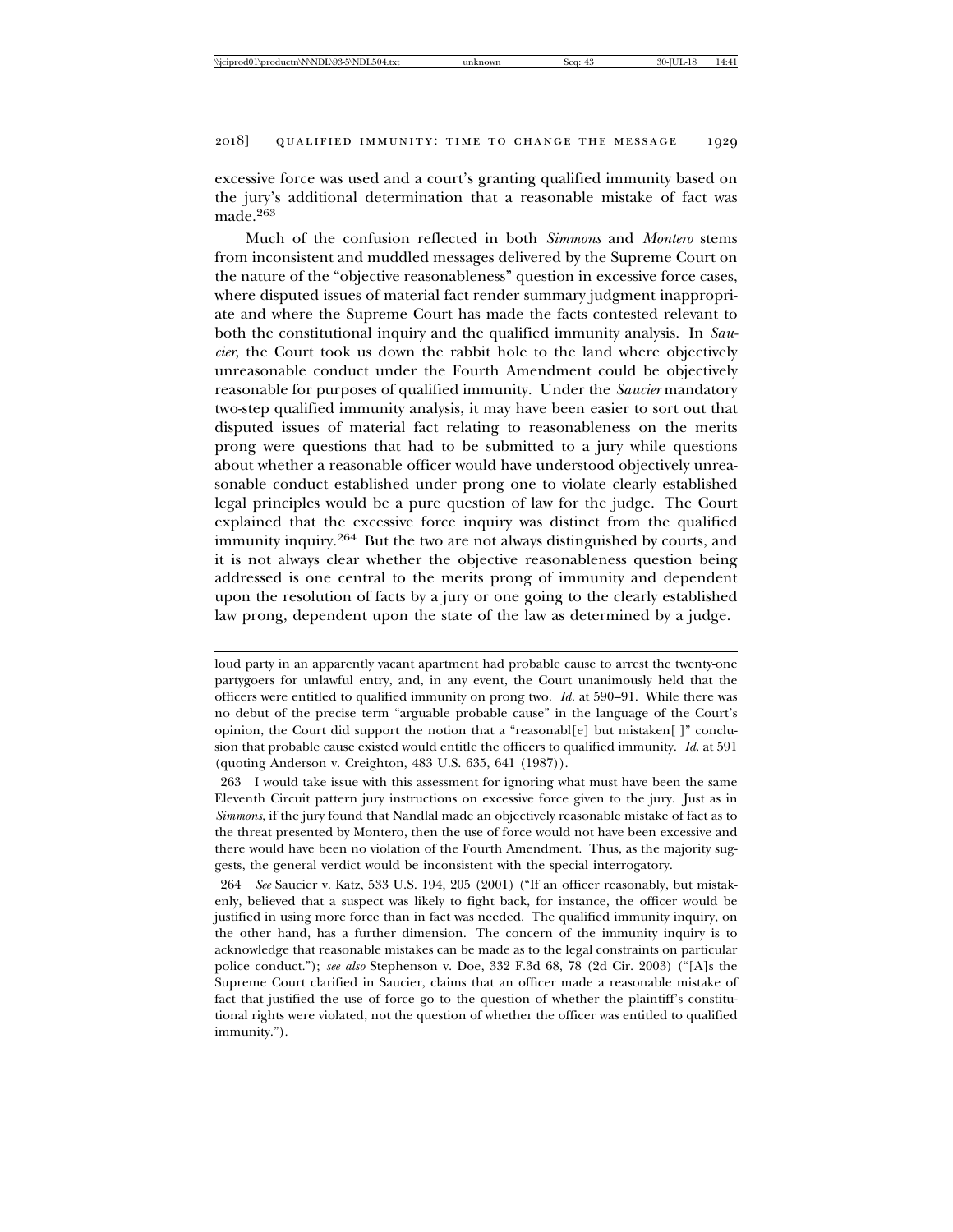While virtually all circuits now agree that the clearly established law question should not be given to a jury,265 cases like *Simmons* and *Montero* reflect inconsistency and disagreement as to whether the question of an objectively reasonable mistake of fact, a question that affects both the merits and the qualified immunity analysis, is something to be decided by a judge or a jury. In *Scott*, Justice Scalia stated that at the summary judgment stage, once the relevant historical facts have been established, the question of whether the officer's conduct was objectively reasonable is a "pure question of law" for the court to resolve.266 Does this hold true when the case goes to trial and is submitted to a jury on the disputed facts? If so, then, as the Eleventh Circuit has suggested, the jury should resolve only the questions of historical fact, the "who-what-when-where-why" questions.267 The role of the judge and jury is still debated in such cases.<sup>268</sup> Another panel of the Eleventh Circuit found

265 *See* Morales v. Fry, 873 F.3d 817, 824 (9th Cir. 2017) (citing McCoy v. Hernandez, 203 F.3d 371, 376 (5th Cir. 2000)) (joining the majority of circuits in holding that the clearly established prong of qualified immunity is a question of law for the judge and noting that "only the Fifth Circuit has unequivocally endorsed the jury determining whether the right was clearly established if qualified immunity is not decided until trial"); *see also* Reese v. County of Sacramento, 888 F.3d 1030, 1038 (9th Cir. 2018) ("In arguing that his right to be free of excessive force under these circumstances was clearly established, Reese relies on the jury's answer to Question 14, their finding that it did not appear that Reese posed an immediate threat of death or serious physical injury to Rose at the time Rose fired his shot. Reese contends that by making this finding, the jury determined Rose violated Reese's clearly established right not to be subjected to deadly force when he posed no immediate threat to Rose or others. As *Morales* confirmed, however, the question of whether the right was clearly established is solely for the judge to decide, not the jury. Thus, although the jury's finding that Reese posed no immediate threat of death or serious physical injury to Rose addresses the first prong of the qualified immunity analysis, it does not answer the purely legal question of whether the right was clearly established in this context." (citation omitted)).

266 Scott v. Harris, 550 U.S. 372, 381 n.8 (2007). As noted earlier, Justice Stevens was critical of this view and accused the majority of usurping the role of the jury. *See supra* note 195.

267 Cottrell v. Caldwell, 85 F.3d 1480, 1488 (11th Cir. 1996).

268 *See, e.g.*, Lowry v. City of San Diego, 858 F.3d 1248, 1261 n.1 (9th Cir. 2017) (en banc) (Thomas, C.J., dissenting) ("The majority emphasizes that the reasonableness of a particular use of force is a 'pure question of law' once the facts are established. However, '[w]here the objective reasonableness of an officer's conduct turns on disputed issues of material fact, it is "a question of fact best resolved by a jury.'" Because Lowry has succeeded in raising material disputes of fact, as detailed below, it is the task of the jury to resolve those fact disputes and draw any relevant inferences from them." (alteration in original) (citations omitted) (quoting Torres v. City of Madera, 648 F.3d 1119, 1123 (9th Cir. 2011))). *Compare* Gonzalez v. City of Anaheim, 747 F.3d 789, 793–97 (9th Cir. 2014) (en banc) (ruling that jury could decide defendant's use of deadly force was reasonable or unreasonable depending on how it resolved factual disputes), *with id.* at 800–01 (Trott, J., dissenting in part and concurring in part) ("The threshold question at the summary judgment stage of whether or not an officer's actions were objectively reasonable under the Fourth Amendment is 'a pure question of law,' not a question of fact reserved for a jury. Included in this 'pure question of law' is whether a suspect's actions have risen to a level warranting deadly force. In handing down this ruling, the *Scott* Court explicitly rejected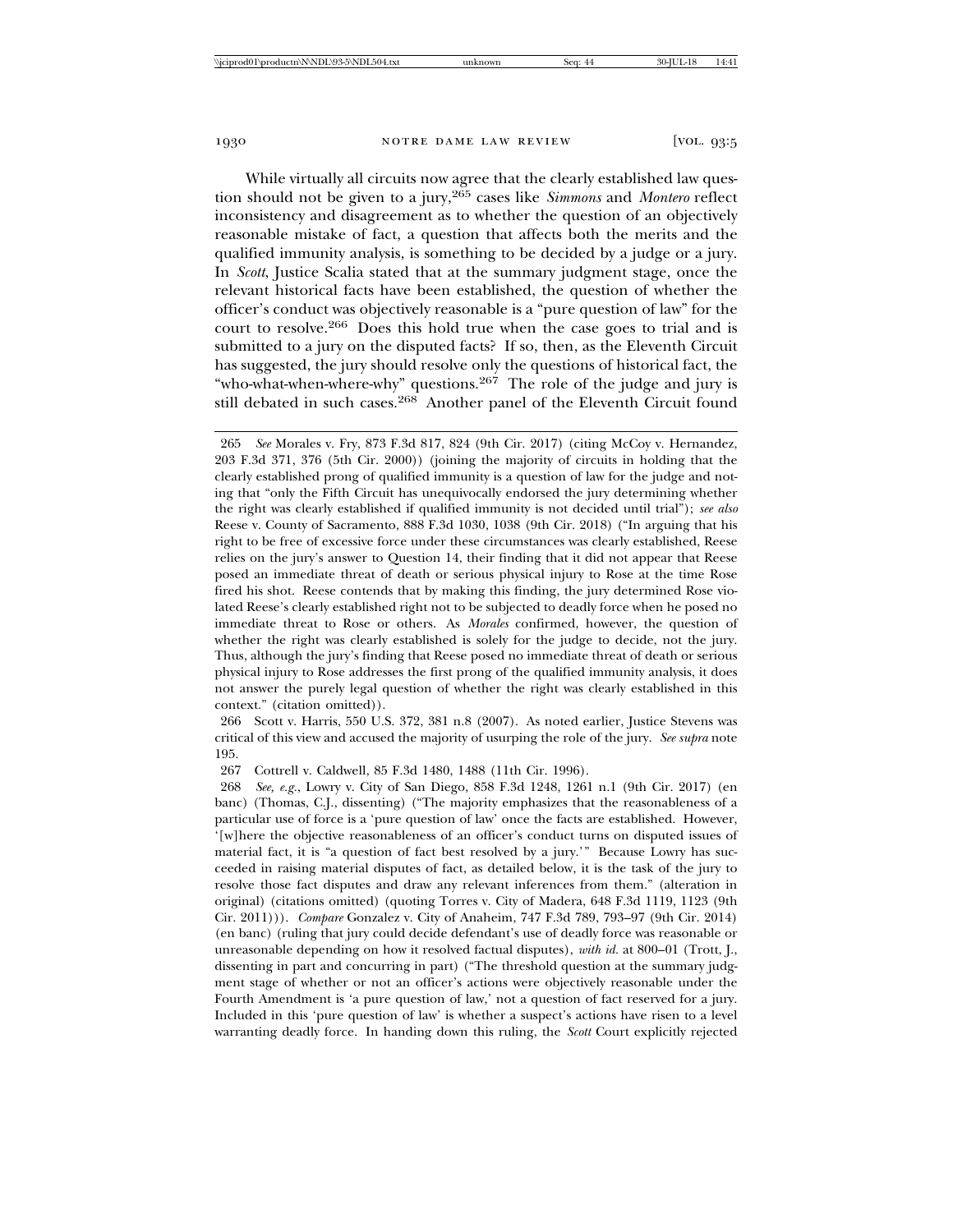that the question of whether it was feasible for an officer to give a warning before shooting a suspect was not a question of fact, but a question of law—"a legal conclusion drawn from facts."269 The court recognized that there is a difference of opinion about who should decide the question of the reasonableness of the officer's actions, but concluded that "the opinion that matters is the Supreme Court's opinion."270

*Recommendation*: As it turns out, layering is a good thing if you want to keep warm, or even better if you want to make a chocolate cake, but multiple layers of reasonableness lead to the web of confusion and inconsistency evident in the cases discussed.<sup>271</sup> I am not sure any amount of tweaking can fix the mess that results from these layers melting into one another. If Justice Scalia's view in *Scott* is the rule, and if the Eleventh Circuit's description of the jury function is correct, then, at least with respect to excessive force cases that survive summary judgment and go to trial, the use of special interrogatories should be required. There should be no general verdict asking whether the plaintiff has proved by a preponderance of the evidence that an officer has used excessive or unreasonable force. That would also mean that the jury would receive no instructions on the law. What would be the point? They would just be asked particular factual questions needed for the judge to decide the ultimate question of reasonableness. If the judge determined the conduct was objectively unreasonable, the judge would proceed to address the qualified immunity question based on whether a reasonable officer would have understood that the conduct he engaged in, as found by the jury, violated law that was clearly established at the time.

I think Justice Scalia's view presents serious Seventh Amendment<sup>272</sup> concerns. *Saucier* did not remove from the jury the factual question of objective reasonableness as to the use of force. It reserved the merits question for the

271 In *Saucier*, Justice Ginsburg warned of such confusion:

The Court today tacks on to a *Graham* inquiry a second, overlapping objective reasonableness inquiry purportedly demanded by qualified immunity doctrine. The two-part test today's decision imposes holds large potential to confuse. Endeavors to bring the Court's abstract instructions down to earth, I suspect, will bear out what lower courts have already observed—paradigmatically, the determination of police misconduct in excessive force cases and the availability of qualified immunity both hinge on the same question: Taking into account the particular circumstances confronting the defendant officer, could a reasonable officer, identically situated, have believed the force employed was lawful?

Justice Stevens's dissenting view that the objective reasonableness of an officer's actions should always be a question for the jury." (citations omitted) (quoting *Scott*, 550 U.S. at 381 n.8)).

<sup>269</sup> Williams v. Deal, 659 F. App'x 580, 601 (11th Cir. 2016) (per curiam).

<sup>270</sup> *Id.* at 601 n.16. *Williams*, although unreported, was a lengthy opinion in which the panel noted its efforts to confront any implicit biases or "unconscious priors" that might influence its decisionmaking in the case. *Id.* (first citing Kahan, *supra* note 195, at 843; and then citing RICHARD A. POSNER, DIVERGENT PATHS: THE ACADEMY AND THE JUDICIARY 17 (2016)) (internal quotation marks omitted).

Saucier v. Katz, 533 U.S. 194, 210 (2001) (Ginsburg, J., concurring in the judgment). 272 The Seventh Amendment provides: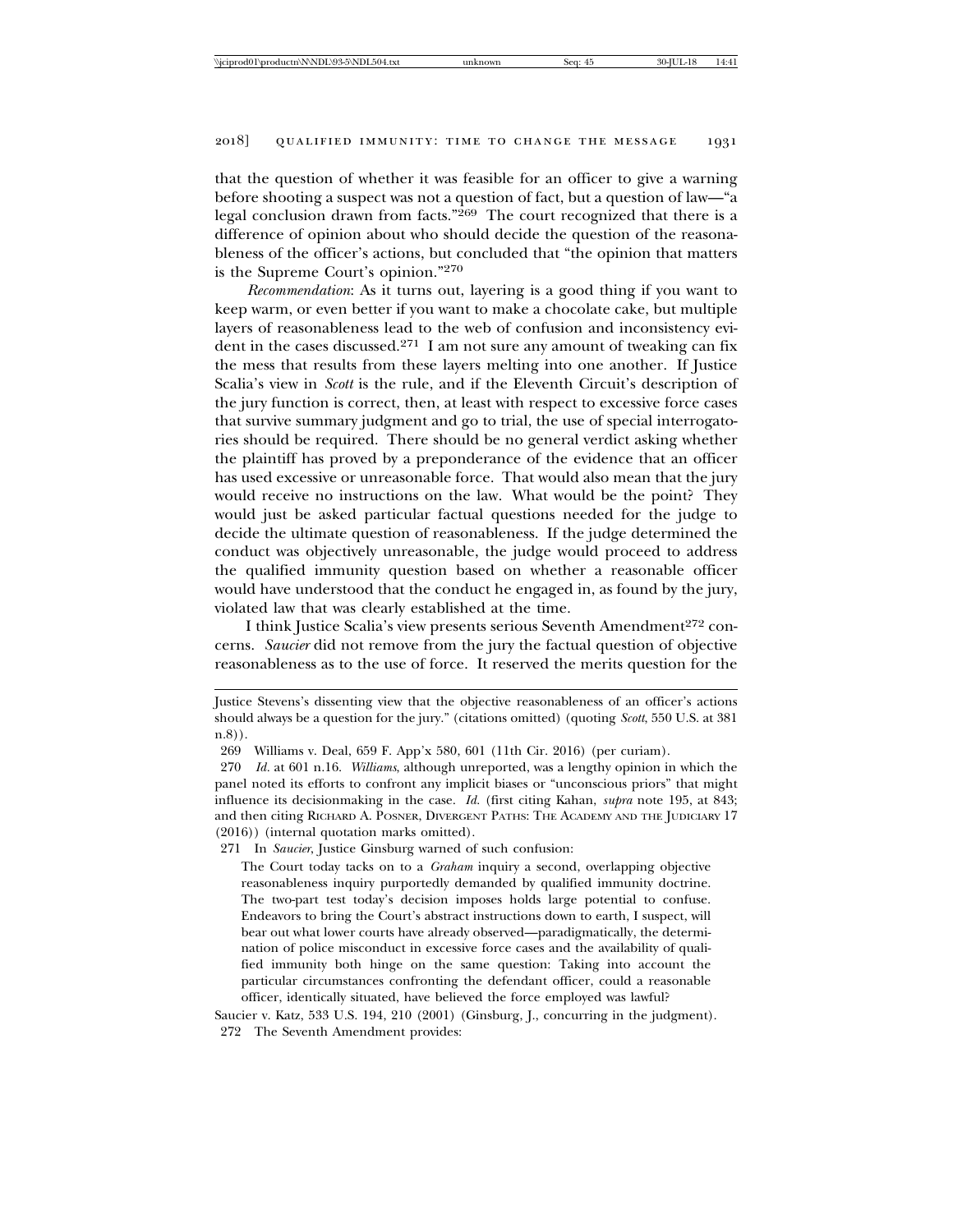jury while adding the layer of *legal* reasonableness to the qualified immunity determination. The confusion that results from the reasonableness layering should be sorted out, preferably by clarifying that jurors are entitled to determine historical facts and draw inferences from those facts. Questions such as whether an officer made a reasonable mistake of fact when he perceived a firearm instead of a cell phone or whether a warning was feasible before using deadly force are, in my opinion, classic questions for a jury to decide, not a judge. The judge's role should be confined to the second prong of the immunity analysis involving the state of the law that existed at the time of the challenged conduct and whether the law was sufficiently clear to give a reasonable officer notice that his conduct, as found by the jury, was unlawful. On the merits prong, the judge should instruct the jury on the *Graham* factors and let the jury decide whether the officer's conduct was objectively reasonable under the Fourth Amendment.

#### IV. TIME TO CHANGE THE MESSAGE

The qualified immunity doctrine hardly monopolizes the field of confusion in Section 1983 litigation. As I have written elsewhere,  $273$  the "maze" that judges and litigants confront with respect to claims against local governments has been equally frustrating for all concerned. In *Monell v. Department of Social Services*, 274 the Court reexamined the legislative history of Section 1983 that it had interpreted as totally precluding municipal liability in *Monroe v. Pape*, <sup>275</sup> and concluded that local government entities *could* be held liable under the statute for constitutional violations caused by the entity's own policies or customs, including acts or edicts of final policymakers.276 But the

In Suits at common law, where the value in controversy shall exceed twenty dollars, the right of trial by jury shall be preserved, and no fact tried by a jury shall be otherwise re-examined in any Court of the United States, than according to the rules of the common law.

U.S. CONST. amend. VII.

<sup>273</sup> Blum, *supra* note 45.

<sup>274 436</sup> U.S. 658 (1978).

<sup>275 365</sup> U.S. 167 (1961), *overruled by Monell*, 436 U.S. 658.

<sup>276</sup> *See Monell*, 436 U.S. at 690–91. One rather perverse intersection of qualified immunity with municipal liability doctrine is exemplified by cases holding that, although municipalities are not entitled to qualified immunity, if an individual officer prevails on the clearly established law prong of the immunity analysis, a government entity cannot be held liable on a "failure to train" claim because it could not have been deliberately indifferent under *City of Canton v. Harris*, 489 U.S. 378 (1989), in not training as to the violation of a right that was not clearly established. For examples of such cases, see Arrington-Bey v. City of Bedford Heights, 858 F.3d 988, 995 (6th Cir. 2017) ("The absence of a clearly established right spells the end of this *Monell* claim."); Hollingsworth v. City of St. Ann, 800 F.3d 985, 992 (8th Cir. 2015) ("As it was not clearly established in July 2009 that force resulting in only *de minimis* injury could violate the Fourth Amendment, the City did not act with deliberate indifference by failing to train its officers that use of a Taser in these circumstances was impermissible."); Joyce v. Town of Tewksbury, 112 F.3d 19, 23 (1st Cir. 1997)  $($ en banc) (per curiam)  $($ " $[O]$ ur rationale here for granting qualified immunity to the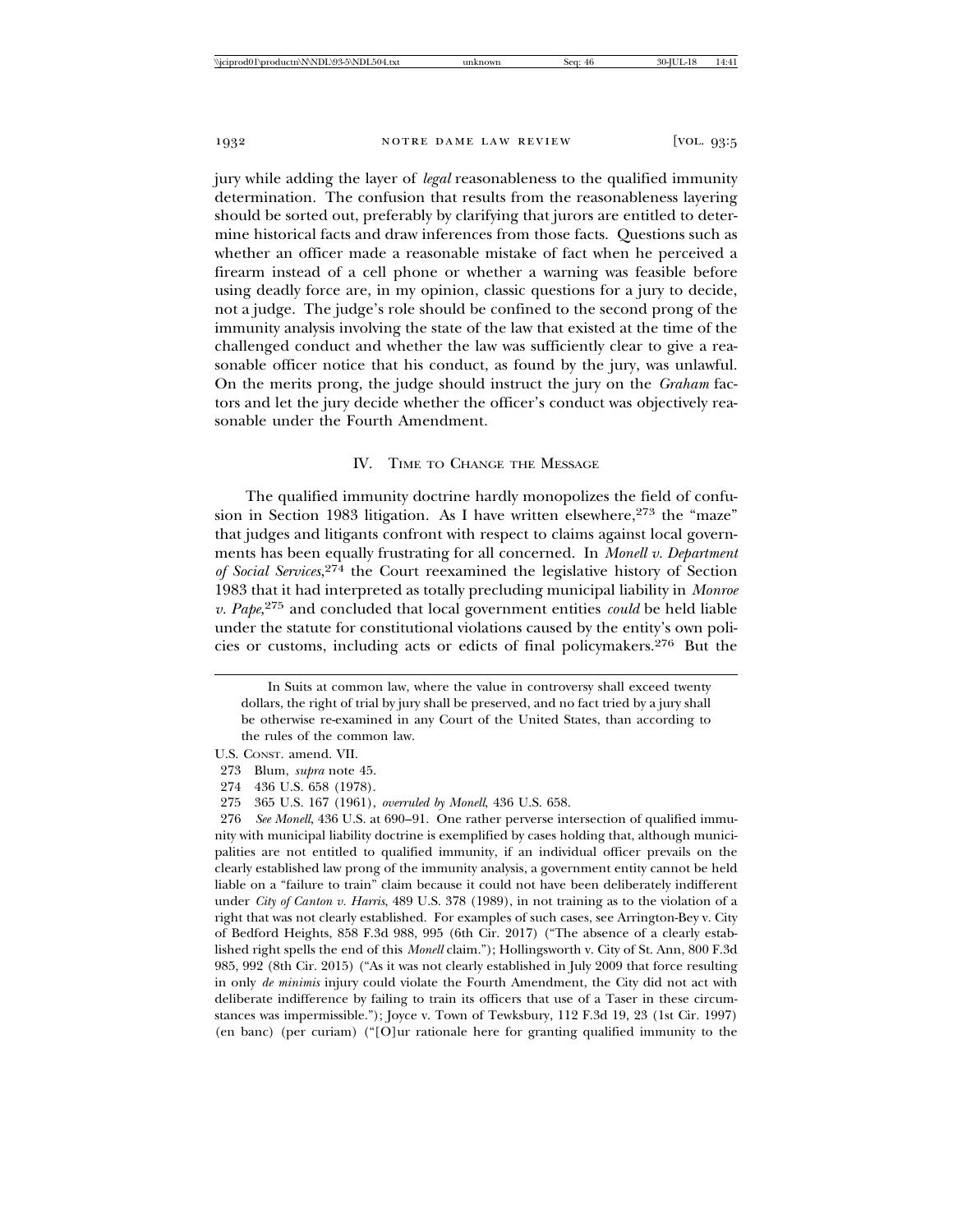Court also held that Congress had rejected the suggestion that municipal corporations might be held liable on a respondeat superior basis for constitutional torts of their employees.277 The *Monell* Court's misreading of the legislative history and common law surrounding the rejection of the Sherman Amendment and its implications for respondeat superior liability under Sec-

277 *Monell*, 436 U.S. at 691. *Monell*'s rejection of respondeat superior liability for public entities has been extended to private for-profit corporations whose employees commit constitutional torts while engaged in the performance of public functions. *See, e.g.*, Palakovic v. Wetzel, 854 F.3d 209, 232 (3d Cir. 2017) ("To state a claim against a private corporation providing medical services under contract with a state prison system, a plaintiff must allege a policy or custom that resulted in the alleged constitutional violations at issue."); Pyles v. Fahim, 771 F.3d 403, 410 n.23 (7th Cir. 2014) ("Although Wexford is a private corporation, we analyze claims against the company as we would a claim of municipal liability."); Rouster v. County of Saginaw, 749 F.3d 437, 453 (6th Cir. 2014) ("Private corporations that 'perform a traditional state function such as providing medical services to prison inmates may be sued under § 1983 as one acting under color of state law.' However, private corporations cannot be held liable on the basis of respondeat superior or vicarious liability." (quoting Street v. Corr. Corp. of Am., 102 F.3d 810, 814 (6th Cir. 1996)) (internal quotation marks omitted)); Tsao v. Desert Palace, Inc., 698 F.3d 1128, 1139 (9th Cir. 2012) ("Every one of our sister circuits to have considered the issue has concluded that the requirements of *Monell* do apply to suits against private entities under §1983. Like those circuits, we see no basis in the reasoning underlying *Monell* to distinguish between municipalities and private entities acting under color of state law." (citations omitted)). *But see* Shields v. Ill. Dep't of Corr., 746 F.3d 782, 789–92 (7th Cir. 2014) (critically examining history, precedent, and policy surrounding application of *Monell* to private corporations, questioning whether private health care provider for prisoners should be able to take advantage of *Monell*, and urging en banc "fresh consideration" of precedent rejecting respondeat superior liability for private corporations providing essential governmental services); Richard Frankel, *Regulating Privatized Government Through § 1983*, 76 U. CHI. L. REV. 1449 (2009) (arguing that rationale for exempting government entities from respondeat superior liability does not justify exempting private corporations from such liability).

In a thoughtful, unpublished response to Frankel's article, Professor Reinert has raised a serious concern as to the power of Congress under Section 5 of the Fourteenth Amendment to impose respondeat superior liability upon either government or private entities. After *City of Boerne v Flores*, 521 U.S. 507 (1997), such a remedy would arguably have to be construed as necessary to enforcement of a constitutional right as defined by the Court. The question is then posed as to "whether an action against an employer . . . for the violation of the Constitution by an employee [is] an action to enforce the Constitution." Alex Reinert, *Accounting for the Limitations of Congress' Enforcement Power: A Response to "Regulating Privatized Government Through § 1983"* (on file with the *Notre Dame Law Review*). While employing a constitutional tortfeasor may not itself be a violation of the Constitution, given the obstacles to relief created by the Court's policy-driven, and arguably "unlawful," qualified immunity jurisprudence, an argument could be made that respondeat superior liability would satisfy the "congruence and proportionality" requirements of *City of Boerne*, 521 U.S. at 520, and would fall within the "wide latitude" that must be afforded to Congress in devising remedies for constitutional wrongs. Of course, to the extent that the Court might significantly restrict or abandon the qualified immunity defense, the corresponding need for respondeat superior liability as a remedy for constitutional violations may be reduced.

officers—that the unsettled state of the law made it reasonable to believe the conduct in this case constitutional—also precludes municipal liability.").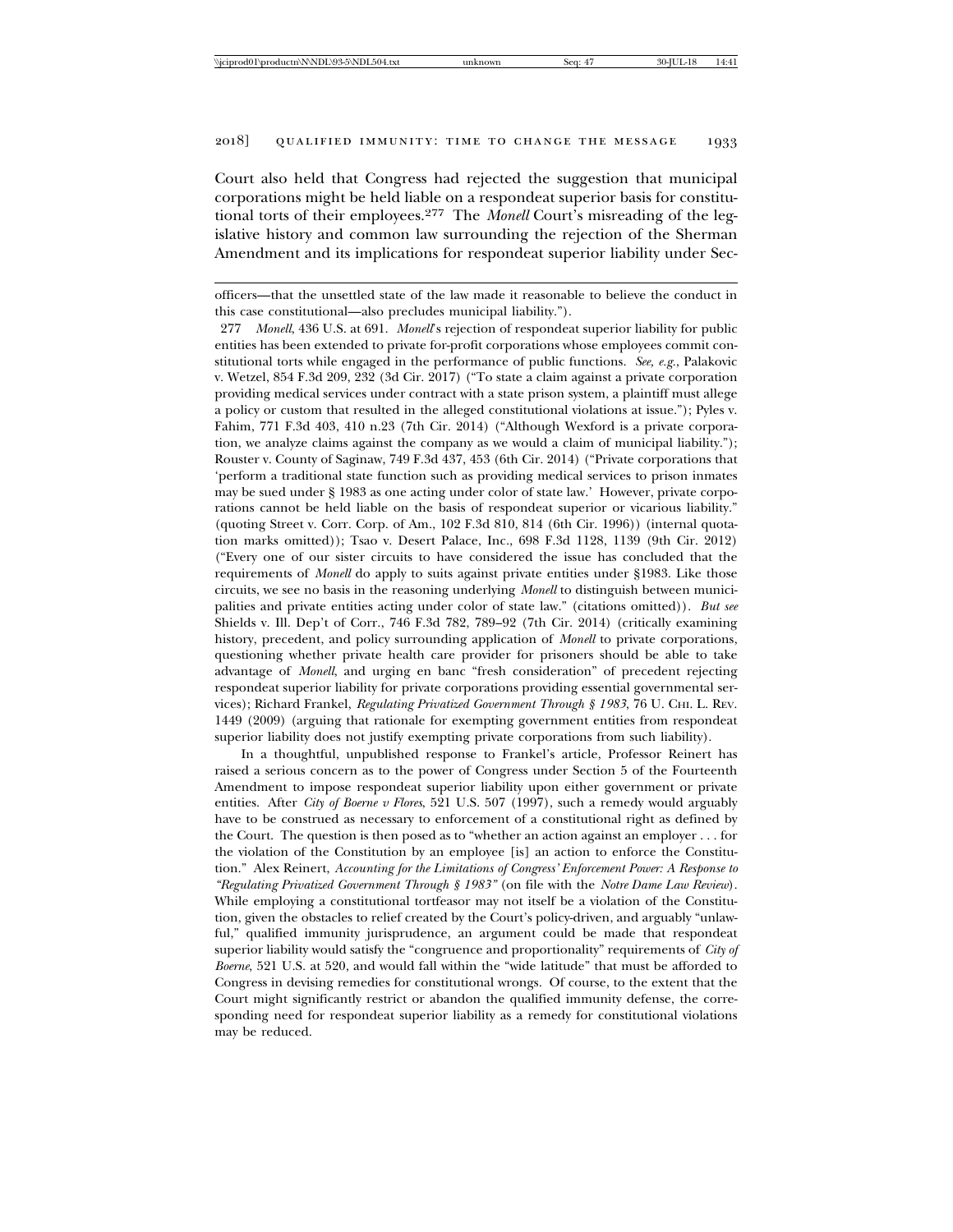tion 1983 have long been criticized by myself and others.278 I will not repeat those criticisms here. Suffice it to say that rejection of the Sherman Amendment, which would have imposed strict liability on municipalities for acts of private violence committed within their borders by members of the Ku Klux Klan, was *not* a rejection of respondeat superior liability for constitutional torts committed by employees of the local government entity. The Court was just flat out wrong about this.

In *Board of County Commissioners v. Brown*, 279 Justice Breyer called for a reexamination of what has become the "highly complex body of interpretive law" that stems from *Monell*'*s* rejection of respondeat superior for local governments under Section 1983. The Court would be wise to take up that suggestion. As Professor Schwartz has demonstrated, government indemnification of officials found liable under Section 1983 is the norm, not the exception,280 so making respondeat superior the rule would not impose a change in standard operating procedure for those cases in which officers are found to have violated the Constitution and do not prevail on qualified immunity; nor, obviously, would it affect those cases where defendants pre-

<sup>278</sup> *See, e.g.*, David Jacks Achtenberg, *Taking History Seriously: Municipal Liability Under 42 U.S.C. § 1983 and the Debate over Respondeat Superior*, 73 FORDHAM L. REV. 2183, 2203 (2005) ("The Sherman Amendment itself said nothing about a city's § 1983 liability for its employees' constitutional torts. Instead it would have added a separate section to the Ku Klux Act making cities liable for damages resulting, not from the conduct of their employees, but rather from racially motivated mob violence occurring within the cities' boundaries."); Jack M. Beermann, *Municipal Responsibility for Constitutional Torts*, 48 DEPAUL L. REV. 627, 667 (1999) ("[A]s Justice Stevens has argued, the Court, and not Congress, is responsible for the doctrinal mess that is the *Monell* rule."); Karen M. Blum, *From* Monroe *to* Monell*: Defining the Scope of Municipal Liability in Federal Courts*, 51 TEMP. L.Q. 409, 413 n.15 (1978) (arguing that the Court's rejection of vicarious liability in *Monell* "should not be acknowledged as a legitimate interpretation of congressional intent in 1871"); *see also* Pembaur v. City of Cincinnati, 475 U.S. 469, 489 & n.4 (1986) (Stevens, J., concurring in part and concurring in the judgment) ("[B]oth the broad remedial purpose of the statute and the fact that it embodied contemporaneous common-law doctrine, including *respondeat superior*, require a conclusion that Congress intended that a governmental entity be liable for the constitutional deprivations committed by its agents in the course of their duties." (citing Blum, *supra*, as well as other Notes and Comments criticizing *Monell*'s rejection of respondeat superior)); Vodak v. City of Chicago, 639 F.3d 738, 747 (7th Cir. 2011) ("For reasons based on what scholars agree are historical misreadings (which are not uncommon when judges play historian) the Supreme Court has held that municipalities are not liable for the torts of their employees under the strict-liability doctrine of respondeat superior, as private employers are." (citations omitted)); Pinter v. City of New York, 976 F. Supp. 2d 539, 550 n.23 (S.D.N.Y. 2013) ("Pinter correctly notes that questions have been raised about the accuracy of *Monell'*s analysis of Section 1983. . . . If it were within the province of a federal district court to question Supreme Court precedent based on indications of dissension, I might be inclined to do so in this case. But this Court's task is to apply Supreme Court and Second Circuit law as it stands. As a result, I am constrained to apply *Monell* and its progeny, although I add my voice to the chorus of those who would encourage the Supreme Court to revisit *Monell*'s analysis." (citations omitted)).

<sup>279 520</sup> U.S. 397, 430–37 (1997) (Breyer, J., dissenting).

<sup>280</sup> *See generally* Schwartz, *supra* note 22.